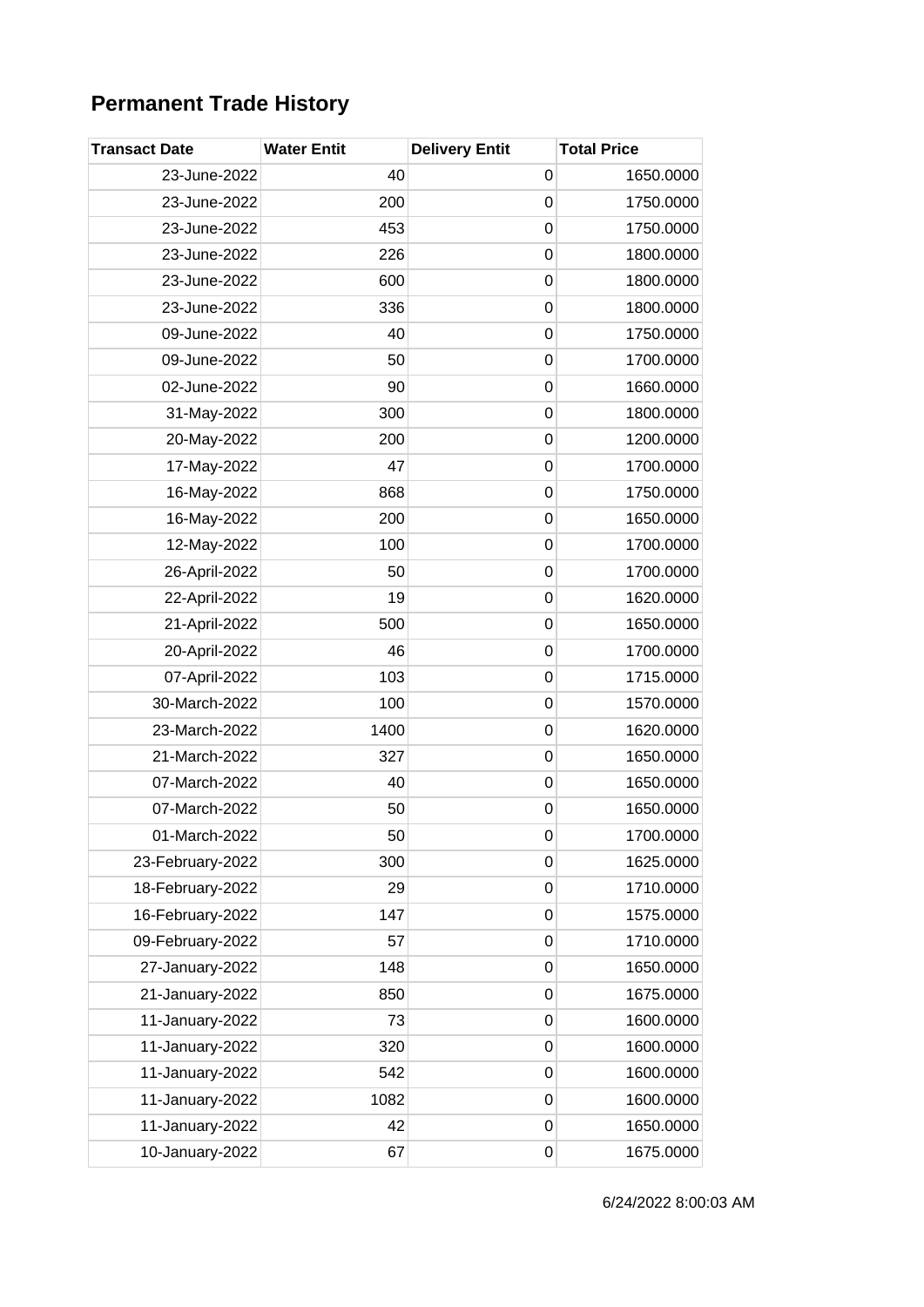| 21-December-2021  | 400 | 0                | 1675.0000 |
|-------------------|-----|------------------|-----------|
| 21-December-2021  | 400 | $\mathbf 0$      | 1580.0000 |
| 14-December-2021  | 181 | $\mathbf 0$      | 1620.0000 |
| 14-December-2021  | 100 | $\mathbf 0$      | 1580.0000 |
| 01-December-2021  | 200 | $\mathbf 0$      | 1580.0000 |
| 29-November-2021  | 264 | 0                | 1620.0000 |
| 22-November-2021  | 378 | $\mathbf 0$      | 1630.0000 |
| 12-November-2021  | 375 | $\mathbf 0$      | 1600.0000 |
| 12-November-2021  | 100 | $\mathbf 0$      | 1580.0000 |
| 10-November-2021  | 330 | $\mathbf 0$      | 1675.0000 |
| 08-November-2021  | 500 | $\mathbf 0$      | 1580.0000 |
| 05-November-2021  | 100 | $\mathbf 0$      | 1580.0000 |
| 27-October-2021   | 535 | 0                | 1720.0000 |
| 21-October-2021   | 425 | $\mathbf 0$      | 1675.0000 |
| 21-October-2021   | 425 | $\mathbf 0$      | 1675.0000 |
| 13-October-2021   | 150 | $\mathbf 0$      | 1650.0000 |
| 28-September-2021 | 204 | $\mathbf 0$      | 1675.0000 |
| 10-September-2021 | 54  | $\mathbf 0$      | 1500.0000 |
| 09-September-2021 | 33  | $\mathbf 0$      | 1650.0000 |
| 07-September-2021 | 50  | $\mathbf 0$      | 1600.0000 |
| 27-August-2021    | 400 | $\mathbf 0$      | 1500.0000 |
| 11-August-2021    | 483 | $\mathbf 0$      | 1680.0000 |
| 11-August-2021    | 250 | $\mathbf 0$      | 1680.0000 |
| 11-August-2021    | 100 | $\mathbf 0$      | 1650.0000 |
| 02-August-2021    | 540 | 0                | 1635.0000 |
| 02-August-2021    | 500 | $\mathbf 0$      | 1660.0000 |
| 02-August-2021    | 30  | $\pmb{0}$        | 1680.0000 |
| 29-July-2021      | 200 | $\mathbf 0$      | 1660.0000 |
| 28-July-2021      | 250 | $\mathbf 0$      | 1712.0000 |
| 28-July-2021      | 250 | $\mathbf 0$      | 1712.0000 |
| 26-July-2021      | 220 | 0                | 1700.0000 |
| 22-July-2021      | 354 | $\boldsymbol{0}$ | 1600.0000 |
| 22-July-2021      | 100 | $\mathbf 0$      | 1650.0000 |
| 13-July-2021      | 450 | $\mathbf 0$      | 1635.0000 |
| 12-July-2021      | 49  | $\mathbf 0$      | 1650.0000 |
| 08-July-2021      | 40  | $\mathbf 0$      | 1635.0000 |
| 08-July-2021      | 30  | 0                | 1635.0000 |
| 08-July-2021      | 500 | $\mathbf 0$      | 1635.0000 |
| 06-July-2021      | 120 | $\mathbf 0$      | 1650.0000 |
| 06-July-2021      | 120 | $\mathbf 0$      | 1650.0000 |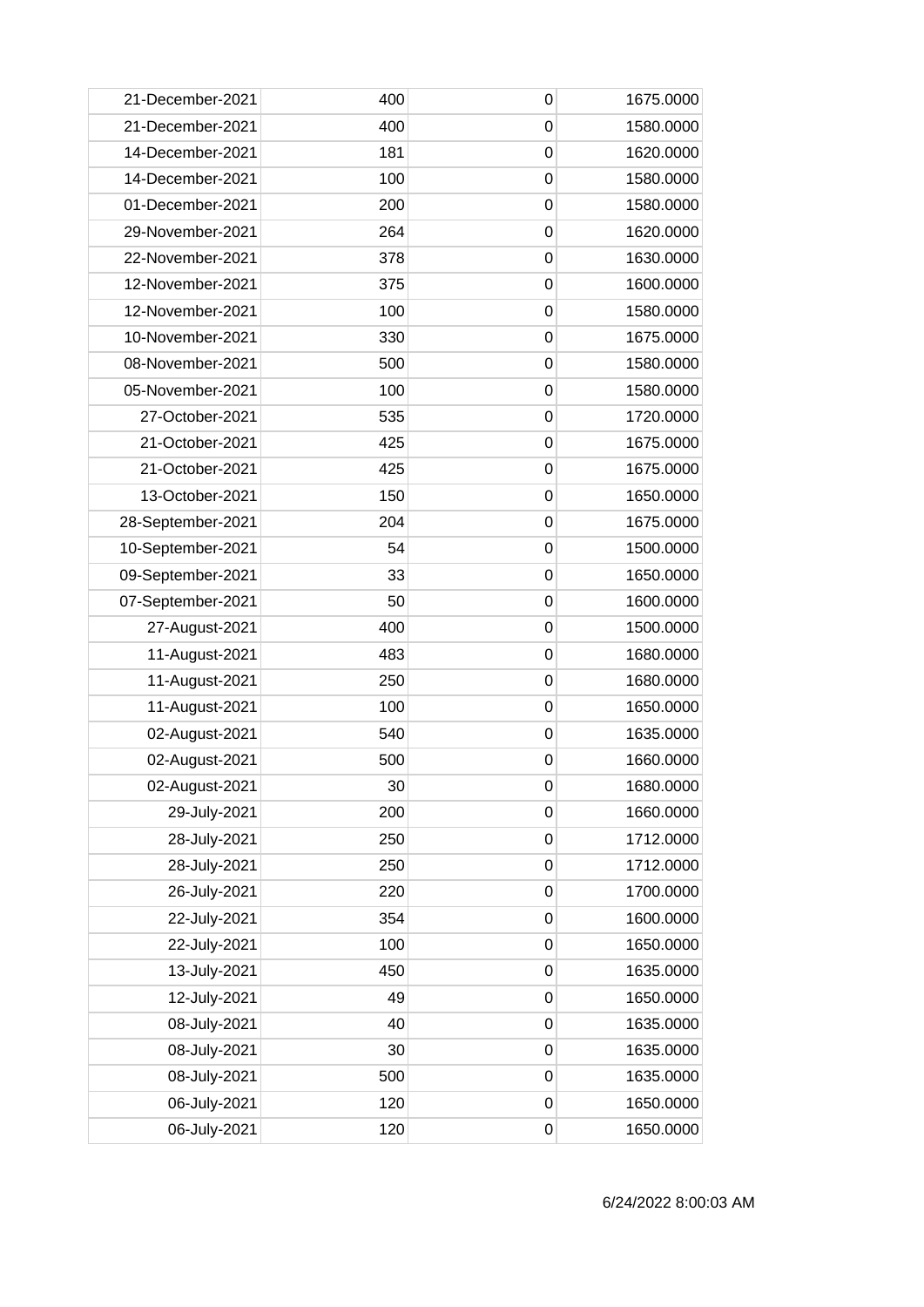| 06-July-2021     | 120  | 0           | 1650.0000 |
|------------------|------|-------------|-----------|
| 06-July-2021     | 146  | $\mathbf 0$ | 1600.0000 |
| 06-July-2021     | 29   | $\mathbf 0$ | 1600.0000 |
| 06-July-2021     | 345  | $\mathbf 0$ | 1620.0000 |
| 01-July-2021     | 120  | $\mathbf 0$ | 1650.0000 |
| 25-June-2021     | 452  | $\mathbf 0$ | 1615.0000 |
| 24-June-2021     | 100  | 0           | 1700.0000 |
| 24-June-2021     | 1000 | $\mathbf 0$ | 1600.0000 |
| 24-June-2021     | 434  | $\mathbf 0$ | 1600.0000 |
| 23-June-2021     | 203  | $\mathbf 0$ | 1600.0000 |
| 22-June-2021     | 400  | $\mathbf 0$ | 1569.0000 |
| 18-June-2021     | 150  | $\mathbf 0$ | 1670.0000 |
| 18-June-2021     | 220  | 0           | 1600.0000 |
| 18-June-2021     | 100  | $\mathbf 0$ | 1700.0000 |
| 10-June-2021     | 200  | $\mathbf 0$ | 1600.0000 |
| 08-June-2021     | 150  | $\mathbf 0$ | 1700.0000 |
| 07-June-2021     | 200  | $\mathbf 0$ | 1650.0000 |
| 07-June-2021     | 100  | $\mathbf 0$ | 1600.0000 |
| 01-June-2021     | 258  | 0           | 1610.0000 |
| 21-May-2021      | 100  | 0           | 1650.0000 |
| 21-May-2021      | 450  | $\mathbf 0$ | 1650.0000 |
| 21-May-2021      | 100  | 0           | 1650.0000 |
| 11-May-2021      | 100  | $\mathbf 0$ | 1690.0000 |
| 07-May-2021      | 1300 | $\mathbf 0$ | 1543.0000 |
| 04-May-2021      | 80   | 0           | 1600.0000 |
| 27-April-2021    | 213  | $\mathbf 0$ | 1390.0000 |
| 26-April-2021    | 50   | $\pmb{0}$   | 1700.0000 |
| 16-April-2021    | 210  | 0           | 1600.0000 |
| 14-April-2021    | 33   | $\mathbf 0$ | 1600.0000 |
| 08-April-2021    | 160  | $\mathbf 0$ | 1650.0000 |
| 08-April-2021    | 425  | 0           | 1550.0000 |
| 31-March-2021    | 150  | $\mathbf 0$ | 1500.0000 |
| 22-March-2021    | 579  | $\mathbf 0$ | 1650.0000 |
| 15-March-2021    | 30   | $\mathbf 0$ | 1500.0000 |
| 15-March-2021    | 30   | $\mathbf 0$ | 1500.0000 |
| 11-March-2021    | 528  | $\mathbf 0$ | 1650.0000 |
| 05-March-2021    | 1000 | $\mathbf 0$ | 1650.0000 |
| 05-March-2021    | 100  | 0           | 1600.0000 |
| 25-February-2021 | 200  | $\mathbf 0$ | 1550.0000 |
| 23-February-2021 | 40   | $\mathbf 0$ | 1600.0000 |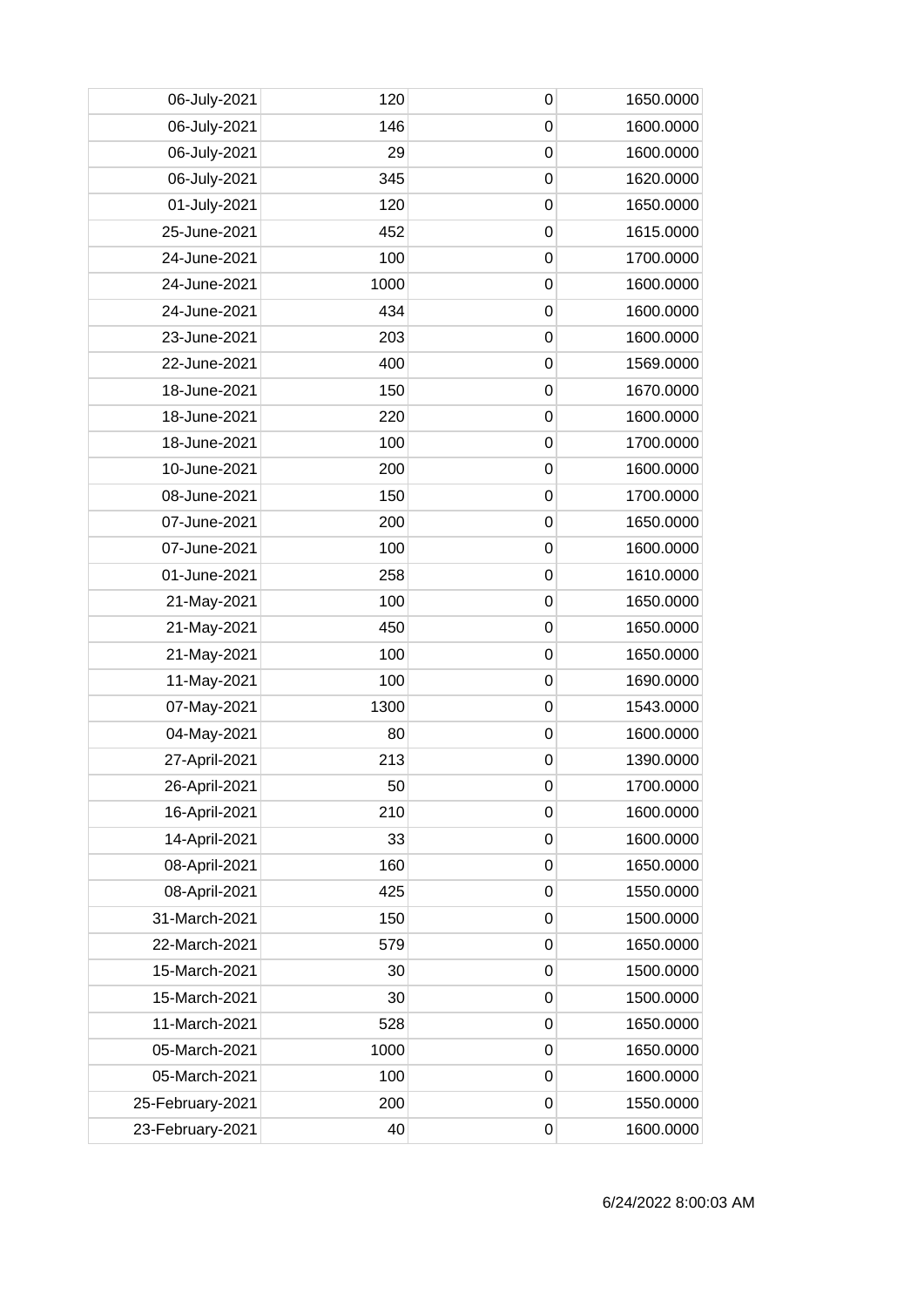| 23-February-2021  | 300  | 0              | 1560.0000 |
|-------------------|------|----------------|-----------|
| 23-February-2021  | 205  | $\mathbf 0$    | 1560.0000 |
| 18-February-2021  | 20   | 0              | 1600.0000 |
| 16-February-2021  | 200  | 0              | 1500.0000 |
| 12-February-2021  | 115  | $\mathbf 0$    | 1500.0000 |
| 01-February-2021  | 57   | $\mathbf 0$    | 1550.0000 |
| 27-January-2021   | 29   | 0              | 1500.0000 |
| 27-January-2021   | 20   | $\mathbf 0$    | 1600.0000 |
| 15-January-2021   | 30   | $\overline{0}$ | 1550.0000 |
| 14-January-2021   | 225  | 0              | 1500.0000 |
| 17-December-2020  | 6    | 6              | 2200.0000 |
| 17-December-2020  | 260  | $\mathbf 0$    | 1525.0000 |
| 14-December-2020  | 2826 | 0              | 1500.0000 |
| 09-December-2020  | 542  | $\overline{0}$ | 1500.0000 |
| 30-November-2020  | 122  | $\mathbf 0$    | 1500.0000 |
| 27-November-2020  | 326  | 0              | 1500.0000 |
| 25-November-2020  | 60   | $\mathbf 0$    | 1640.0000 |
| 24-November-2020  | 564  | $\mathbf 0$    | 1500.0000 |
| 20-November-2020  | 200  | 0              | 1500.0000 |
| 19-November-2020  | 1511 | 0              | 1500.0000 |
| 19-November-2020  | 245  | $\overline{0}$ | 1500.0000 |
| 12-November-2020  | 100  | 0              | 1520.0000 |
| 09-November-2020  | 67   | $\overline{0}$ | 1350.0000 |
| 05-November-2020  | 40   | $\mathbf 0$    | 1500.0000 |
| 02-November-2020  | 500  | 0              | 1500.0000 |
| 30-October-2020   | 65   | 0              | 1500.0000 |
| 28-October-2020   | 5    | $\mathbf 0$    | 1500.0000 |
| 22-October-2020   | 100  | 0              | 1500.0000 |
| 08-October-2020   | 100  | $\mathbf 0$    | 1400.0000 |
| 16-September-2020 | 1000 | $\mathbf 0$    | 1400.0000 |
| 14-September-2020 | 259  | 0              | 1450.0000 |
| 14-September-2020 | 400  | $\mathbf 0$    | 1400.0000 |
| 11-September-2020 | 100  | $\mathbf 0$    | 1500.0000 |
| 07-September-2020 | 134  | 0              | 1400.0000 |
| 17-August-2020    | 611  | $\mathbf 0$    | 1500.0000 |
| 14-August-2020    | 300  | $\mathbf 0$    | 1300.0000 |
| 06-August-2020    | 100  | 0              | 1480.0000 |
| 06-August-2020    | 800  | 0              | 1400.0000 |
| 29-July-2020      | 200  | $\mathbf 0$    | 1350.0000 |
| 28-July-2020      | 550  | 0              | 1400.0000 |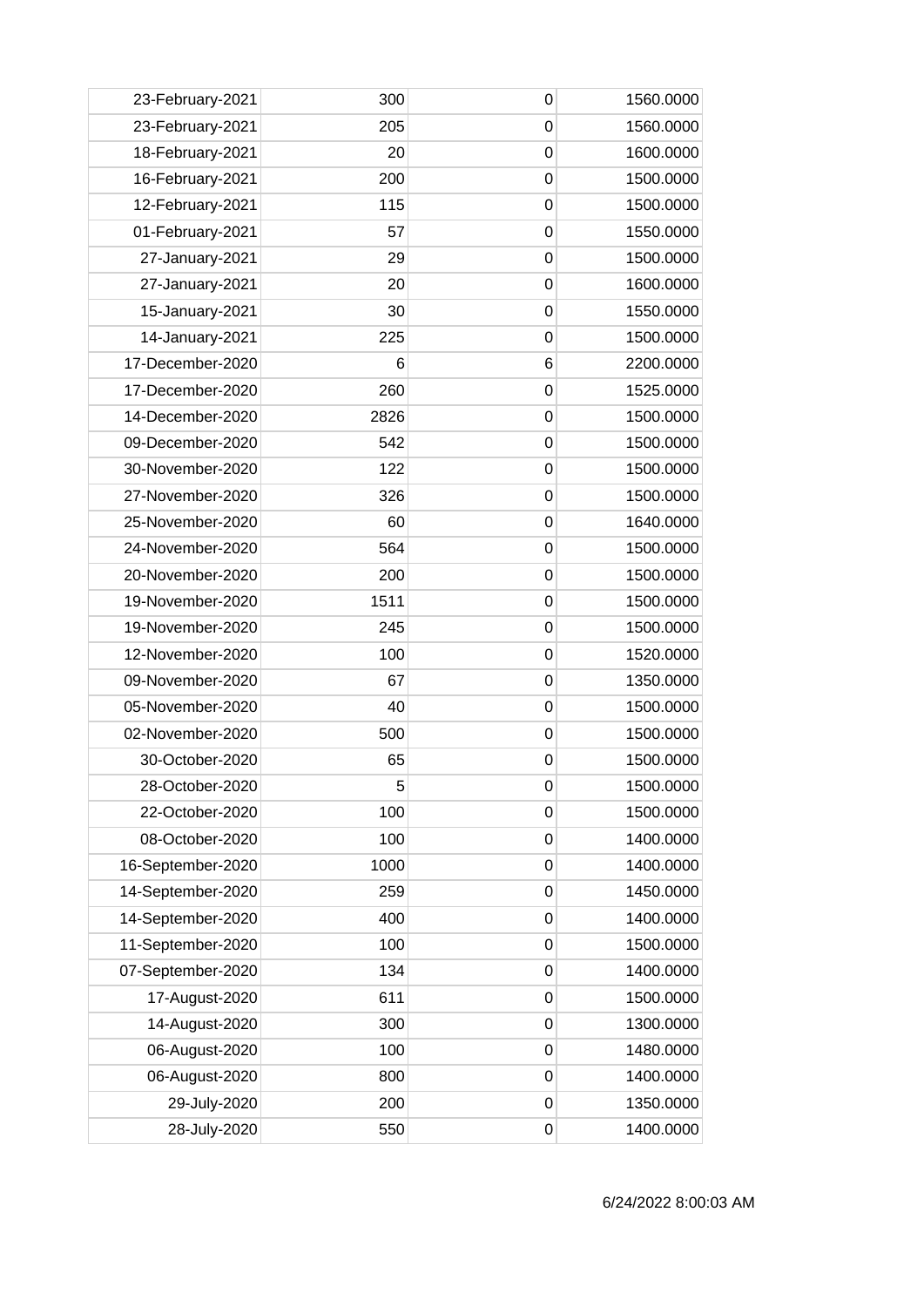| 16-July-2020     | 56   | 0              | 1400.0000 |
|------------------|------|----------------|-----------|
| 02-July-2020     | 200  | $\mathbf 0$    | 1400.0000 |
| 23-June-2020     | 535  | 0              | 1365.0000 |
| 23-June-2020     | 42   | 0              | 2200.0000 |
| 23-June-2020     | 535  | $\mathbf 0$    | 1365.0000 |
| 17-June-2020     | 100  | $\mathbf 0$    | 1400.0000 |
| 16-June-2020     | 500  | 0              | 1400.0000 |
| 16-June-2020     | 250  | 0              | 1400.0000 |
| 15-June-2020     | 250  | $\overline{0}$ | 1400.0000 |
| 12-June-2020     | 100  | 0              | 1425.0000 |
| 10-June-2020     | 200  | $\overline{0}$ | 1490.0000 |
| 09-June-2020     | 100  | $\mathbf 0$    | 1360.0000 |
| 03-June-2020     | 500  | 0              | 1400.0000 |
| 03-June-2020     | 150  | 0              | 1400.0000 |
| 03-June-2020     | 450  | 0              | 1400.0000 |
| 25-May-2020      | 100  | 0              | 1450.0000 |
| 22-May-2020      | 100  | $\mathbf 0$    | 1450.0000 |
| 20-May-2020      | 61   | $\mathbf 0$    | 1400.0000 |
| 19-May-2020      | 4    | 0              | 1375.0000 |
| 12-May-2020      | 25   | 0              | 1520.0000 |
| 08-May-2020      | 14   | $\overline{0}$ | 1375.0000 |
| 05-May-2020      | 500  | 0              | 1475.0000 |
| 05-May-2020      | 200  | $\mathbf 0$    | 1400.0000 |
| 05-May-2020      | 200  | $\mathbf 0$    | 1500.0000 |
| 05-May-2020      | 40   | 0              | 1450.0000 |
| 16-April-2020    | 150  | 0              | 1500.0000 |
| 14-April-2020    | 25   | 25             | 1400.0000 |
| 31-March-2020    | 50   | 0              | 1600.0000 |
| 16-March-2020    | 1755 | $\mathbf 0$    | 684.0000  |
| 27-February-2020 | 75   | $\mathbf 0$    | 1400.0000 |
| 26-February-2020 | 50   | 0              | 1500.0000 |
| 25-February-2020 | 60   | $\mathbf 0$    | 1500.0000 |
| 25-February-2020 | 612  | $\mathbf 0$    | 1500.0000 |
| 21-February-2020 | 550  | $\mathbf 0$    | 1470.0000 |
| 10-February-2020 | 5    | $\mathbf 0$    | 1300.0000 |
| 06-February-2020 | 100  | $\mathbf 0$    | 1400.0000 |
| 22-January-2020  | 186  | 0              | 1500.0000 |
| 21-January-2020  | 500  | 0              | 1550.0000 |
| 18-December-2019 | 330  | $\mathbf 0$    | 1580.0000 |
| 12-December-2019 | 20   | 0              | 1550.0000 |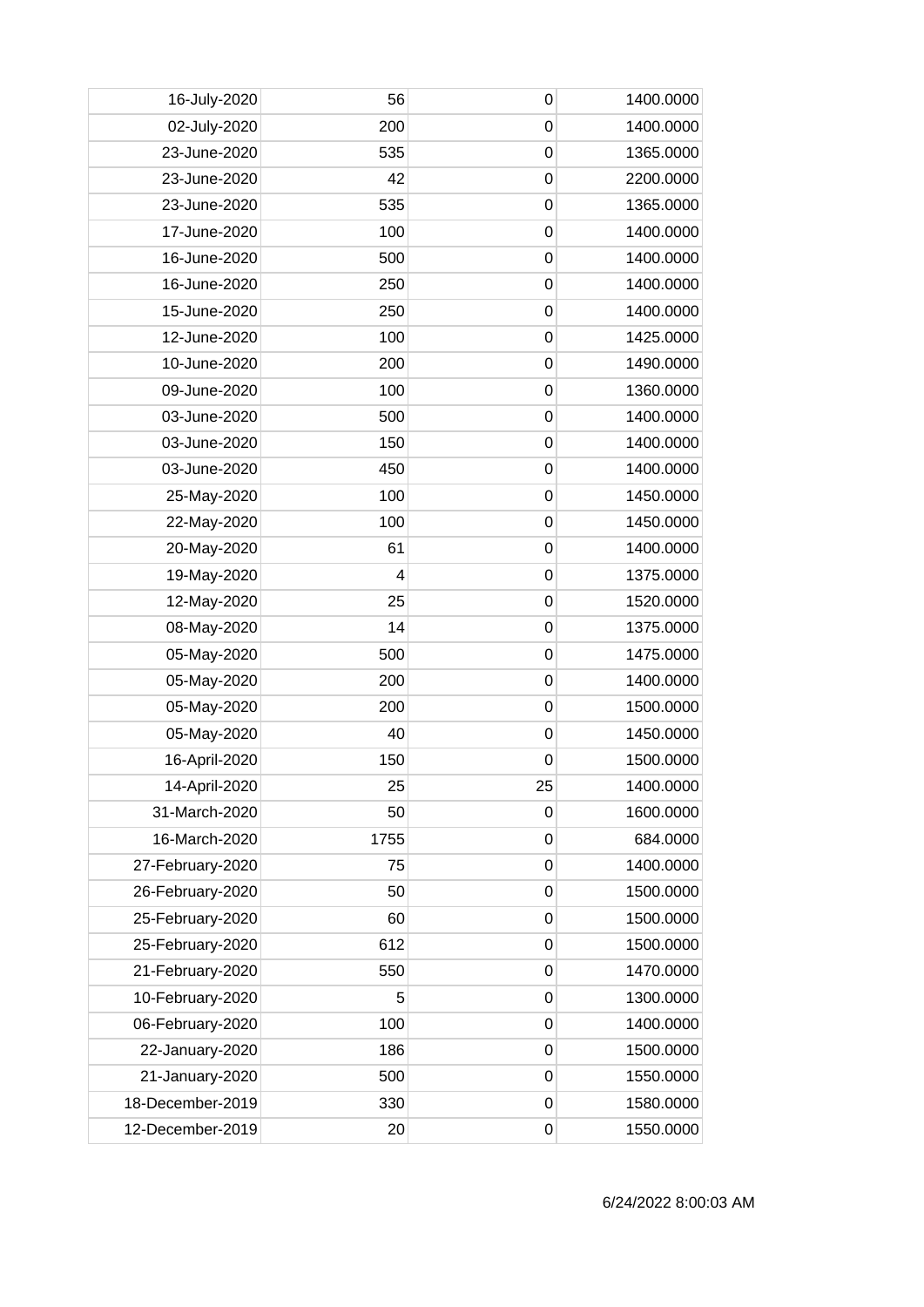| 11-December-2019  | $\overline{2}$ | 0           | 1200.0000 |
|-------------------|----------------|-------------|-----------|
| 04-December-2019  | 70             | 0           | 1600.0000 |
| 04-December-2019  | 100            | 0           | 1560.0000 |
| 03-December-2019  | 542            | $\mathbf 0$ | 1480.0000 |
| 03-December-2019  | 338            | $\mathbf 0$ | 1480.0000 |
| 03-December-2019  | 435            | 0           | 1480.0000 |
| 29-November-2019  | 100            | 0           | 1580.0000 |
| 26-November-2019  | 100            | 0           | 1575.0000 |
| 25-November-2019  | 200            | $\mathbf 0$ | 1600.0000 |
| 21-November-2019  | 25             | 0           | 1575.0000 |
| 13-November-2019  | 50             | $\mathbf 0$ | 1580.0000 |
| 11-November-2019  | 796            | $\mathbf 0$ | 1580.0000 |
| 11-November-2019  | 220            | 0           | 1580.0000 |
| 11-November-2019  | 508            | $\mathbf 0$ | 1550.0000 |
| 08-November-2019  | 50             | 0           | 1600.0000 |
| 08-November-2019  | 447            | $\mathbf 0$ | 1550.0000 |
| 07-November-2019  | 401            | $\mathbf 0$ | 1550.0000 |
| 07-November-2019  | 70             | 0           | 2000.0000 |
| 07-November-2019  | 380            | 0           | 1550.0000 |
| 07-November-2019  | 100            | 0           | 1600.0000 |
| 07-November-2019  | 383            | $\mathbf 0$ | 1570.0000 |
| 07-November-2019  | 28             | 0           | 1600.0000 |
| 07-November-2019  | 0              | 400         | 45.0000   |
| 07-November-2019  | 0              | 184         | 30.0000   |
| 23-October-2019   | 606            | 0           | 1570.0000 |
| 22-October-2019   | 397            | 0           | 1600.0000 |
| 21-October-2019   | 400            | $\mathbf 0$ | 1515.0000 |
| 17-October-2019   | 500            | 0           | 1600.0000 |
| 17-October-2019   | 67             | $\mathbf 0$ | 1565.0000 |
| 17-October-2019   | 67             | $\mathbf 0$ | 1565.0000 |
| 02-October-2019   | 128            | 0           | 1720.0000 |
| 01-October-2019   | 300            | 0           | 1600.0000 |
| 27-September-2019 | 740            | 0           | 1600.0000 |
| 24-September-2019 | 295            | 0           | 1600.0000 |
| 20-September-2019 | 500            | $\mathbf 0$ | 1600.0000 |
| 16-September-2019 | 33             | $\mathbf 0$ | 1500.0000 |
| 12-September-2019 | 531            | 0           | 1600.0000 |
| 10-September-2019 | 135            | 0           | 1560.0000 |
| 04-September-2019 | 100            | $\mathbf 0$ | 1600.0000 |
| 15-August-2019    | 105            | 0           | 1600.0000 |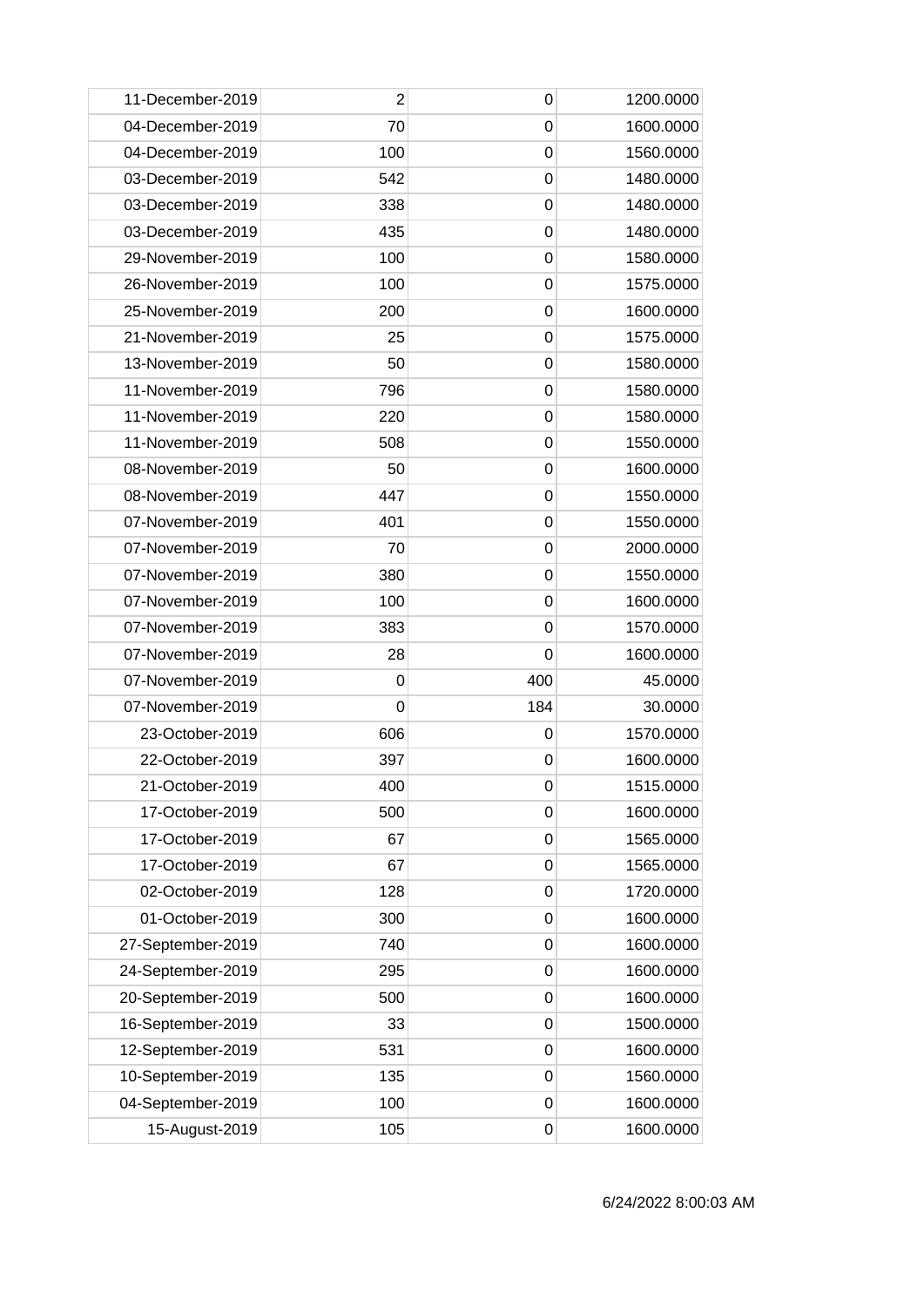| 13-August-2019 | 50   | 0           | 1500.0000 |
|----------------|------|-------------|-----------|
| 13-August-2019 | 531  | $\mathbf 0$ | 1600.0000 |
| 13-August-2019 | 885  | $\mathbf 0$ | 1600.0000 |
| 13-August-2019 | 100  | $\mathbf 0$ | 1500.0000 |
| 13-August-2019 | 500  | $\mathbf 0$ | 1600.0000 |
| 08-August-2019 | 220  | 0           | 1575.0000 |
| 05-August-2019 | 100  | $\mathbf 0$ | 1600.0000 |
| 02-August-2019 | 92   | $\mathbf 0$ | 1605.0000 |
| 02-August-2019 | 469  | $\mathbf 0$ | 1600.0000 |
| 30-July-2019   | 83   | $\mathbf 0$ | 1550.0000 |
| 30-July-2019   | 318  | $\mathbf 0$ | 1550.0000 |
| 16-July-2019   | 100  | $\mathbf 0$ | 1515.0000 |
| 10-July-2019   | 24   | 0           | 1605.0000 |
| 10-July-2019   | 131  | $\mathbf 0$ | 1605.0000 |
| 10-July-2019   | 67   | $\mathbf 0$ | 1605.0000 |
| 10-July-2019   | 68   | $\mathbf 0$ | 1605.0000 |
| 10-July-2019   | 67   | $\mathbf 0$ | 1605.0000 |
| 28-June-2019   | 65   | $\mathbf 0$ | 1515.0000 |
| 27-June-2019   | 300  | $\mathbf 0$ | 1610.0000 |
| 24-June-2019   | 100  | $\mathbf 0$ | 1600.0000 |
| 21-June-2019   | 200  | $\mathbf 0$ | 1500.0000 |
| 20-June-2019   | 367  | $\mathbf 0$ | 1450.0000 |
| 20-June-2019   | 100  | $\mathbf 0$ | 1600.0000 |
| 04-June-2019   | 35   | $\mathbf 0$ | 1500.0000 |
| 22-May-2019    | 150  | 0           | 1600.0000 |
| 22-May-2019    | 150  | $\mathbf 0$ | 1600.0000 |
| 22-May-2019    | 70   | $\pmb{0}$   | 1600.0000 |
| 14-May-2019    | 150  | $\mathbf 0$ | 1600.0000 |
| 14-May-2019    | 415  | $\mathbf 0$ | 1710.0000 |
| 09-May-2019    | 160  | $\mathbf 0$ | 1700.0000 |
| 06-May-2019    | 10   | 0           | 1500.0000 |
| 02-May-2019    | 300  | $\mathbf 0$ | 1600.0000 |
| 01-May-2019    | 93   | $\mathbf 0$ | 1675.0000 |
| 01-May-2019    | 5    | $\mathbf 0$ | 1650.0000 |
| 02-April-2019  | 75   | $\mathbf 0$ | 1675.0000 |
| 29-March-2019  | 440  | $\mathbf 0$ | 1595.0000 |
| 29-March-2019  | 500  | 0           | 1700.0000 |
| 29-March-2019  | 667  | $\mathbf 0$ | 1675.0000 |
| 14-March-2019  | 100  | $\mathbf 0$ | 1700.0000 |
| 14-March-2019  | 1000 | 0           | 1725.0000 |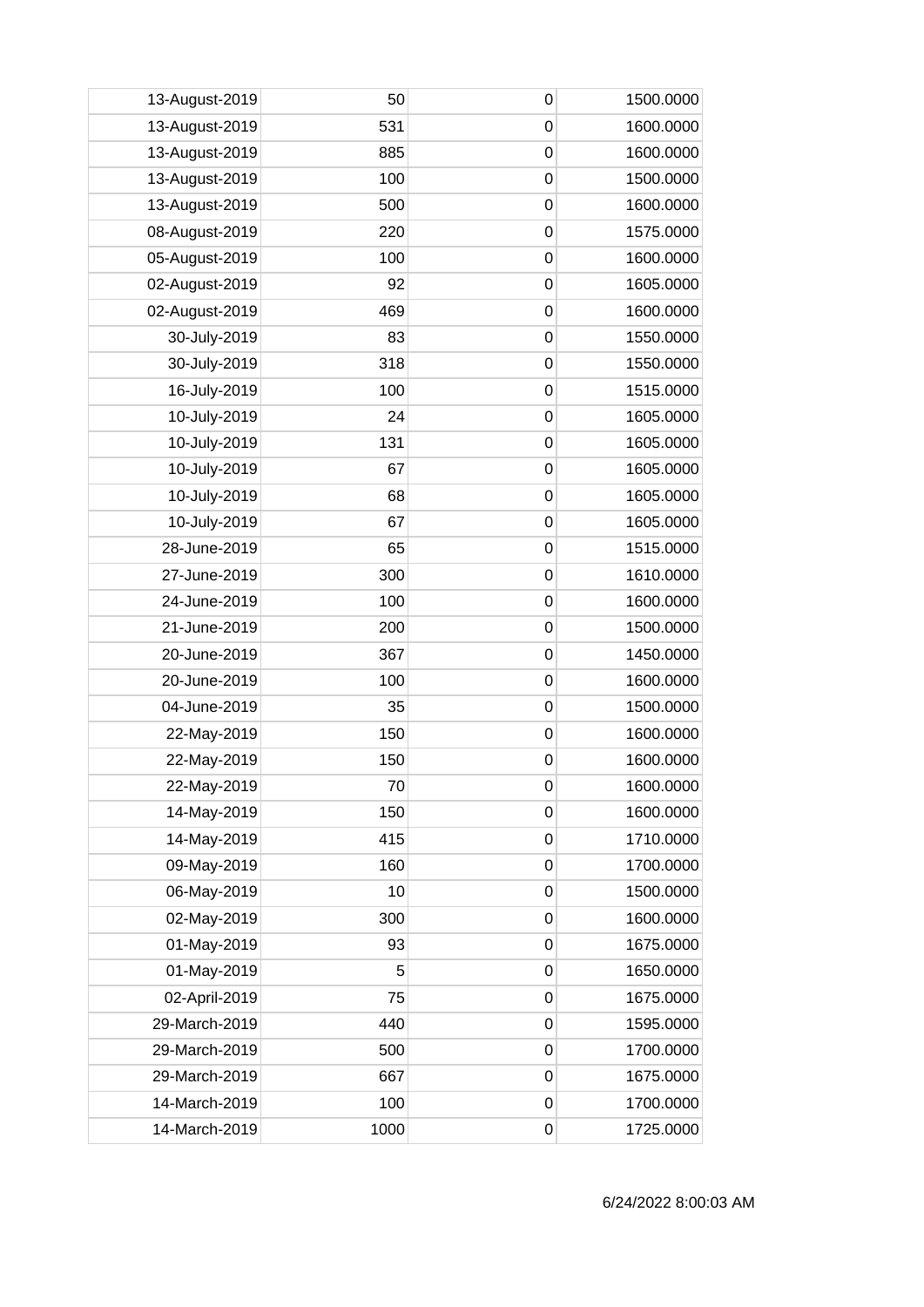| 13-March-2019     | 14   | 0              | 1700.0000 |
|-------------------|------|----------------|-----------|
| 13-March-2019     | 85   | 0              | 1700.0000 |
| 12-March-2019     | 50   | $\mathbf 0$    | 1700.0000 |
| 04-March-2019     | 160  | $\overline{0}$ | 1700.0000 |
| 20-February-2019  | 0    | 85             | 63.0000   |
| 19-February-2019  | 400  | 0              | 1700.0000 |
| 14-February-2019  | 200  | $\mathbf 0$    | 1720.0000 |
| 13-February-2019  | 605  | 0              | 1680.0000 |
| 13-February-2019  | 60   | $\mathbf 0$    | 1700.0000 |
| 01-February-2019  | 50   | $\mathbf 0$    | 1700.0000 |
| 24-January-2019   | 112  | $\overline{0}$ | 1700.0000 |
| 23-January-2019   | 605  | $\mathbf 0$    | 1710.0000 |
| 18-January-2019   | 62   | 0              | 2000.0000 |
| 17-January-2019   | 540  | $\mathbf 0$    | 1750.0000 |
| 17-January-2019   | 560  | $\mathbf 0$    | 1750.0000 |
| 16-January-2019   | 380  | $\mathbf 0$    | 1700.0000 |
| 19-December-2018  | 500  | $\overline{0}$ | 1850.0000 |
| 18-December-2018  | 300  | 0              | 1700.0000 |
| 12-December-2018  | 1000 | $\mathbf 0$    | 2240.0000 |
| 11-December-2018  | 258  | 0              | 1750.0000 |
| 11-December-2018  | 258  | $\mathbf 0$    | 1750.0000 |
| 10-December-2018  | 323  | $\mathbf 0$    | 1750.0000 |
| 03-December-2018  | 523  | $\overline{0}$ | 1700.0000 |
| 30-November-2018  | 700  | $\mathbf 0$    | 1750.0000 |
| 28-November-2018  | 370  | 0              | 1250.0000 |
| 28-November-2018  | 100  | 0              | 1750.0000 |
| 22-November-2018  | 200  | 0              | 1670.0000 |
| 15-November-2018  | 100  | 0              | 1775.0000 |
| 13-November-2018  | 306  | 0              | 1300.0000 |
| 13-November-2018  | 306  | 0              | 1300.0000 |
| 12-November-2018  | 100  | 0              | 1850.0000 |
| 12-November-2018  | 500  | 0              | 1800.0000 |
| 05-November-2018  | 200  | 0              | 1800.0000 |
| 23-October-2018   | 15   | $\mathbf 0$    | 1900.0000 |
| 17-October-2018   | 90   | 0              | 1750.0000 |
| 16-October-2018   | 328  | 0              | 1775.0000 |
| 11-October-2018   | 60   | 0              | 2000.0000 |
| 27-September-2018 | 580  | 0              | 1820.0000 |
| 24-September-2018 | 734  | 0              | 1915.0000 |
| 24-September-2018 | 269  | 0              | 1915.0000 |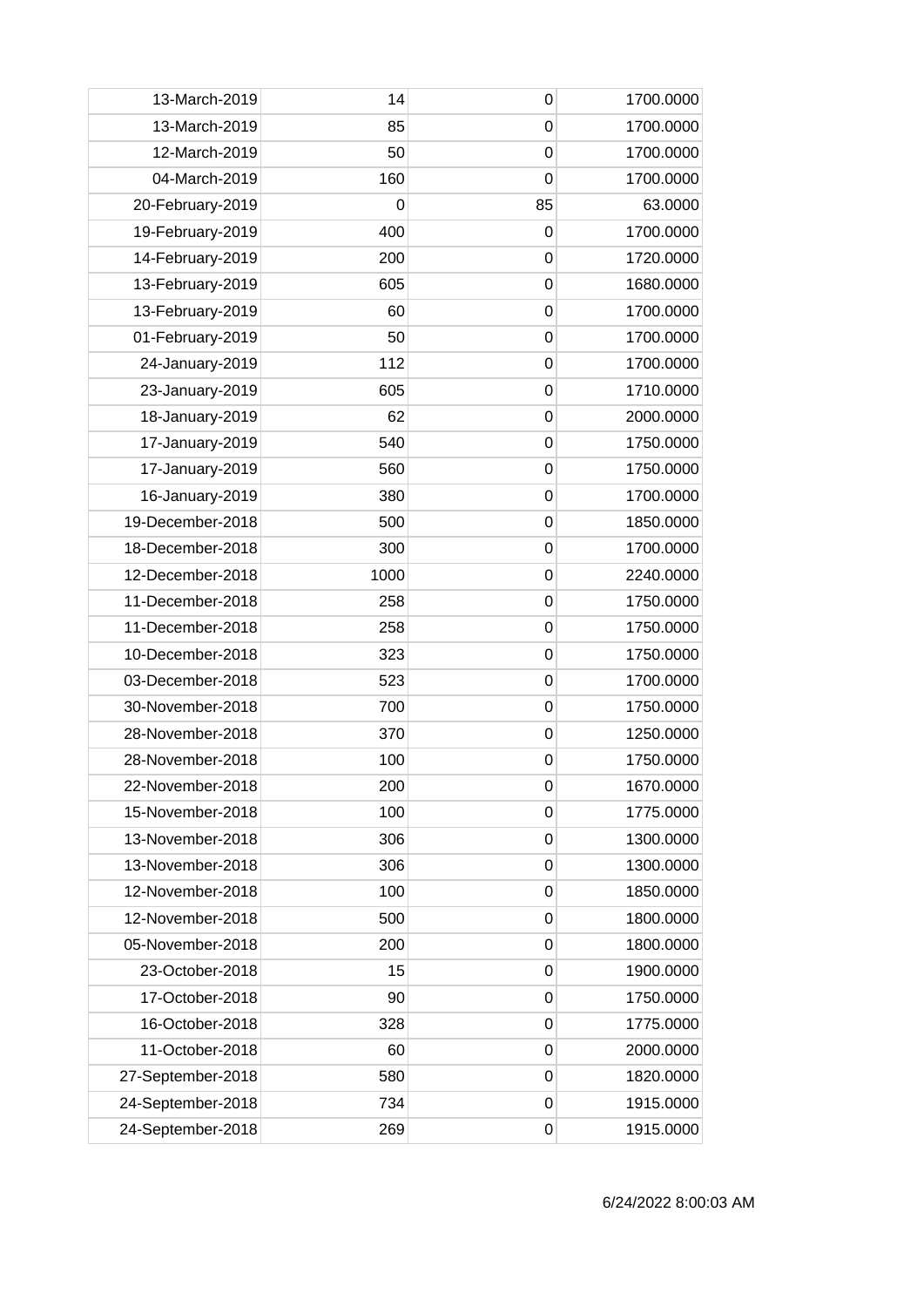| 24-September-2018 | 251  | 0           | 1915.0000 |
|-------------------|------|-------------|-----------|
| 24-September-2018 | 947  | 0           | 1915.0000 |
| 24-September-2018 | 1025 | 0           | 1915.0000 |
| 24-September-2018 | 245  | $\mathbf 0$ | 1925.0000 |
| 24-September-2018 | 300  | $\mathbf 0$ | 2000.0000 |
| 24-September-2018 | 332  | $\mathbf 0$ | 1950.0000 |
| 20-September-2018 | 10   | 0           | 1510.0000 |
| 19-September-2018 | 203  | 0           | 1580.0000 |
| 18-September-2018 | 190  | $\mathbf 0$ | 1965.0000 |
| 18-September-2018 | 460  | $\mathbf 0$ | 1965.0000 |
| 06-September-2018 | 20   | $\mathbf 0$ | 2000.0000 |
| 05-September-2018 | 283  | $\mathbf 0$ | 1588.0000 |
| 05-September-2018 | 200  | 0           | 1900.0000 |
| 31-August-2018    | 40   | $\mathbf 0$ | 1900.0000 |
| 17-August-2018    | 10   | 0           | 1625.0000 |
| 13-August-2018    | 770  | $\mathbf 0$ | 1428.0000 |
| 13-August-2018    | 383  | $\mathbf 0$ | 1650.0000 |
| 13-August-2018    | 8    | $\mathbf 0$ | 1500.0000 |
| 08-August-2018    | 194  | 0           | 1500.0000 |
| 07-August-2018    | 400  | 0           | 1965.0000 |
| 07-August-2018    | 611  | $\mathbf 0$ | 2200.0000 |
| 07-August-2018    | 50   | 0           | 1550.0000 |
| 03-August-2018    | 80   | $\mathbf 0$ | 1800.0000 |
| 03-August-2018    | 50   | $\mathbf 0$ | 1800.0000 |
| 03-August-2018    | 71   | $\mathbf 0$ | 1800.0000 |
| 02-August-2018    | 60   | $\mathbf 0$ | 1800.0000 |
| 31-July-2018      | 55   | $\pmb{0}$   | 1950.0000 |
| 31-July-2018      | 60   | $\mathbf 0$ | 2200.0000 |
| 17-July-2018      | 255  | $\mathbf 0$ | 1800.0000 |
| 17-July-2018      | 77   | $\mathbf 0$ | 1510.0000 |
| 13-July-2018      | 584  | $\mathbf 0$ | 1500.0000 |
| 09-July-2018      | 383  | $\mathbf 0$ | 1820.0000 |
| 09-July-2018      | 451  | $\mathbf 0$ | 1820.0000 |
| 22-June-2018      | 200  | $\mathbf 0$ | 1535.0000 |
| 21-June-2018      | 410  | $\mathbf 0$ | 1300.0000 |
| 21-June-2018      | 70   | $\mathbf 0$ | 1500.0000 |
| 20-June-2018      | 76   | $\mathbf 0$ | 1500.0000 |
| 19-June-2018      | 180  | 0           | 1600.0000 |
| 19-June-2018      | 478  | $\mathbf 0$ | 1300.0000 |
| 19-June-2018      | 470  | $\mathbf 0$ | 1300.0000 |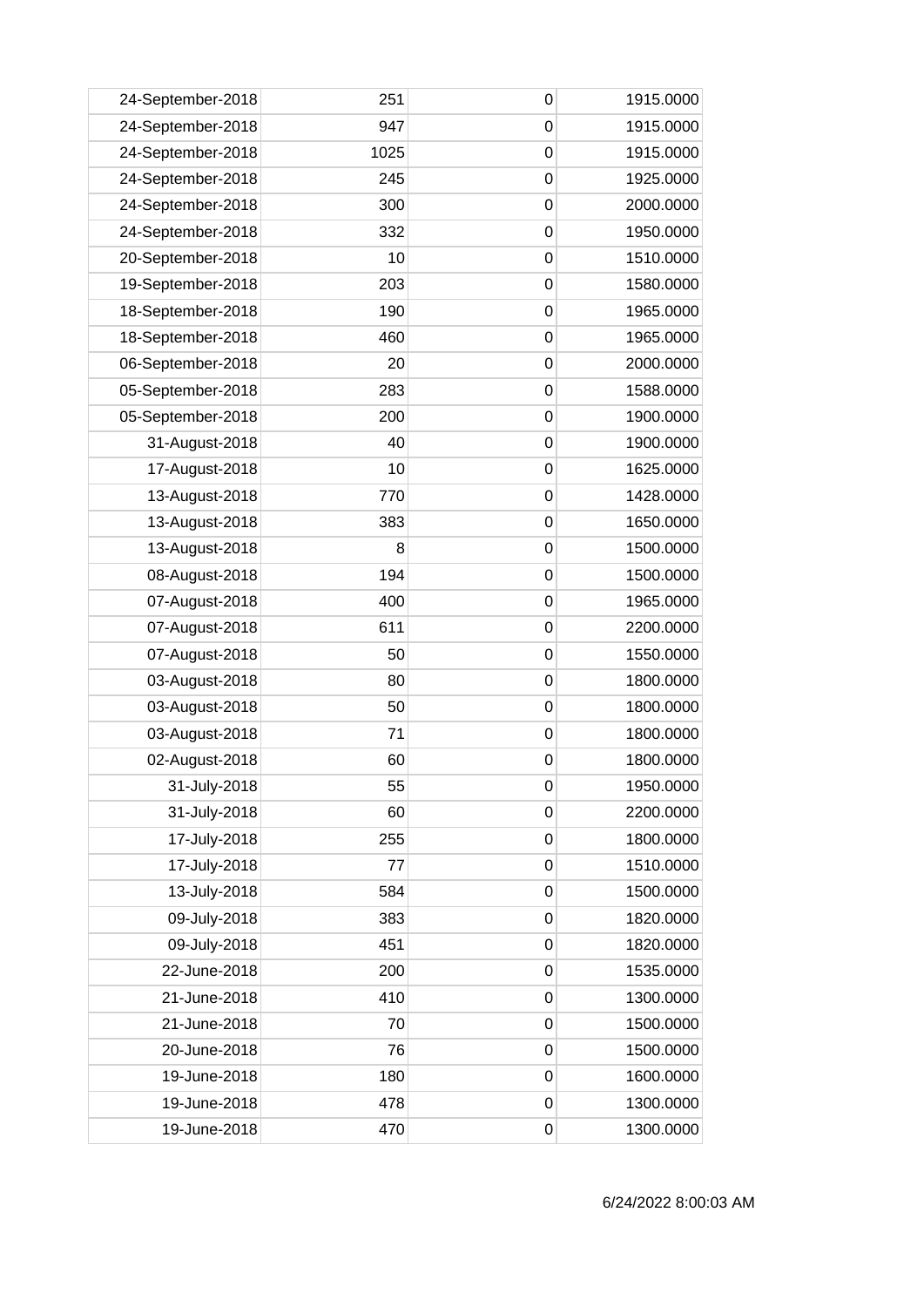| 19-June-2018     | 145  | 0           | 1500.0000 |
|------------------|------|-------------|-----------|
| 18-June-2018     | 5    | 5           | 1500.0000 |
| 08-June-2018     | 15   | $\mathbf 0$ | 1510.0000 |
| 08-June-2018     | 40   | $\mathbf 0$ | 1510.0000 |
| 08-June-2018     | 35   | $\mathbf 0$ | 1510.0000 |
| 10-May-2018      | 70   | 0           | 1500.0000 |
| 10-May-2018      | 64   | $\mathbf 0$ | 1500.0000 |
| 07-May-2018      | 20   | $\mathbf 0$ | 1500.0000 |
| 04-May-2018      | 75   | $\mathbf 0$ | 1350.0000 |
| 04-May-2018      | 200  | $\mathbf 0$ | 1500.0000 |
| 30-April-2018    | 5    | 5           | 1350.0000 |
| 24-April-2018    | 7    | 7           | 1380.0000 |
| 24-April-2018    | 53   | 0           | 1500.0000 |
| 24-April-2018    | 150  | $\mathbf 0$ | 1500.0000 |
| 24-April-2018    | 1360 | $\mathbf 0$ | 1500.0000 |
| 20-April-2018    | 100  | $\mathbf 0$ | 1500.0000 |
| 19-April-2018    | 95   | $\mathbf 0$ | 1500.0000 |
| 19-April-2018    | 100  | 0           | 1500.0000 |
| 16-April-2018    | 306  | $\mathbf 0$ | 1300.0000 |
| 16-April-2018    | 1049 | $\mathbf 0$ | 1435.0000 |
| 12-April-2018    | 200  | $\mathbf 0$ | 1200.0000 |
| 04-April-2018    | 106  | 0           | 1500.0000 |
| 29-March-2018    | 21   | $\mathbf 0$ | 1400.0000 |
| 29-March-2018    | 0    | 100         | 50.0000   |
| 27-March-2018    | 500  | 0           | 1200.0000 |
| 27-March-2018    | 486  | $\mathbf 0$ | 1200.0000 |
| 26-March-2018    | 261  | 0           | 1200.0000 |
| 22-March-2018    | 40   | 0           | 1360.0000 |
| 09-March-2018    | 611  | $\mathbf 0$ | 1350.0000 |
| 09-March-2018    | 368  | $\mathbf 0$ | 1400.0000 |
| 06-March-2018    | 450  | 0           | 1426.0000 |
| 07-February-2018 | 150  | $\mathbf 0$ | 1360.0000 |
| 07-February-2018 | 0    | 217         | 75.0000   |
| 02-February-2018 | 50   | 0           | 1350.0000 |
| 01-February-2018 | 40   | $\mathbf 0$ | 1300.0000 |
| 01-February-2018 | 79   | 79          | 1300.0000 |
| 15-January-2018  | 100  | 0           | 1380.0000 |
| 02-January-2018  | 5    | 0           | 1250.0000 |
| 22-December-2017 | 49   | $\mathbf 0$ | 1250.0000 |
| 21-December-2017 | 835  | 0           | 1425.0000 |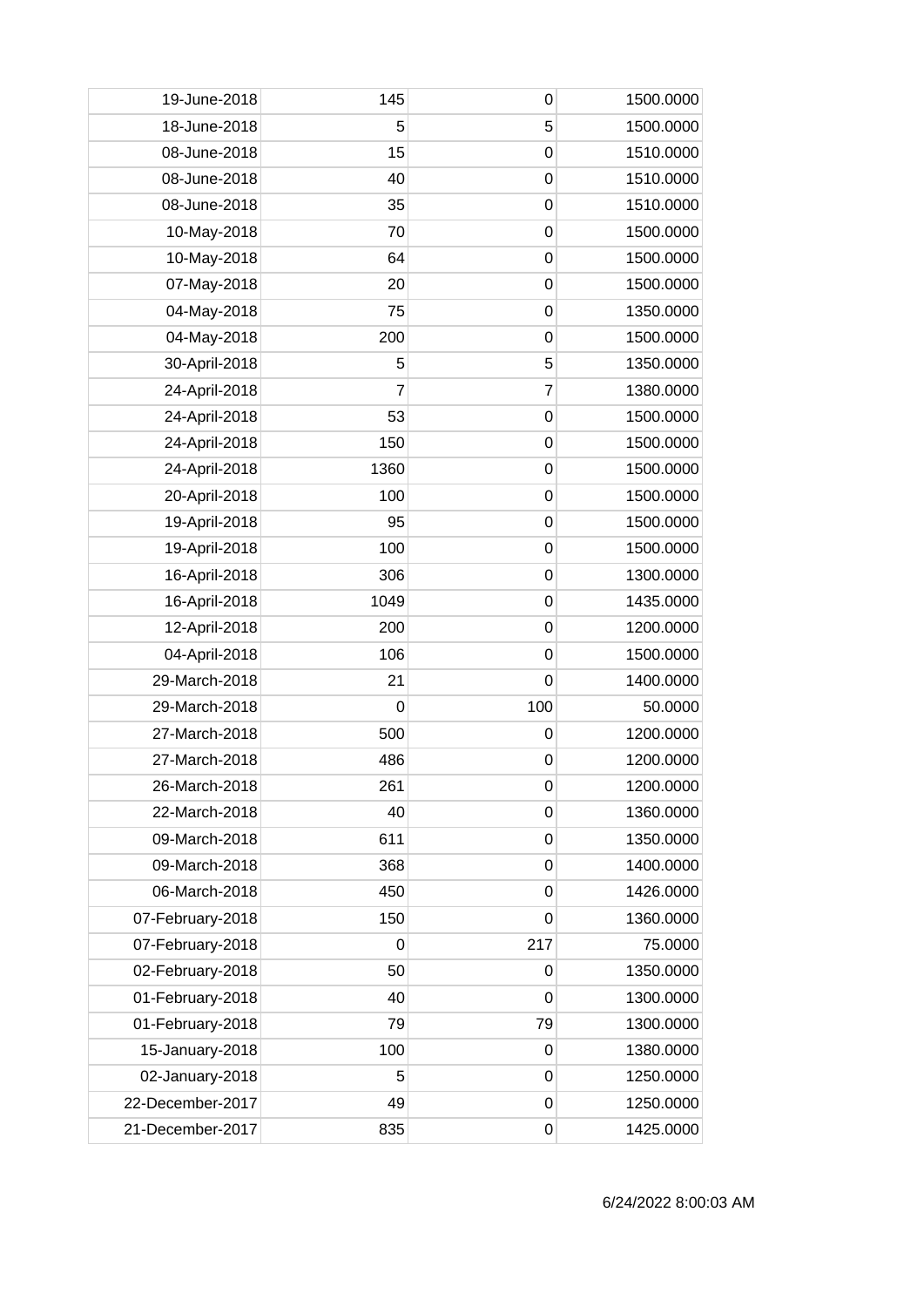| 21-December-2017  | 165         | 0              | 1425.0000 |
|-------------------|-------------|----------------|-----------|
| 19-December-2017  | 1500        | $\mathbf 0$    | 1250.0000 |
| 11-December-2017  | 96          | $\mathbf 0$    | 1275.0000 |
| 24-November-2017  | 16          | $\mathbf 0$    | 1300.0000 |
| 22-November-2017  | 142         | $\mathbf 0$    | 1325.0000 |
| 22-November-2017  | 825         | $\mathbf 0$    | 1300.0000 |
| 26-October-2017   | 40          | $\mathbf 0$    | 1320.0000 |
| 05-October-2017   | 50          | $\mathbf 0$    | 1300.0000 |
| 04-October-2017   | 188         | $\mathbf 0$    | 1250.0000 |
| 20-September-2017 | 831         | $\mathbf 0$    | 1000.0000 |
| 18-September-2017 | 400         | $\mathbf 0$    | 1250.0000 |
| 18-September-2017 | 20          | $\mathbf 0$    | 1300.0000 |
| 11-September-2017 | 171         | 0              | 1250.0000 |
| 08-September-2017 | 88          | $\mathbf 0$    | 1310.0000 |
| 05-September-2017 | 109         | $\mathbf 0$    | 1200.0000 |
| 31-August-2017    | 300         | $\mathbf 0$    | 1300.0000 |
| 21-August-2017    | 110         | $\mathbf 0$    | 1320.0000 |
| 21-August-2017    | 56          | $\mathbf 0$    | 1280.0000 |
| 15-August-2017    | 60          | 0              | 1250.0000 |
| 15-August-2017    | 100         | $\mathbf 0$    | 1250.0000 |
| 14-August-2017    | 472         | $\mathbf 0$    | 1300.0000 |
| 14-August-2017    | 690         | 0              | 1250.0000 |
| 10-August-2017    | 417         | $\mathbf 0$    | 1275.0000 |
| 01-August-2017    | 32          | $\mathbf 0$    | 1250.0000 |
| 28-July-2017      | 0           | $\overline{2}$ | 40.0000   |
| 28-July-2017      | 0           | 88             | 40.0000   |
| 25-July-2017      | 233         | $\pmb{0}$      | 1250.0000 |
| 25-July-2017      | 233         | 0              | 1250.0000 |
| 25-July-2017      | 233         | $\mathbf 0$    | 1250.0000 |
| 19-July-2017      | 200         | $\mathbf 0$    | 1200.0000 |
| 22-June-2017      | 0           | 531            | 47.0000   |
| 22-June-2017      | $\mathbf 0$ | 469            | 47.0000   |
| 20-June-2017      | $\mathbf 0$ | 500            | 47.0000   |
| 19-June-2017      | 564         | $\mathbf 0$    | 1250.0000 |
| 15-June-2017      | 14          | $\mathbf 0$    | 1250.0000 |
| 15-June-2017      | 250         | $\mathbf 0$    | 1270.0000 |
| 14-June-2017      | 100         | $\mathbf 0$    | 1200.0000 |
| 13-June-2017      | 15          | 0              | 1250.0000 |
| 13-June-2017      | 77          | $\mathbf 0$    | 1150.0000 |
| 08-June-2017      | 954         | 0              | 1200.0000 |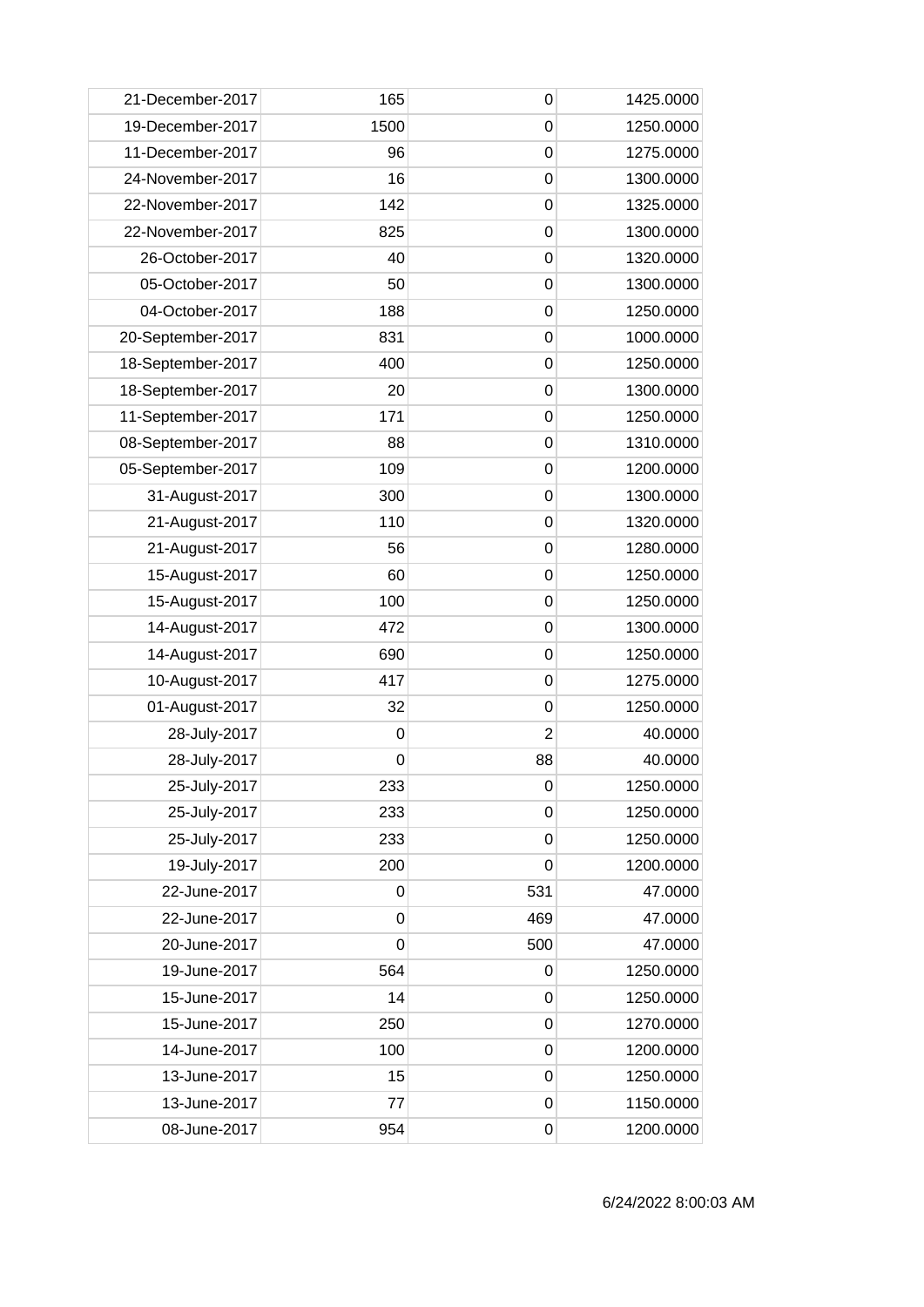| 07-June-2017  | 100         | 0           | 1250.0000 |
|---------------|-------------|-------------|-----------|
| 02-June-2017  | 638         | 0           | 1150.0000 |
| 01-June-2017  | 100         | 0           | 1275.0000 |
| 01-June-2017  | 50          | $\mathbf 0$ | 1275.0000 |
| 31-May-2017   | 273         | 273         | 1200.0000 |
| 30-May-2017   | 1755        | $\mathbf 0$ | 1250.0000 |
| 22-May-2017   | 187         | 0           | 1150.0000 |
| 17-May-2017   | 100         | 0           | 1270.0000 |
| 15-May-2017   | 100         | $\mathbf 0$ | 1270.0000 |
| 12-May-2017   | 82          | $\mathbf 0$ | 1200.0000 |
| 10-May-2017   | 75          | $\mathbf 0$ | 1150.0000 |
| 09-May-2017   | 100         | $\mathbf 0$ | 1250.0000 |
| 09-May-2017   | 100         | 0           | 1270.0000 |
| 08-May-2017   | 130         | $\mathbf 0$ | 1175.0000 |
| 08-May-2017   | 432         | 0           | 1250.0000 |
| 08-May-2017   | 227         | $\mathbf 0$ | 1200.0000 |
| 08-May-2017   | 188         | 0           | 1150.0000 |
| 05-May-2017   | 400         | 400         | 1200.0000 |
| 05-May-2017   | 250         | 250         | 1200.0000 |
| 05-May-2017   | 1242        | 0           | 1175.0000 |
| 05-May-2017   | 65          | $\mathbf 0$ | 1250.0000 |
| 03-May-2017   | 92          | 0           | 1250.0000 |
| 03-May-2017   | 2478        | $\mathbf 0$ | 1175.0000 |
| 03-May-2017   | 41          | $\mathbf 0$ | 1250.0000 |
| 03-May-2017   | 120         | 0           | 1150.0000 |
| 02-May-2017   | 244         | 0           | 1150.0000 |
| 01-May-2017   | 20          | $\pmb{0}$   | 1275.0000 |
| 26-April-2017 | $\mathbf 0$ | 500         | 50.0000   |
| 24-April-2017 | 195         | $\mathbf 0$ | 1175.0000 |
| 24-April-2017 | 500         | $\mathbf 0$ | 1260.0000 |
| 24-April-2017 | 400         | $\mathbf 0$ | 1260.0000 |
| 24-April-2017 | 100         | $\mathbf 0$ | 1250.0000 |
| 24-April-2017 | 35          | $\mathbf 0$ | 1250.0000 |
| 24-April-2017 | 171         | $\mathbf 0$ | 1250.0000 |
| 24-April-2017 | 40          | $\mathbf 0$ | 1250.0000 |
| 24-April-2017 | 182         | $\mathbf 0$ | 1150.0000 |
| 19-April-2017 | 66          | $\mathbf 0$ | 1150.0000 |
| 12-April-2017 | 220         | 0           | 1275.0000 |
| 12-April-2017 | 100         | $\mathbf 0$ | 1250.0000 |
| 05-April-2017 | 30          | $\mathbf 0$ | 1275.0000 |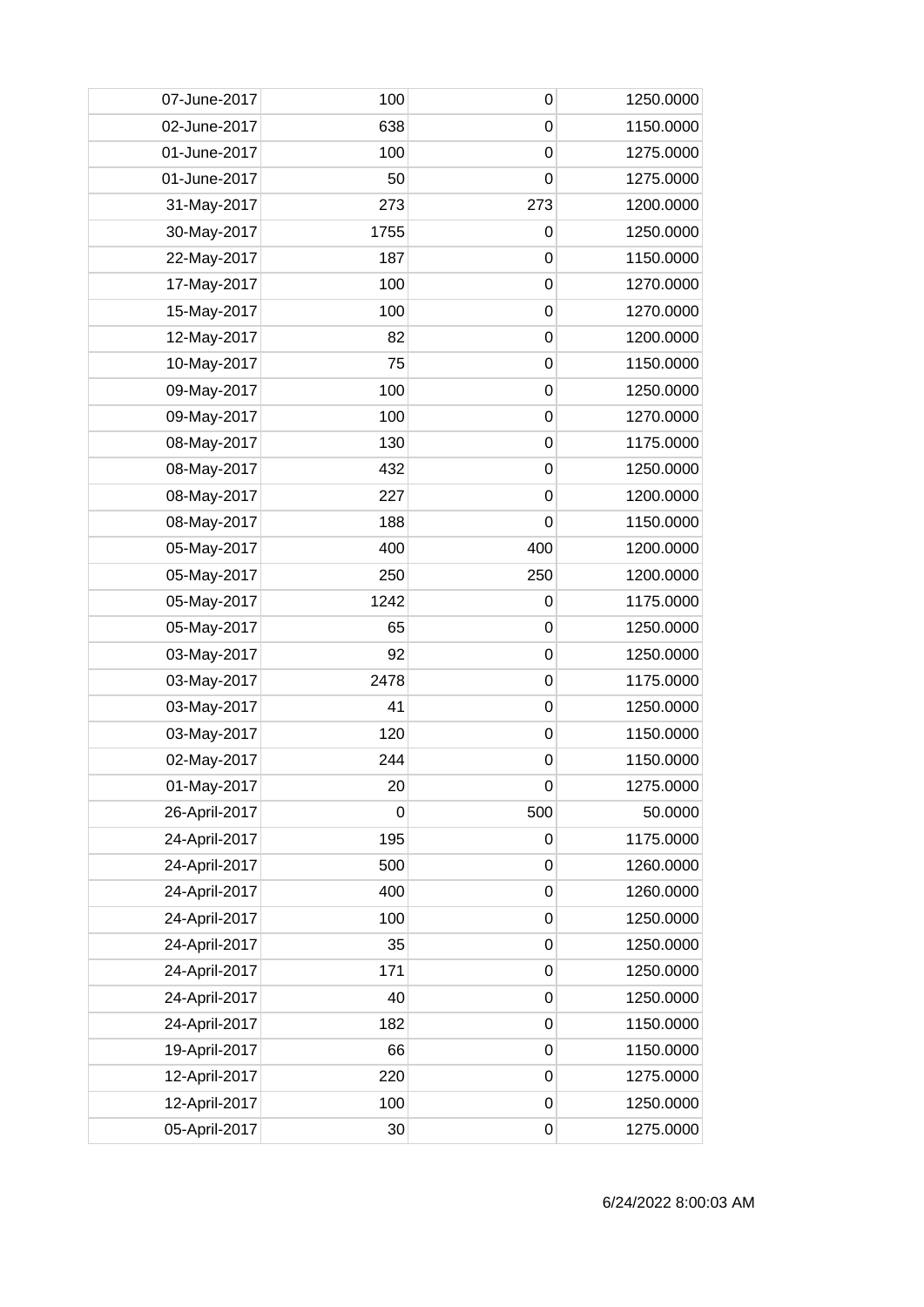| 05-April-2017    | 60   | $\mathbf 0$      | 1275.0000 |
|------------------|------|------------------|-----------|
| 04-April-2017    | 130  | $\boldsymbol{0}$ | 1150.0000 |
| 22-March-2017    | 90   | $\mathbf 0$      | 1100.0000 |
| 16-March-2017    | 754  | $\mathbf 0$      | 1195.0000 |
| 13-March-2017    | 5    | $\mathbf 0$      | 1100.0000 |
| 13-March-2017    | 300  | $\mathbf 0$      | 1230.0000 |
| 09-March-2017    | 190  | $\mathbf 0$      | 1150.0000 |
| 09-March-2017    | 177  | $\boldsymbol{0}$ | 1150.0000 |
| 07-March-2017    | 1    | $\mathbf 0$      | 1600.0000 |
| 07-March-2017    | 100  | $\mathbf 0$      | 1235.0000 |
| 07-March-2017    | 100  | $\mathbf 0$      | 1250.0000 |
| 07-March-2017    | 100  | $\mathbf 0$      | 1150.0000 |
| 06-March-2017    | 300  | $\mathbf 0$      | 833.0000  |
| 21-February-2017 | 484  | $\mathbf 0$      | 1275.0000 |
| 17-February-2017 | 803  | $\mathbf 0$      | 1175.0000 |
| 17-February-2017 | 110  | $\mathbf 0$      | 1150.0000 |
| 16-February-2017 | 50   | $\mathbf 0$      | 1250.0000 |
| 14-February-2017 | 403  | $\mathbf 0$      | 1240.0000 |
| 08-February-2017 | 606  | $\mathbf 0$      | 1305.0000 |
| 03-February-2017 | 140  | $\mathbf 0$      | 1250.0000 |
| 01-February-2017 | 317  | $\mathbf 0$      | 1250.0000 |
| 01-February-2017 | 35   | $\mathbf 0$      | 1250.0000 |
| 25-January-2017  | 1000 | $\mathbf 0$      | 1250.0000 |
| 25-January-2017  | 474  | $\mathbf 0$      | 1250.0000 |
| 25-January-2017  | 400  | 0                | 1275.0000 |
| 23-January-2017  | 10   | 10               | 750.0000  |
| 13-January-2017  | 880  | 0                | 1190.0000 |
| 12-January-2017  | 420  | 0                | 1205.0000 |
| 11-January-2017  | 75   | $\mathbf 0$      | 1250.0000 |
| 10-January-2017  | 100  | $\boldsymbol{0}$ | 1250.0000 |
| 10-January-2017  | 100  | 0                | 1250.0000 |
| 23-December-2016 | 79   | $\boldsymbol{0}$ | 1250.0000 |
| 22-December-2016 | 500  | 0                | 1200.0000 |
| 21-December-2016 | 69   | $\mathbf 0$      | 1250.0000 |
| 21-December-2016 | 41   | $\boldsymbol{0}$ | 1250.0000 |
| 14-December-2016 | 34   | $\mathbf 0$      | 1250.0000 |
| 14-December-2016 | 23   | $\mathbf 0$      | 1250.0000 |
| 14-December-2016 | 20   | $\mathbf 0$      | 1200.0000 |
| 13-December-2016 | 20   | $\boldsymbol{0}$ | 1250.0000 |
| 06-December-2016 | 5    | 0                | 1050.0000 |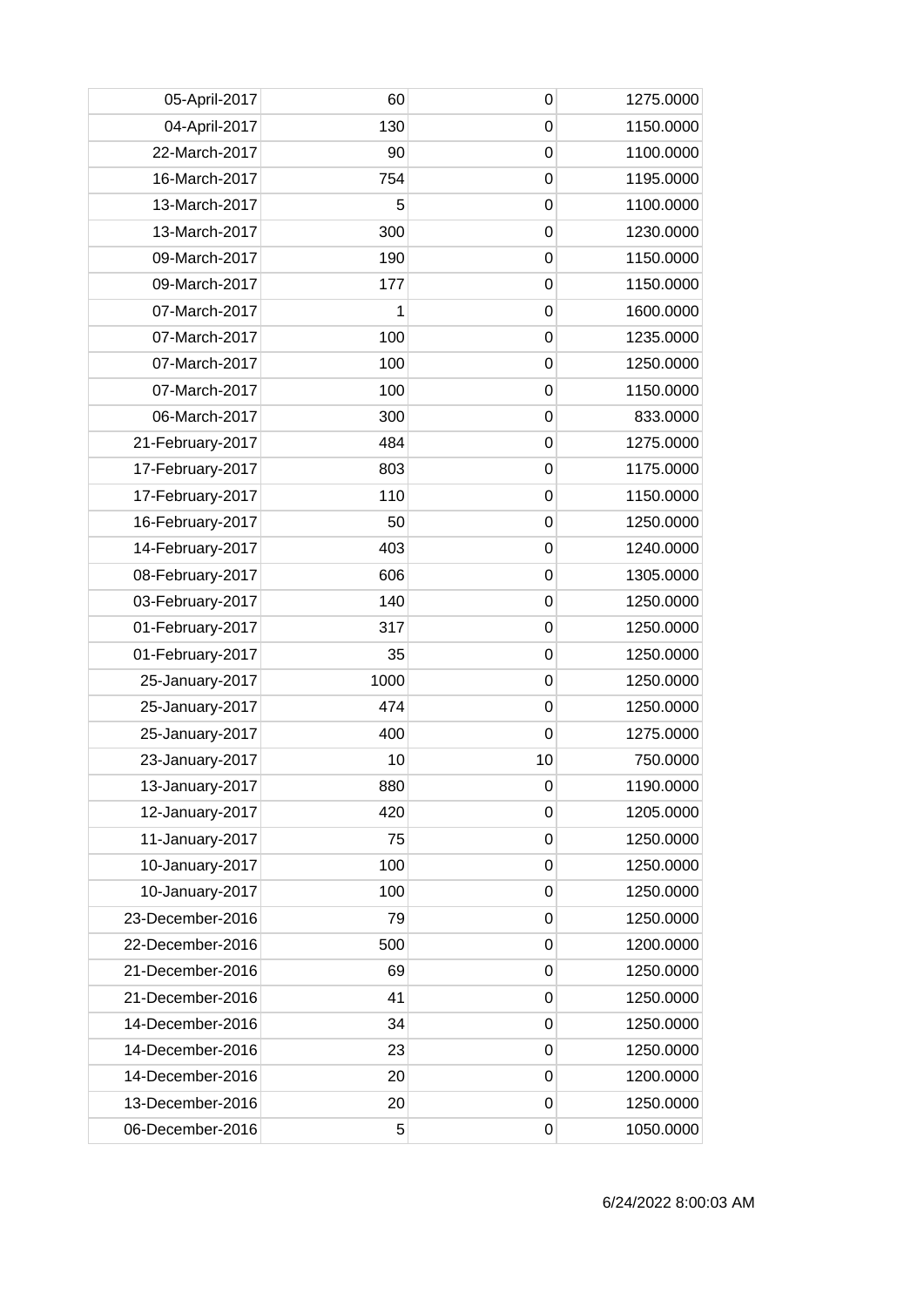| 06-December-2016  | 257  | $\mathbf 0$ | 1150.0000  |
|-------------------|------|-------------|------------|
| 29-November-2016  | 336  | 0           | 1175.0000  |
| 24-November-2016  | 27   | $\mathbf 0$ | 1250.0000  |
| 18-November-2016  | 204  | $\mathbf 0$ | 1250.0000  |
| 16-November-2016  | 127  | $\mathbf 0$ | 1250.0000  |
| 11-November-2016  | 120  | $\mathbf 0$ | 1250.0000  |
| 04-November-2016  | 125  | 0           | 1200.0000  |
| 03-November-2016  | 4    | 0           | 1200.0000  |
| 19-October-2016   | 167  | $\mathbf 0$ | 1180.0000  |
| 18-October-2016   | 84   | $\mathbf 0$ | 1220.0000  |
| 14-October-2016   | 83   | $\mathbf 0$ | 1150.0000  |
| 14-October-2016   | 82   | $\mathbf 0$ | 1150.0000  |
| 13-October-2016   | 400  | 0           | 1200.0000  |
| 12-October-2016   | 50   | $\mathbf 0$ | 1050.0000  |
| 10-October-2016   | 7    | $\mathbf 0$ | 1100.0000  |
| 07-October-2016   | 100  | $\mathbf 0$ | 1200.0000  |
| 06-October-2016   | 663  | $\mathbf 0$ | 11500.0000 |
| 04-October-2016   | 120  | $\mathbf 0$ | 1150.0000  |
| 27-September-2016 | 1000 | $\mathbf 0$ | 1250.0000  |
| 22-September-2016 | 50   | 0           | 1220.0000  |
| 22-September-2016 | 50   | $\mathbf 0$ | 1200.0000  |
| 22-September-2016 | 510  | $\mathbf 0$ | 1250.0000  |
| 22-September-2016 | 327  | $\mathbf 0$ | 1250.0000  |
| 22-September-2016 | 593  | $\mathbf 0$ | 1250.0000  |
| 19-September-2016 | 500  | 0           | 1175.0000  |
| 14-September-2016 | 20   | 0           | 1150.0000  |
| 13-September-2016 | 609  | 0           | 1200.0000  |
| 12-September-2016 | 92   | 0           | 1150.0000  |
| 12-September-2016 | 484  | $\mathbf 0$ | 1250.0000  |
| 09-September-2016 | 38   | $\mathbf 0$ | 1150.0000  |
| 09-September-2016 | 109  | 0           | 1150.0000  |
| 08-September-2016 | 50   | 0           | 1150.0000  |
| 02-September-2016 | 678  | $\mathbf 0$ | 1250.0000  |
| 31-August-2016    | 16   | $\mathbf 0$ | 1230.0000  |
| 29-August-2016    | 730  | $\mathbf 0$ | 1175.0000  |
| 29-August-2016    | 188  | $\mathbf 0$ | 1250.0000  |
| 26-August-2016    | 130  | 130         | 1140.0000  |
| 25-August-2016    | 85   | 0           | 1200.0000  |
| 25-August-2016    | 70   | $\mathbf 0$ | 1000.0000  |
| 24-August-2016    | 400  | $\mathbf 0$ | 1175.0000  |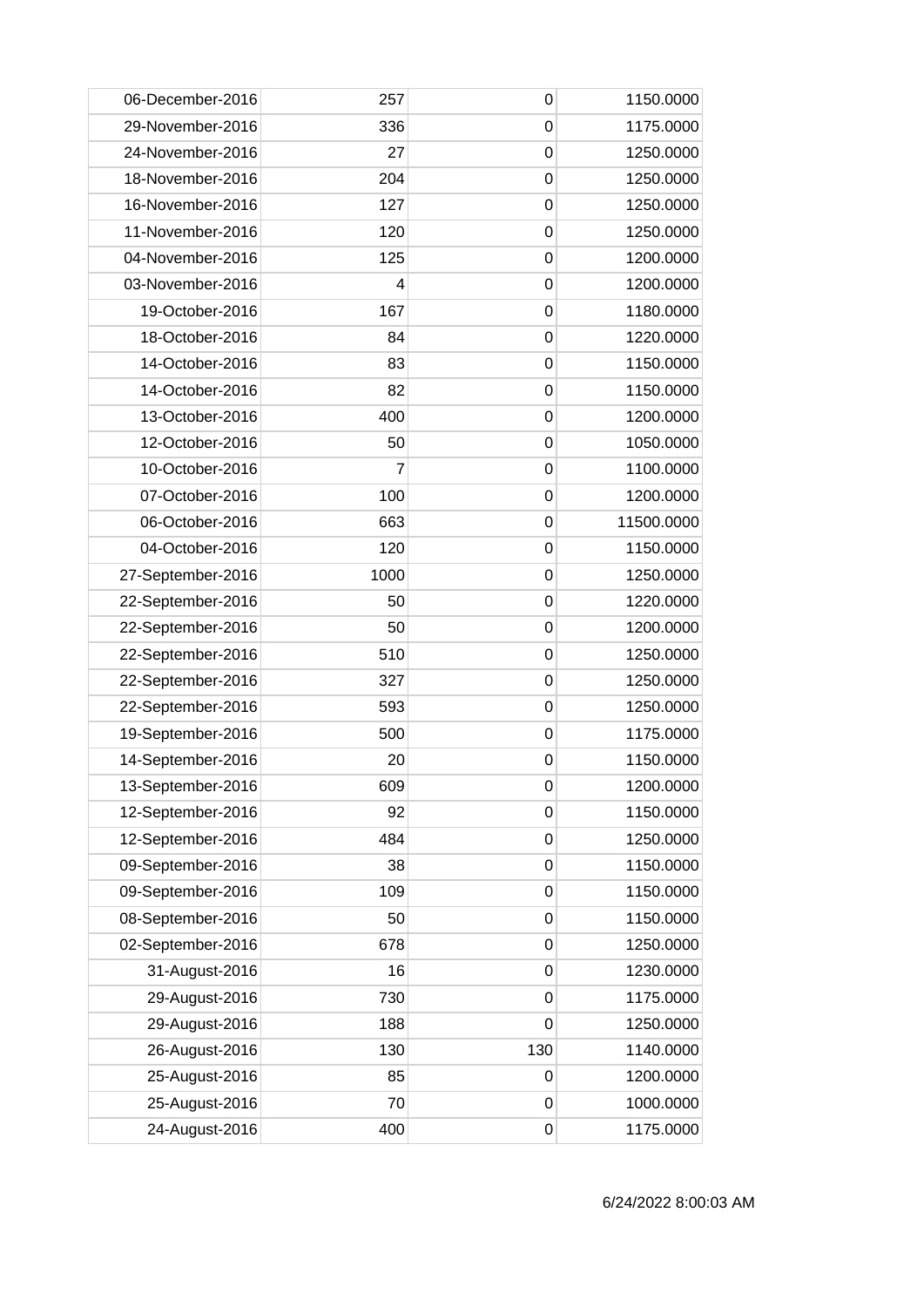| 24-August-2016 | 496            | 0                | 1000.0000 |
|----------------|----------------|------------------|-----------|
| 24-August-2016 | 35             | $\mathbf 0$      | 1150.0000 |
| 24-August-2016 | 108            | $\mathbf 0$      | 1150.0000 |
| 17-August-2016 | 115            | $\mathbf 0$      | 1130.0000 |
| 17-August-2016 | 150            | $\mathbf 0$      | 1230.0000 |
| 12-August-2016 | 90             | $\mathbf 0$      | 1300.0000 |
| 12-August-2016 | 332            | 0                | 1150.0000 |
| 12-August-2016 | 126            | $\mathbf 0$      | 1100.0000 |
| 12-August-2016 | 46             | $\mathbf 0$      | 1100.0000 |
| 12-August-2016 | 332            | $\mathbf 0$      | 1100.0000 |
| 11-August-2016 | 200            | $\mathbf 0$      | 1150.0000 |
| 09-August-2016 | 450            | $\mathbf 0$      | 1150.0000 |
| 09-August-2016 | 245            | 0                | 1150.0000 |
| 09-August-2016 | 230            | $\mathbf 0$      | 1225.0000 |
| 09-August-2016 | 70             | 0                | 1200.0000 |
| 09-August-2016 | 1900           | $\mathbf 0$      | 1000.0000 |
| 28-July-2016   | 32             | $\mathbf 0$      | 1250.0000 |
| 28-July-2016   | 100            | $\mathbf 0$      | 1250.0000 |
| 28-July-2016   | 500            | 0                | 1250.0000 |
| 28-July-2016   | 140            | 0                | 1150.0000 |
| 27-July-2016   | 380            | $\mathbf 0$      | 1250.0000 |
| 27-July-2016   | 29             | 0                | 1150.0000 |
| 25-July-2016   | $\overline{7}$ | $\mathbf 0$      | 1100.0000 |
| 25-July-2016   | 74             | $\mathbf 0$      | 1250.0000 |
| 25-July-2016   | 300            | 0                | 1200.0000 |
| 20-July-2016   | 8              | $\mathbf 0$      | 1150.0000 |
| 06-July-2016   | 600            | $\pmb{0}$        | 1250.0000 |
| 01-July-2016   | 1529           | 0                | 1150.0000 |
| 30-June-2016   | 256            | $\mathbf 0$      | 1250.0000 |
| 30-June-2016   | 1930           | $\mathbf 0$      | 1150.0000 |
| 30-June-2016   | 120            | 0                | 1200.0000 |
| 30-June-2016   | 300            | $\mathbf 0$      | 1230.0000 |
| 24-June-2016   | 418            | 0                | 1225.0000 |
| 24-June-2016   | 725            | $\mathbf 0$      | 1230.0000 |
| 24-June-2016   | 725            | $\mathbf 0$      | 1230.0000 |
| 22-June-2016   | 157            | $\mathbf 0$      | 1000.0000 |
| 22-June-2016   | 200            | $\mathbf 0$      | 1150.0000 |
| 01-June-2016   | 170            | 0                | 1059.0000 |
| 01-June-2016   | 924            | $\boldsymbol{0}$ | 1235.0000 |
| 01-June-2016   | 580            | 0                | 1235.0000 |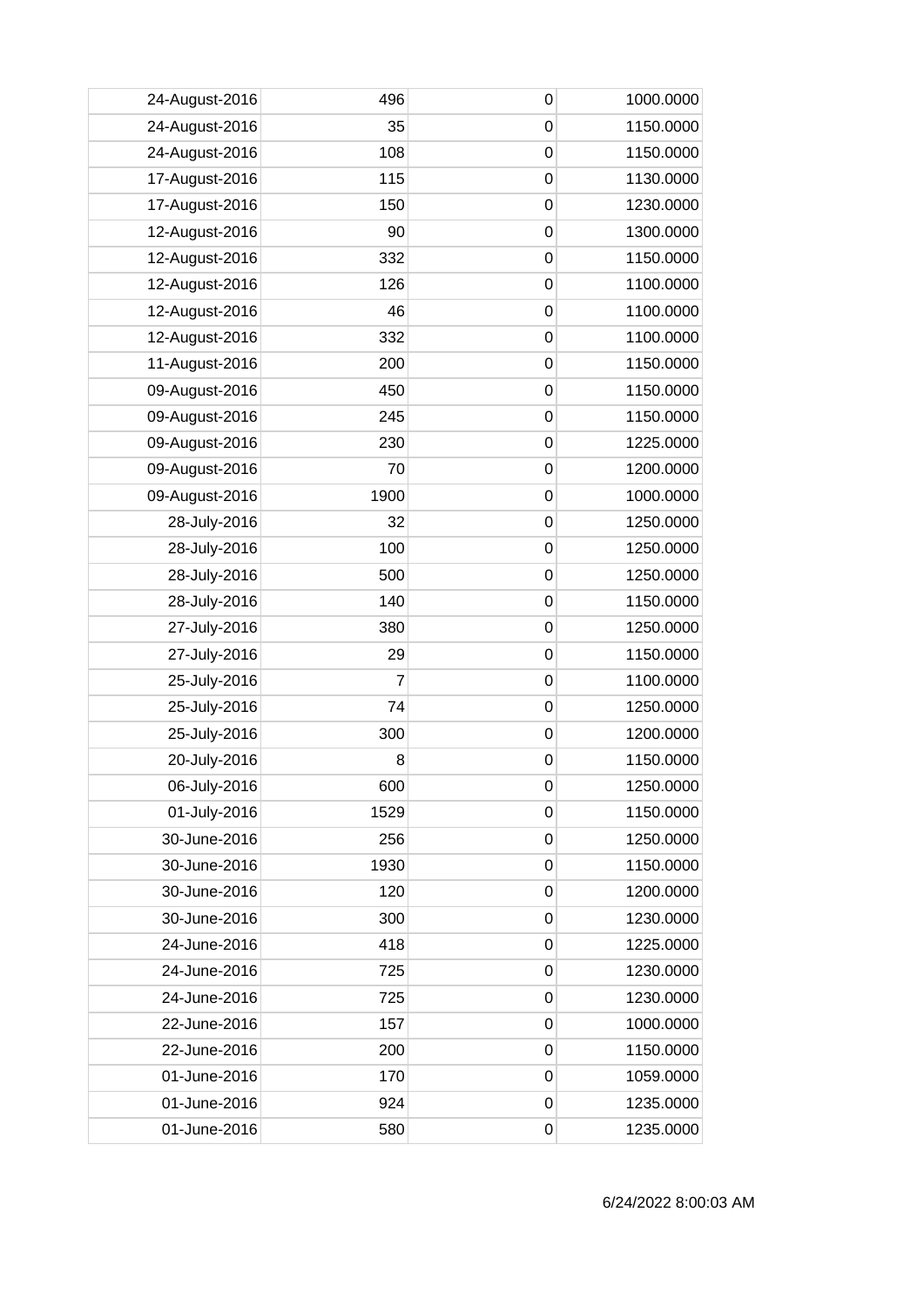| 30-May-2016<br>95<br>$\mathbf 0$<br>1125.0000<br>30-May-2016<br>100<br>$\mathbf 0$<br>1125.0000<br>611<br>19-May-2016<br>$\mathbf 0$<br>1190.0000<br>12-May-2016<br>100<br>$\mathbf 0$<br>1250.0000<br>04-May-2016<br>45<br>1050.0000<br>0<br>04-May-2016<br>30<br>1050.0000<br>0<br>1100.0000<br>22-April-2016<br>500<br>$\mathbf 0$<br>$\mathbf 0$<br>1150.0000<br>22-April-2016<br>357<br>21-April-2016<br>100<br>$\mathbf 0$<br>1250.0000<br>18-April-2016<br>1758<br>$\mathbf 0$<br>850.0000<br>18-April-2016<br>242<br>$\mathbf 0$<br>850.0000<br>18-April-2016<br>418<br>0<br>850.0000<br>18-April-2016<br>1170.0000<br>145<br>$\mathbf 0$<br>15-April-2016<br>500<br>$\mathbf 0$<br>1100.0000<br>569<br>06-April-2016<br>$\mathbf 0$<br>1190.0000 |
|-----------------------------------------------------------------------------------------------------------------------------------------------------------------------------------------------------------------------------------------------------------------------------------------------------------------------------------------------------------------------------------------------------------------------------------------------------------------------------------------------------------------------------------------------------------------------------------------------------------------------------------------------------------------------------------------------------------------------------------------------------------|
|                                                                                                                                                                                                                                                                                                                                                                                                                                                                                                                                                                                                                                                                                                                                                           |
|                                                                                                                                                                                                                                                                                                                                                                                                                                                                                                                                                                                                                                                                                                                                                           |
|                                                                                                                                                                                                                                                                                                                                                                                                                                                                                                                                                                                                                                                                                                                                                           |
|                                                                                                                                                                                                                                                                                                                                                                                                                                                                                                                                                                                                                                                                                                                                                           |
|                                                                                                                                                                                                                                                                                                                                                                                                                                                                                                                                                                                                                                                                                                                                                           |
|                                                                                                                                                                                                                                                                                                                                                                                                                                                                                                                                                                                                                                                                                                                                                           |
|                                                                                                                                                                                                                                                                                                                                                                                                                                                                                                                                                                                                                                                                                                                                                           |
|                                                                                                                                                                                                                                                                                                                                                                                                                                                                                                                                                                                                                                                                                                                                                           |
|                                                                                                                                                                                                                                                                                                                                                                                                                                                                                                                                                                                                                                                                                                                                                           |
|                                                                                                                                                                                                                                                                                                                                                                                                                                                                                                                                                                                                                                                                                                                                                           |
|                                                                                                                                                                                                                                                                                                                                                                                                                                                                                                                                                                                                                                                                                                                                                           |
|                                                                                                                                                                                                                                                                                                                                                                                                                                                                                                                                                                                                                                                                                                                                                           |
|                                                                                                                                                                                                                                                                                                                                                                                                                                                                                                                                                                                                                                                                                                                                                           |
|                                                                                                                                                                                                                                                                                                                                                                                                                                                                                                                                                                                                                                                                                                                                                           |
|                                                                                                                                                                                                                                                                                                                                                                                                                                                                                                                                                                                                                                                                                                                                                           |
| 06-April-2016<br>816<br>$\mathbf 0$<br>1175.0000                                                                                                                                                                                                                                                                                                                                                                                                                                                                                                                                                                                                                                                                                                          |
| 05-April-2016<br>$\mathbf 0$<br>1150.0000<br>73                                                                                                                                                                                                                                                                                                                                                                                                                                                                                                                                                                                                                                                                                                           |
| 05-April-2016<br>150<br>850.0000<br>0                                                                                                                                                                                                                                                                                                                                                                                                                                                                                                                                                                                                                                                                                                                     |
| 31-March-2016<br>970.0000<br>268<br>0                                                                                                                                                                                                                                                                                                                                                                                                                                                                                                                                                                                                                                                                                                                     |
| 18-March-2016<br>75<br>$\mathbf 0$<br>850.0000                                                                                                                                                                                                                                                                                                                                                                                                                                                                                                                                                                                                                                                                                                            |
| 11-March-2016<br>267<br>$\mathbf 0$<br>1190.0000                                                                                                                                                                                                                                                                                                                                                                                                                                                                                                                                                                                                                                                                                                          |
| 07-March-2016<br>281<br>281<br>1000.0000                                                                                                                                                                                                                                                                                                                                                                                                                                                                                                                                                                                                                                                                                                                  |
| 07-March-2016<br>12<br>950.0000<br>$\mathbf 0$                                                                                                                                                                                                                                                                                                                                                                                                                                                                                                                                                                                                                                                                                                            |
| 07-March-2016<br>14<br>950.0000<br>0                                                                                                                                                                                                                                                                                                                                                                                                                                                                                                                                                                                                                                                                                                                      |
| 07-March-2016<br>500<br>950.0000<br>0                                                                                                                                                                                                                                                                                                                                                                                                                                                                                                                                                                                                                                                                                                                     |
| 200<br>200<br>04-March-2016<br>1075.0000                                                                                                                                                                                                                                                                                                                                                                                                                                                                                                                                                                                                                                                                                                                  |
| 03-March-2016<br>75<br>850.0000<br>0                                                                                                                                                                                                                                                                                                                                                                                                                                                                                                                                                                                                                                                                                                                      |
| 03-March-2016<br>500<br>$\mathbf 0$<br>850.0000                                                                                                                                                                                                                                                                                                                                                                                                                                                                                                                                                                                                                                                                                                           |
| 03-March-2016<br>173<br>$\mathbf 0$<br>1200.0000                                                                                                                                                                                                                                                                                                                                                                                                                                                                                                                                                                                                                                                                                                          |
| 03-March-2016<br>1200.0000<br>50<br>0                                                                                                                                                                                                                                                                                                                                                                                                                                                                                                                                                                                                                                                                                                                     |
| 01-March-2016<br>303<br>284<br>1200.0000                                                                                                                                                                                                                                                                                                                                                                                                                                                                                                                                                                                                                                                                                                                  |
| 1000.0000<br>25-February-2016<br>127<br>0                                                                                                                                                                                                                                                                                                                                                                                                                                                                                                                                                                                                                                                                                                                 |
| 1120.0000<br>24-February-2016<br>126<br>$\mathbf 0$                                                                                                                                                                                                                                                                                                                                                                                                                                                                                                                                                                                                                                                                                                       |
| 24-February-2016<br>280<br>$\mathbf 0$<br>1100.0000                                                                                                                                                                                                                                                                                                                                                                                                                                                                                                                                                                                                                                                                                                       |
| 24-February-2016<br>20<br>$\mathbf 0$<br>975.0000                                                                                                                                                                                                                                                                                                                                                                                                                                                                                                                                                                                                                                                                                                         |
| 19-February-2016<br>1008<br>1100.0000<br>0                                                                                                                                                                                                                                                                                                                                                                                                                                                                                                                                                                                                                                                                                                                |
| 12-February-2016<br>1150.0000<br>5<br>0                                                                                                                                                                                                                                                                                                                                                                                                                                                                                                                                                                                                                                                                                                                   |
| 09-February-2016<br>30<br>1200.0000<br>$\mathbf 0$                                                                                                                                                                                                                                                                                                                                                                                                                                                                                                                                                                                                                                                                                                        |
| 13<br>09-February-2016<br>$\mathbf 0$<br>1000.0000                                                                                                                                                                                                                                                                                                                                                                                                                                                                                                                                                                                                                                                                                                        |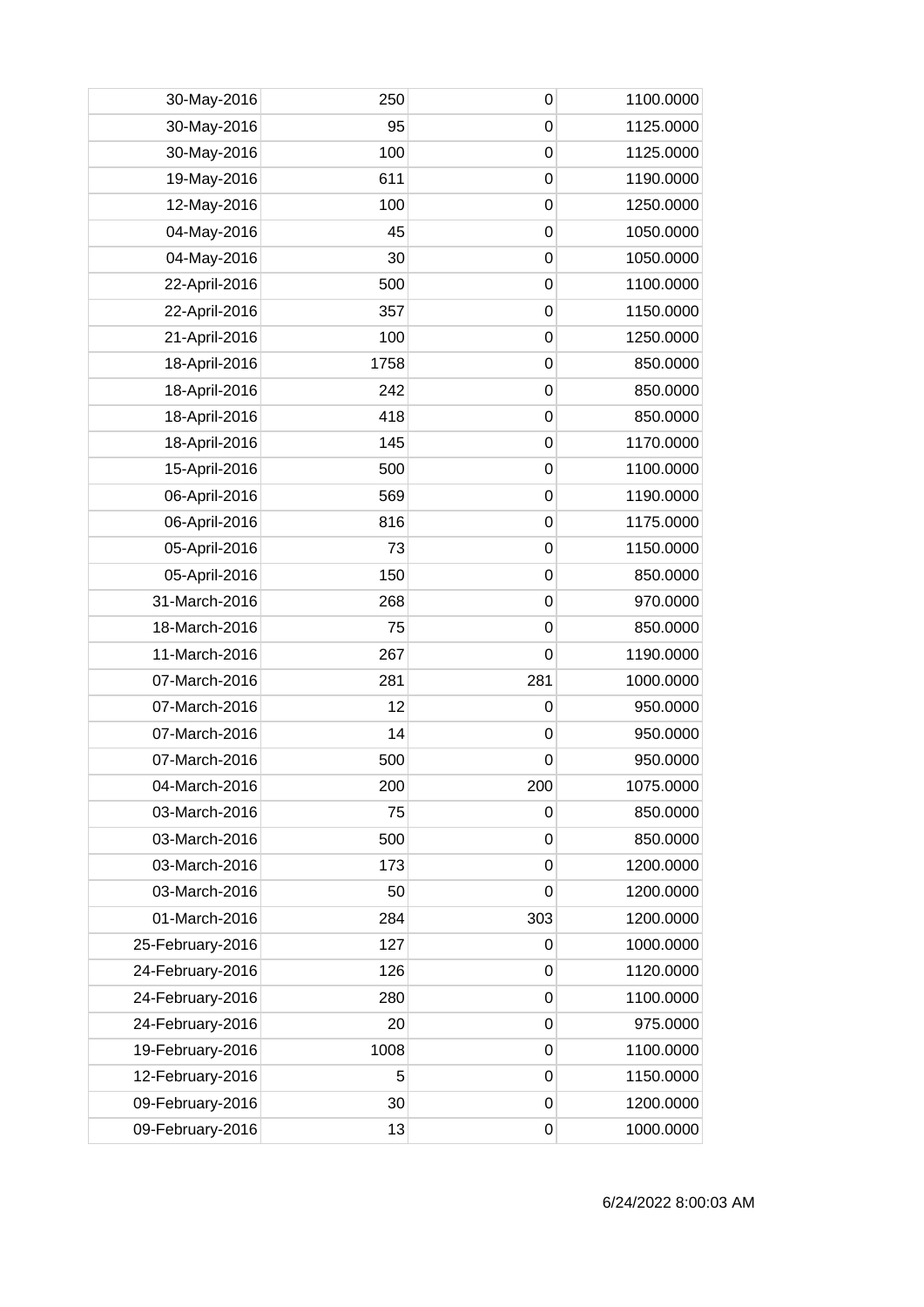| 03-February-2016 | 25   | 0              | 867.8000  |
|------------------|------|----------------|-----------|
| 03-February-2016 | 500  | $\mathbf 0$    | 1150.0000 |
| 03-February-2016 | 608  | 0              | 1150.0000 |
| 29-January-2016  | 280  | 0              | 1100.0000 |
| 28-January-2016  | 173  | $\mathbf 0$    | 1150.0000 |
| 20-January-2016  | 300  | $\mathbf 0$    | 800.0000  |
| 11-January-2016  | 67   | 0              | 1080.0000 |
| 22-December-2015 | 49   | $\mathbf 0$    | 1150.0000 |
| 22-December-2015 | 610  | $\overline{0}$ | 1000.0000 |
| 22-December-2015 | 50   | 0              | 850.0000  |
| 21-December-2015 | 400  | $\overline{0}$ | 1260.0000 |
| 21-December-2015 | 100  | $\mathbf 0$    | 1260.0000 |
| 17-December-2015 | 539  | 0              | 1000.0000 |
| 16-December-2015 | 500  | $\overline{0}$ | 1150.0000 |
| 16-December-2015 | 130  | $\mathbf 0$    | 1150.0000 |
| 15-December-2015 | 327  | 0              | 1045.0000 |
| 14-December-2015 | 100  | $\mathbf 0$    | 1200.0000 |
| 11-December-2015 | 100  | $\mathbf 0$    | 850.0000  |
| 10-December-2015 | 157  | 0              | 850.0000  |
| 10-December-2015 | 50   | 0              | 850.0000  |
| 09-December-2015 | 61   | $\overline{0}$ | 1000.0000 |
| 08-December-2015 | 131  | 0              | 1260.0000 |
| 26-November-2015 | 100  | $\overline{0}$ | 1000.0000 |
| 23-November-2015 | 74   | $\mathbf 0$    | 1000.0000 |
| 20-November-2015 | 820  | 0              | 950.0000  |
| 02-November-2015 | 115  | 0              | 1050.0000 |
| 02-November-2015 | 270  | 0              | 1000.0000 |
| 02-November-2015 | 20   | 0              | 1000.0000 |
| 28-October-2015  | 433  | $\mathbf 0$    | 1000.0000 |
| 27-October-2015  | 200  | $\mathbf 0$    | 1200.0000 |
| 27-October-2015  | 100  | 0              | 1100.0000 |
| 26-October-2015  | 200  | 0              | 1050.0000 |
| 26-October-2015  | 450  | 0              | 1150.0000 |
| 22-October-2015  | 1000 | 0              | 1200.0000 |
| 22-October-2015  | 16   | 0              | 950.0000  |
| 22-October-2015  | 630  | $\mathbf 0$    | 1150.0000 |
| 22-October-2015  | 123  | 0              | 1050.0000 |
| 21-October-2015  | 1150 | 0              | 1100.0000 |
| 21-October-2015  | 70   | $\mathbf 0$    | 1150.0000 |
| 14-October-2015  | 30   | 0              | 980.0000  |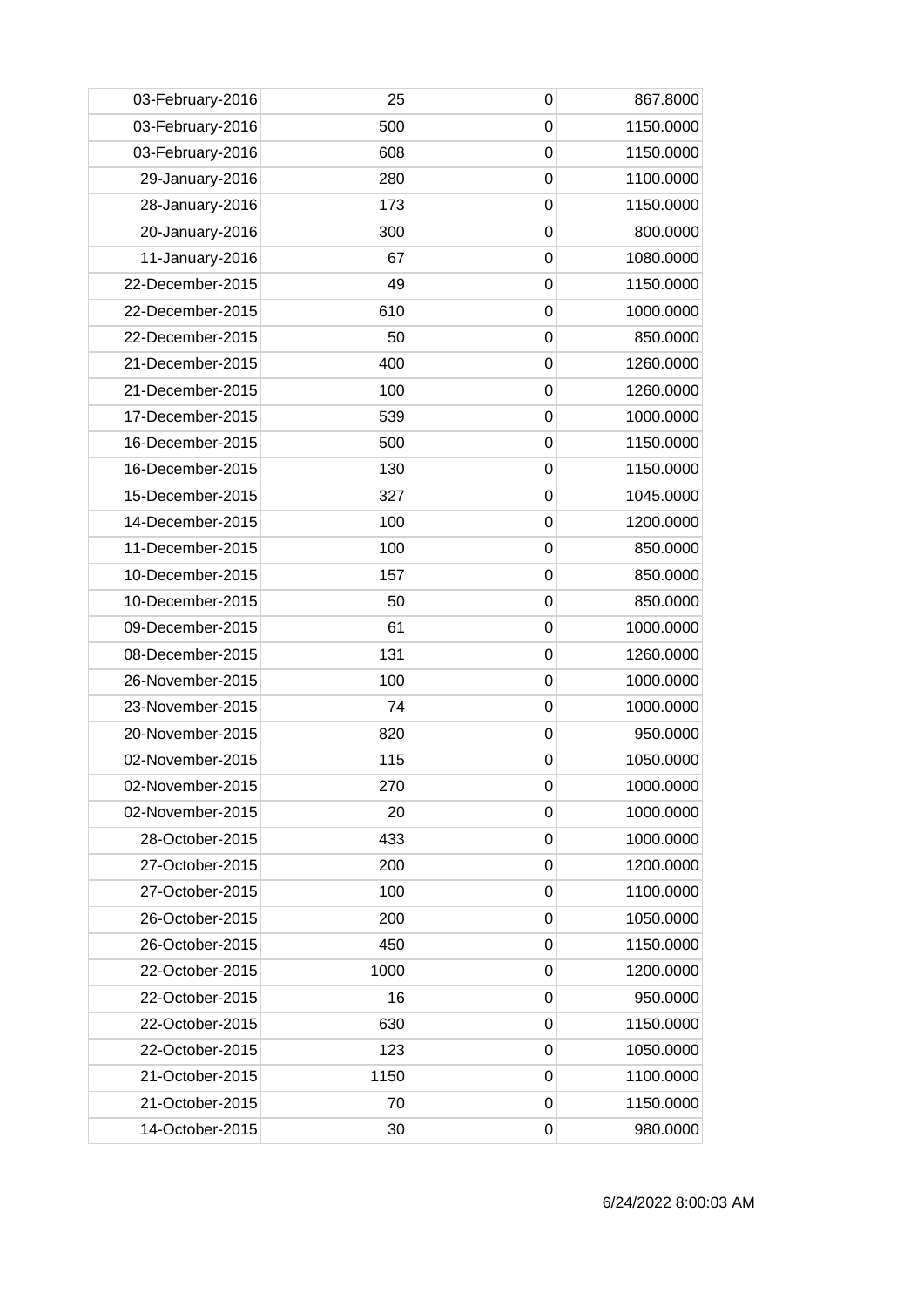| 30-September-2015 | 1000 | 0           | 950.0000  |
|-------------------|------|-------------|-----------|
| 24-September-2015 | 136  | $\mathbf 0$ | 850.0000  |
| 22-September-2015 | 250  | 0           | 1050.0000 |
| 18-September-2015 | 40   | $\mathbf 0$ | 960.0000  |
| 18-September-2015 | 53   | $\mathbf 0$ | 950.0000  |
| 11-September-2015 | 1000 | $\mathbf 0$ | 935.0000  |
| 07-September-2015 | 31   | 0           | 850.0000  |
| 07-September-2015 | 100  | 0           | 950.0000  |
| 07-September-2015 | 50   | $\mathbf 0$ | 950.0000  |
| 07-September-2015 | 5    | 0           | 500.0000  |
| 01-September-2015 | 50   | $\mathbf 0$ | 850.0000  |
| 19-August-2015    | 200  | $\mathbf 0$ | 950.0000  |
| 18-August-2015    | 783  | 0           | 600.0000  |
| 17-August-2015    | 5    | $\mathbf 0$ | 500.0000  |
| 14-August-2015    | 200  | 0           | 880.0000  |
| 11-August-2015    | 601  | $\mathbf 0$ | 1120.0000 |
| 11-August-2015    | 514  | $\mathbf 0$ | 1120.0000 |
| 06-August-2015    | 170  | $\mathbf 0$ | 720.0000  |
| 05-August-2015    | 65   | 0           | 850.0000  |
| 05-August-2015    | 440  | 0           | 950.0000  |
| 05-August-2015    | 82   | $\mathbf 0$ | 850.0000  |
| 05-August-2015    | 487  | 0           | 810.0000  |
| 05-August-2015    | 68   | $\mathbf 0$ | 850.0000  |
| 28-July-2015      | 27   | $\mathbf 0$ | 850.0000  |
| 27-July-2015      | 548  | 0           | 900.0000  |
| 23-July-2015      | 385  | $\mathbf 0$ | 1120.0000 |
| 23-July-2015      | 350  | 0           | 1060.0000 |
| 22-July-2015      | 200  | $\mathbf 0$ | 1000.0000 |
| 22-July-2015      | 60   | $\mathbf 0$ | 850.0000  |
| 02-July-2015      | 50   | $\mathbf 0$ | 930.0000  |
| 02-July-2015      | 90   | 0           | 930.0000  |
| 02-July-2015      | 86   | $\mathbf 0$ | 850.0000  |
| 02-July-2015      | 74   | $\mathbf 0$ | 850.0000  |
| 02-July-2015      | 30   | $\mathbf 0$ | 850.0000  |
| 02-July-2015      | 127  | $\mathbf 0$ | 850.0000  |
| 02-July-2015      | 120  | $\mathbf 0$ | 850.0000  |
| 02-July-2015      | 163  | $\mathbf 0$ | 850.0000  |
| 02-July-2015      | 131  | $\mathbf 0$ | 850.0000  |
| 02-July-2015      | 35   | $\mathbf 0$ | 850.0000  |
| 02-July-2015      | 200  | $\mathbf 0$ | 850.0000  |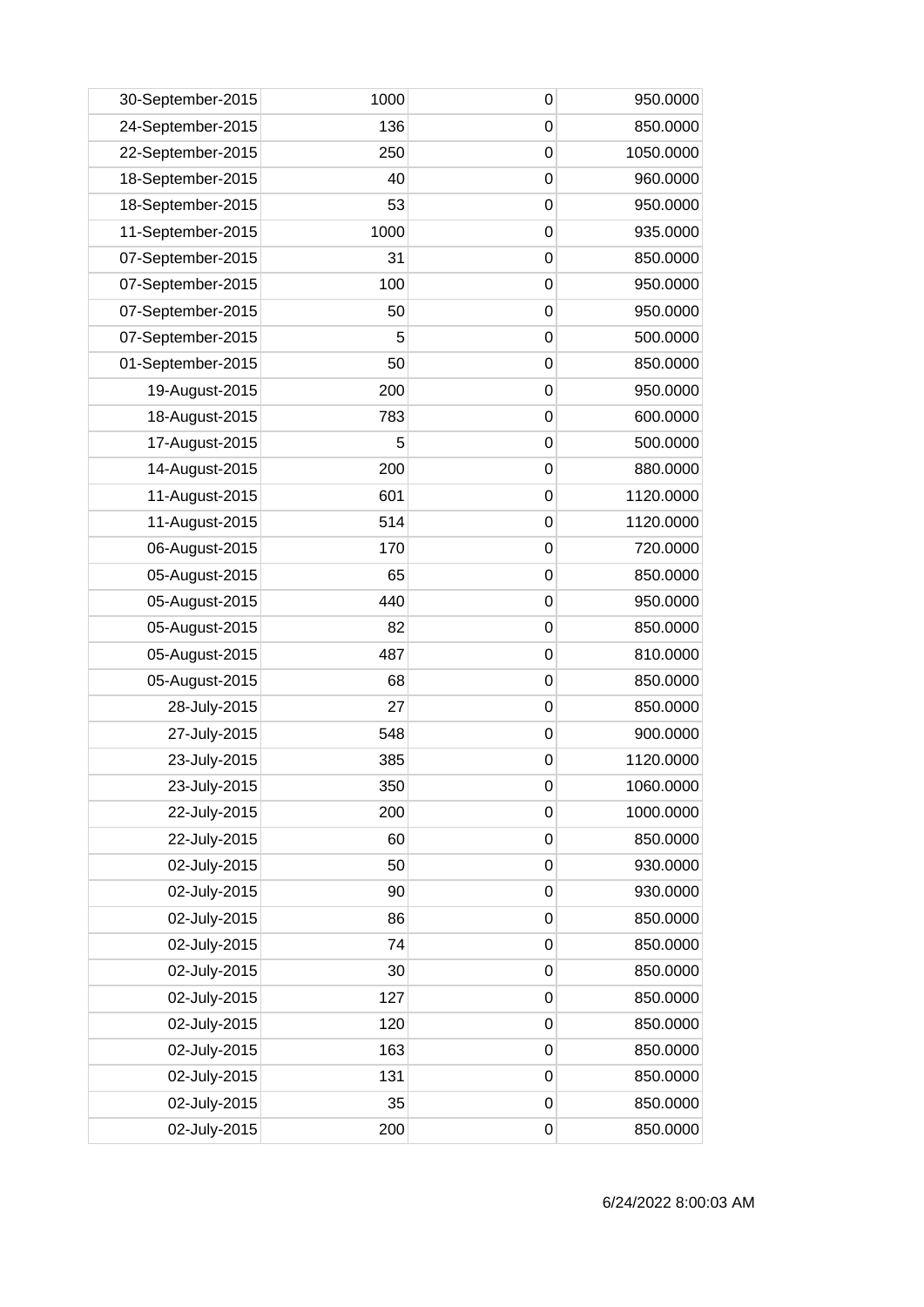| 02-July-2015  | 35             | 0           | 850.0000 |
|---------------|----------------|-------------|----------|
| 02-July-2015  | 60             | $\mathbf 0$ | 850.0000 |
| 02-July-2015  | 138            | $\mathbf 0$ | 850.0000 |
| 01-July-2015  | 66             | $\mathbf 0$ | 950.0000 |
| 01-July-2015  | 1102           | $\mathbf 0$ | 925.0000 |
| 29-June-2015  | 336            | $\mathbf 0$ | 850.0000 |
| 29-June-2015  | 125            | 0           | 850.0000 |
| 29-June-2015  | 66             | $\mathbf 0$ | 850.0000 |
| 29-June-2015  | 51             | $\mathbf 0$ | 800.0000 |
| 29-June-2015  | $\overline{2}$ | $\mathbf 0$ | 800.0000 |
| 29-June-2015  | 179            | $\mathbf 0$ | 850.0000 |
| 29-June-2015  | 102            | $\mathbf 0$ | 850.0000 |
| 29-June-2015  | 30             | 0           | 850.0000 |
| 29-June-2015  | 30             | $\mathbf 0$ | 850.0000 |
| 29-June-2015  | 50             | $\mathbf 0$ | 850.0000 |
| 29-June-2015  | 70             | $\mathbf 0$ | 850.0000 |
| 19-June-2015  | 37             | $\mathbf 0$ | 850.0000 |
| 19-June-2015  | 62             | $\mathbf 0$ | 850.0000 |
| 19-June-2015  | 200            | 0           | 850.0000 |
| 19-June-2015  | 80             | 0           | 850.0000 |
| 19-June-2015  | 97             | $\mathbf 0$ | 850.0000 |
| 25-May-2015   | 97             | $\mathbf 0$ | 800.0000 |
| 25-May-2015   | 393            | 393         | 850.0000 |
| 25-May-2015   | 25             | $\mathbf 0$ | 850.0000 |
| 25-May-2015   | 275            | 0           | 850.0000 |
| 18-May-2015   | 1400           | $\mathbf 0$ | 850.0000 |
| 18-May-2015   | 15             | 0           | 850.0000 |
| 18-May-2015   | 60             | 0           | 850.0000 |
| 18-May-2015   | 148            | $\mathbf 0$ | 850.0000 |
| 01-May-2015   | 60             | $\mathbf 0$ | 850.0000 |
| 01-May-2015   | 30             | 0           | 850.0000 |
| 01-May-2015   | 400            | $\mathbf 0$ | 850.0000 |
| 01-May-2015   | 195            | $\mathbf 0$ | 850.0000 |
| 01-May-2015   | 43             | $\mathbf 0$ | 850.0000 |
| 01-May-2015   | 80             | $\mathbf 0$ | 850.0000 |
| 01-May-2015   | 27             | $\mathbf 0$ | 850.0000 |
| 01-May-2015   | 150            | 0           | 950.0000 |
| 01-May-2015   | 30             | $\mathbf 0$ | 850.0000 |
| 29-April-2015 | 493            | $\mathbf 0$ | 875.0000 |
| 27-April-2015 | 493            | $\mathbf 0$ | 875.0000 |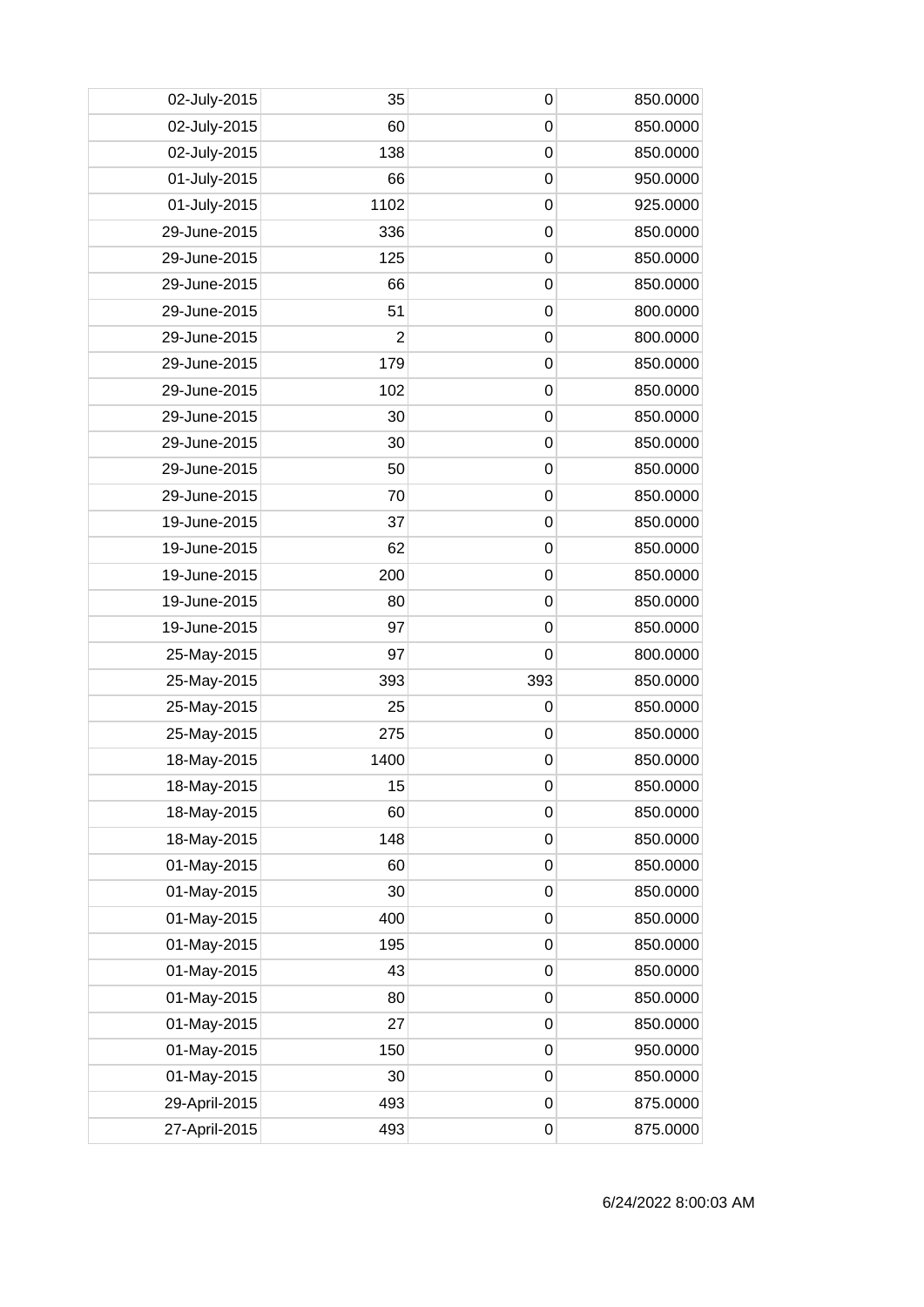| 23-April-2015    | 33  | $\mathbf 0$ | 850.0000  |
|------------------|-----|-------------|-----------|
| 23-April-2015    | 171 | 0           | 850.0000  |
| 08-April-2015    | 398 | 0           | 850.0000  |
| 08-April-2015    | 151 | $\mathbf 0$ | 850.0000  |
| 08-April-2015    | 130 | 130         | 750.0000  |
| 08-April-2015    | 372 | $\mathbf 0$ | 800.0000  |
| 08-April-2015    | 130 | 130         | 750.0000  |
| 07-April-2015    | 24  | 0           | 800.0000  |
| 07-April-2015    | 7   | $\mathbf 0$ | 800.0000  |
| 07-April-2015    | 26  | $\mathbf 0$ | 800.0000  |
| 07-April-2015    | 83  | $\mathbf 0$ | 850.0000  |
| 07-April-2015    | 526 | $\mathbf 0$ | 850.0000  |
| 07-April-2015    | 600 | 0           | 870.0000  |
| 02-April-2015    | 200 | $\mathbf 0$ | 870.0000  |
| 02-April-2015    | 107 | 0           | 870.0000  |
| 31-March-2015    | 340 | $\mathbf 0$ | 845.0000  |
| 31-March-2015    | 93  | $\mathbf 0$ | 850.0000  |
| 31-March-2015    | 100 | $\mathbf 0$ | 850.0000  |
| 31-March-2015    | 68  | $\mathbf 0$ | 850.0000  |
| 24-February-2015 | 42  | 42          | 900.0000  |
| 18-February-2015 | 215 | $\mathbf 0$ | 900.0000  |
| 18-February-2015 | 215 | $\mathbf 0$ | 905.0000  |
| 18-February-2015 | 100 | $\mathbf 0$ | 900.0000  |
| 18-February-2015 | 107 | $\mathbf 0$ | 900.0000  |
| 18-February-2015 | 600 | $\mathbf 0$ | 880.0000  |
| 18-February-2015 | 5   | 5           | 500.0000  |
| 18-February-2015 | 5   | 5           | 500.0000  |
| 12-February-2015 | 200 | 200         | 850.0000  |
| 12-February-2015 | 576 | 576         | 860.0000  |
| 10-February-2015 | 212 | $\mathbf 0$ | 900.0000  |
| 10-February-2015 | 100 | 0           | 1000.0000 |
| 05-February-2015 | 23  | 0           | 780.0000  |
| 03-February-2015 | 5   | 0           | 500.0000  |
| 30-January-2015  | 611 | $\mathbf 0$ | 950.0000  |
| 22-January-2015  | 300 | $\mathbf 0$ | 875.0000  |
| 21-January-2015  | 828 | $\mathbf 0$ | 620.0000  |
| 21-January-2015  | 75  | $\mathbf 0$ | 885.0000  |
| 21-January-2015  | 53  | 0           | 885.0000  |
| 21-January-2015  | 16  | 16          | 650.0000  |
| 20-January-2015  | 150 | 0           | 900.0000  |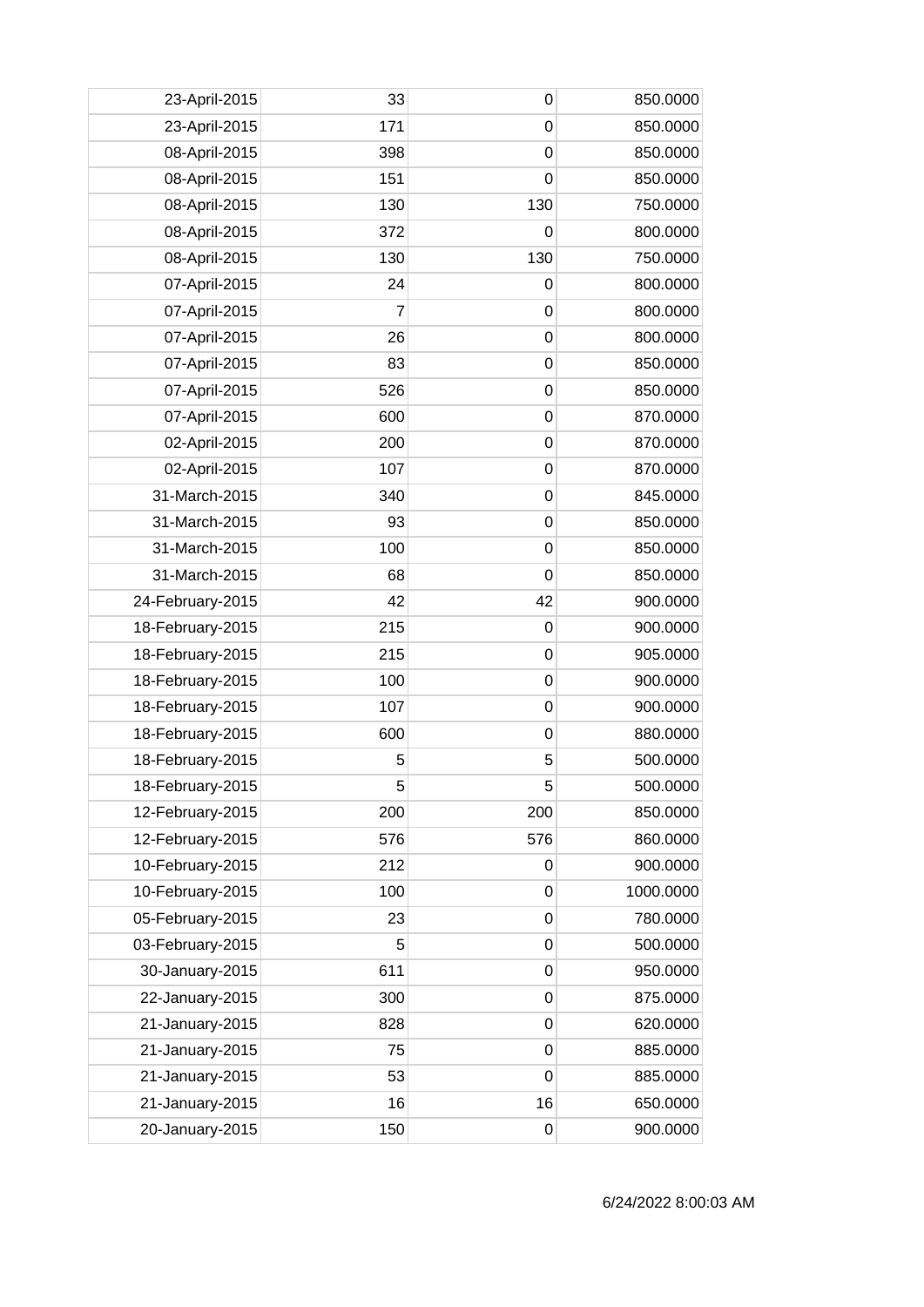| 20-January-2015   | 684  | 0              | 900.0000 |
|-------------------|------|----------------|----------|
| 20-January-2015   | 280  | 0              | 900.0000 |
| 22-December-2014  | 100  | 0              | 800.0000 |
| 11-December-2014  | 523  | $\mathbf 0$    | 875.0000 |
| 09-December-2014  | 200  | $\mathbf 0$    | 875.0000 |
| 08-December-2014  | 21   | 21             | 720.0000 |
| 04-December-2014  | 183  | 0              | 875.0000 |
| 03-December-2014  | 1000 | 0              | 900.0000 |
| 02-December-2014  | 350  | $\mathbf 0$    | 860.0000 |
| 27-November-2014  | 227  | 0              | 865.0000 |
| 27-November-2014  | 85   | $\mathbf 0$    | 840.0000 |
| 24-November-2014  | 75   | $\mathbf 0$    | 800.0000 |
| 24-November-2014  | 75   | 0              | 800.0000 |
| 20-November-2014  | 431  | $\mathbf 0$    | 850.0000 |
| 18-November-2014  | 25   | 25             | 800.0000 |
| 13-November-2014  | 250  | $\mathbf 0$    | 850.0000 |
| 12-November-2014  | 150  | $\mathbf 0$    | 870.0000 |
| 12-November-2014  | 100  | 0              | 850.0000 |
| 11-November-2014  | 250  | 0              | 850.0000 |
| 11-November-2014  | 250  | 0              | 850.0000 |
| 11-November-2014  | 250  | $\overline{0}$ | 850.0000 |
| 11-November-2014  | 250  | 0              | 850.0000 |
| 10-November-2014  | 480  | $\mathbf 0$    | 900.0000 |
| 10-November-2014  | 369  | $\mathbf 0$    | 850.0000 |
| 29-October-2014   | 5    | 0              | 850.0000 |
| 28-October-2014   | 200  | 0              | 900.0000 |
| 28-October-2014   | 80   | $\mathbf 0$    | 770.0000 |
| 29-September-2014 | 122  | 0              | 875.0000 |
| 29-September-2014 | 3    | $\mathbf 0$    | 950.0000 |
| 29-September-2014 | 6    | $\mathbf 0$    | 950.0000 |
| 26-September-2014 | 399  | 0              | 790.0000 |
| 26-September-2014 | 6    | $\mathbf 0$    | 950.0000 |
| 26-September-2014 | 63   | 0              | 800.0000 |
| 24-September-2014 | 59   | 0              | 830.0000 |
| 24-September-2014 | 450  | $\mathbf 0$    | 850.0000 |
| 16-September-2014 | 44   | $\mathbf 0$    | 750.0000 |
| 11-September-2014 | 100  | 0              | 800.0000 |
| 03-September-2014 | 165  | 165            | 800.0000 |
| 02-September-2014 | 540  | 0              | 830.0000 |
| 02-September-2014 | 400  | 0              | 790.0000 |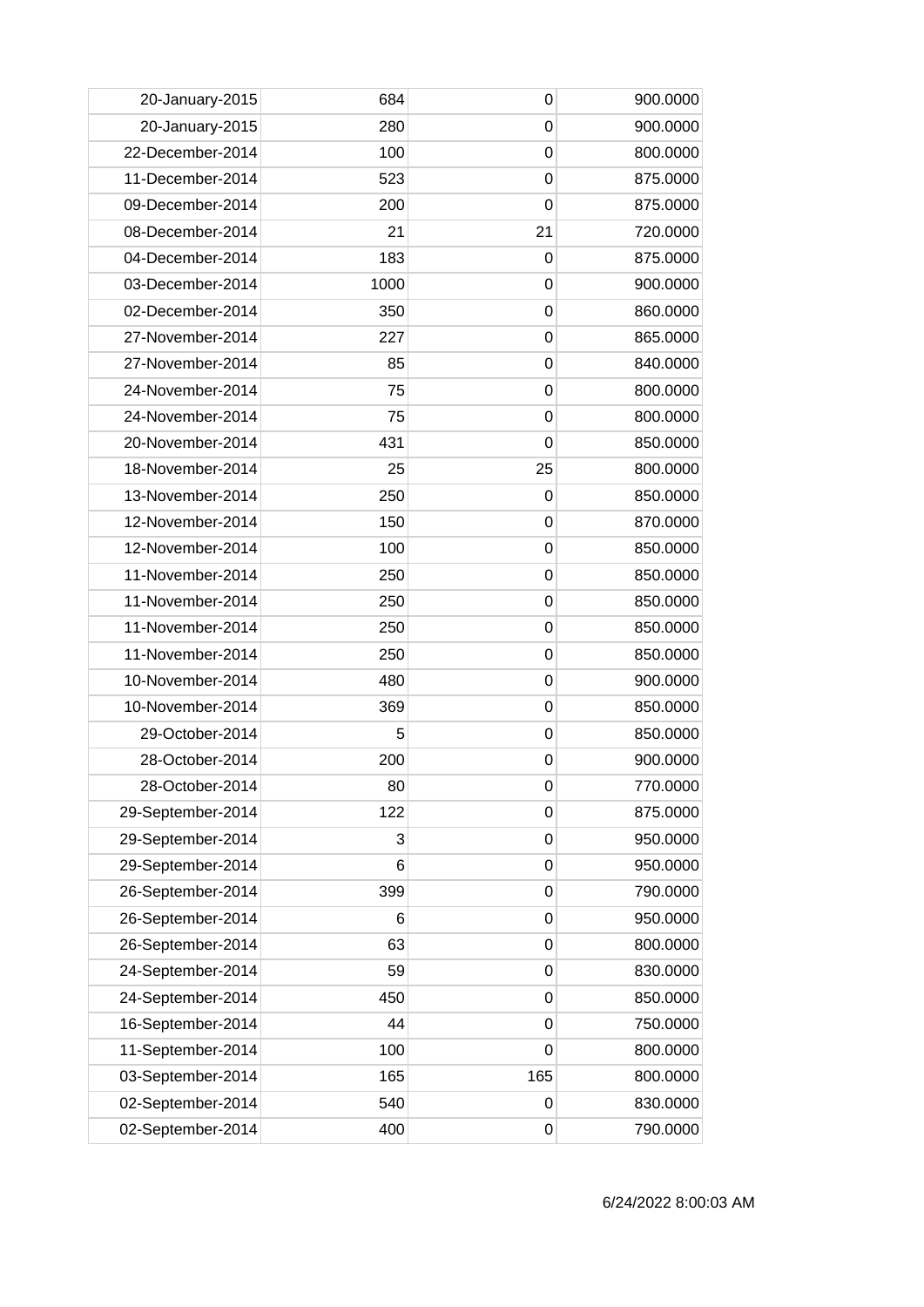| 22-August-2014 | 125  | 0           | 800.0000 |
|----------------|------|-------------|----------|
| 22-August-2014 | 40   | $\mathbf 0$ | 800.0000 |
| 21-August-2014 | 100  | $\mathbf 0$ | 830.0000 |
| 21-August-2014 | 270  | $\mathbf 0$ | 830.0000 |
| 20-August-2014 | 654  | $\mathbf 0$ | 750.0000 |
| 13-August-2014 | 654  | $\mathbf 0$ | 750.0000 |
| 01-August-2014 | 600  | 0           | 850.0000 |
| 28-July-2014   | 370  | 0           | 830.0000 |
| 21-July-2014   | 40   | $\mathbf 0$ | 775.0000 |
| 07-July-2014   | 4    | $\mathbf 0$ | 500.0000 |
| 04-July-2014   | 200  | $\mathbf 0$ | 825.0000 |
| 04-July-2014   | 600  | $\mathbf 0$ | 750.0000 |
| 18-June-2014   | 600  | 0           | 750.0000 |
| 13-June-2014   | 120  | $\mathbf 0$ | 770.0000 |
| 10-June-2014   | 335  | 335         | 700.0000 |
| 10-June-2014   | 220  | $\mathbf 0$ | 750.0000 |
| 06-June-2014   | 354  | $\mathbf 0$ | 730.0000 |
| 06-June-2014   | 315  | $\mathbf 0$ | 745.0000 |
| 06-June-2014   | 493  | 0           | 725.0000 |
| 05-June-2014   | 1755 | 0           | 683.0000 |
| 05-June-2014   | 300  | $\mathbf 0$ | 700.0000 |
| 22-May-2014    | 150  | 0           | 700.0000 |
| 22-May-2014    | 150  | $\mathbf 0$ | 700.0000 |
| 22-May-2014    | 130  | $\mathbf 0$ | 750.0000 |
| 20-May-2014    | 5    | 5           | 700.0000 |
| 14-May-2014    | 54   | 0           | 710.0000 |
| 09-May-2014    | 15   | 15          | 600.0000 |
| 05-May-2014    | 65   | 0           | 670.0000 |
| 29-April-2014  | 300  | $\mathbf 0$ | 700.0000 |
| 29-April-2014  | 276  | $\mathbf 0$ | 710.0000 |
| 29-April-2014  | 63   | 0           | 720.0000 |
| 28-April-2014  | 35   | $\mathbf 0$ | 670.0000 |
| 15-April-2014  | 335  | 0           | 700.0000 |
| 15-April-2014  | 335  | 335         | 700.0000 |
| 15-April-2014  | 150  | 0           | 630.0000 |
| 01-April-2014  | 668  | 668         | 700.0000 |
| 01-April-2014  | 348  | 348         | 660.0000 |
| 21-March-2014  | 546  | 0           | 660.0000 |
| 21-March-2014  | 546  | 523         | 660.0000 |
| 21-March-2014  | 200  | 0           | 670.0000 |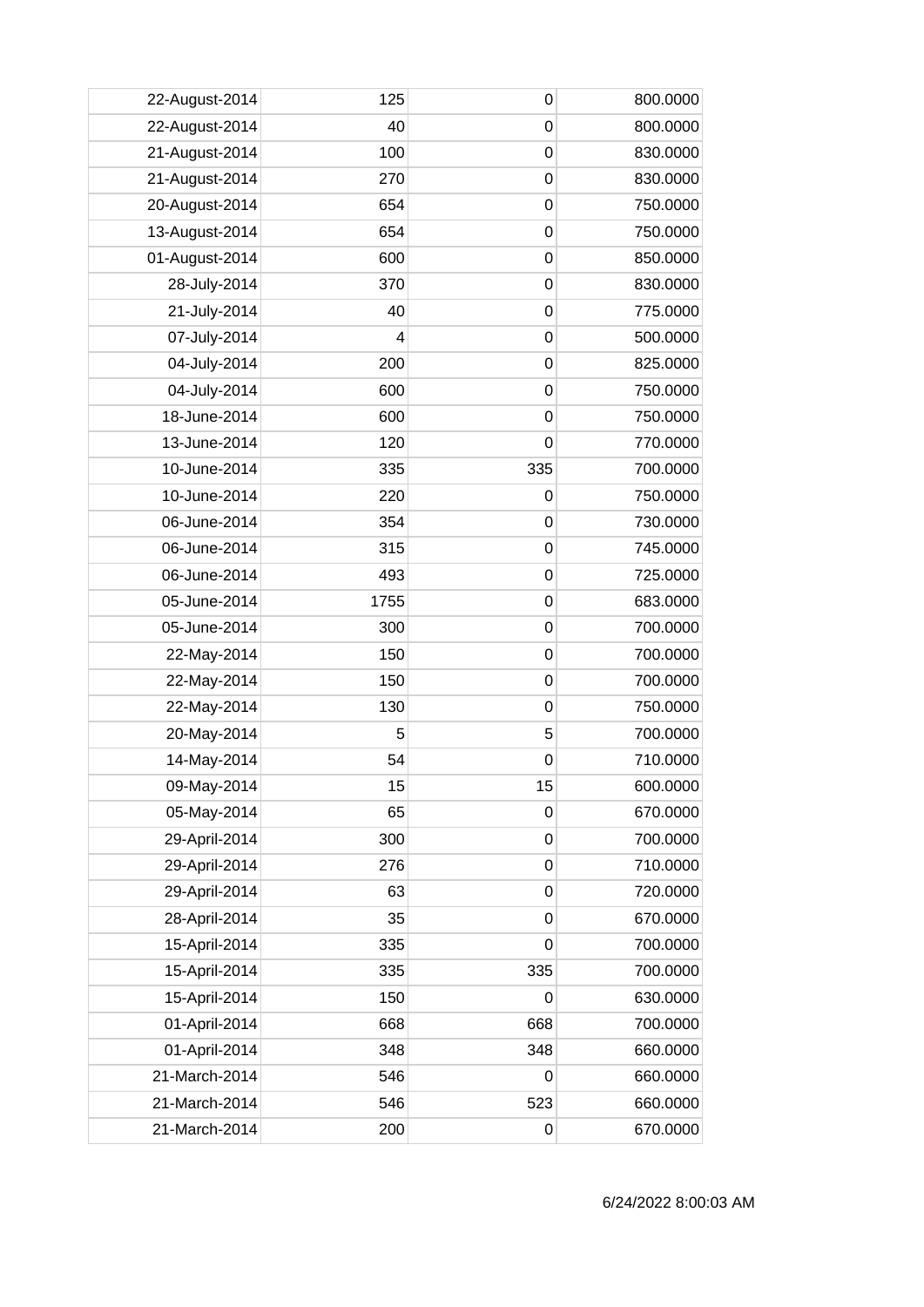| 21-March-2014    | 67  | 0              | 690.0000 |
|------------------|-----|----------------|----------|
| 19-March-2014    | 610 | $\mathbf 0$    | 640.0000 |
| 19-March-2014    | 150 | $\mathbf 0$    | 700.0000 |
| 14-March-2014    | 650 | $\mathbf 0$    | 660.0000 |
| 11-March-2014    | 964 | $\mathbf 0$    | 750.0000 |
| 07-March-2014    | 131 | 0              | 810.0000 |
| 05-March-2014    | 80  | $\mathbf 0$    | 590.0000 |
| 05-March-2014    | 231 | 0              | 650.0000 |
| 05-March-2014    | 50  | $\overline{0}$ | 700.0000 |
| 05-March-2014    | 50  | 50             | 700.0000 |
| 17-February-2014 | 150 | 0              | 650.0000 |
| 07-February-2014 | 200 | $\mathbf 0$    | 650.0000 |
| 07-February-2014 | 40  | 0              | 650.0000 |
| 31-January-2014  | 200 | $\mathbf 0$    | 600.0000 |
| 31-January-2014  | 200 | 200            | 600.0000 |
| 31-January-2014  | 83  | 0              | 600.0000 |
| 29-January-2014  | 112 | $\mathbf 0$    | 660.0000 |
| 29-January-2014  | 112 | 112            | 660.0000 |
| 29-January-2014  | 39  | 0              | 663.0000 |
| 29-January-2014  | 39  | 39             | 663.0000 |
| 23-January-2014  | 5   | $\mathbf 0$    | 600.0000 |
| 15-January-2014  | 327 | $\mathbf 0$    | 600.0000 |
| 09-January-2014  | 83  | $\mathbf 0$    | 600.0000 |
| 06-January-2014  | 315 | $\mathbf 0$    | 700.0000 |
| 23-December-2013 | 492 | 0              | 660.0000 |
| 19-December-2013 | 80  | $\mathbf 0$    | 560.0000 |
| 17-December-2013 | 615 | $\pmb{0}$      | 620.0000 |
| 16-December-2013 | 612 | 612            | 800.0000 |
| 13-December-2013 | 612 | 612            | 630.0000 |
| 13-December-2013 | 19  | 19             | 640.0000 |
| 11-December-2013 | 542 | 0              | 700.0000 |
| 11-December-2013 | 108 | 153            | 700.0000 |
| 11-December-2013 | 4   | 415            | 600.0000 |
| 10-December-2013 | 79  | 79             | 550.0000 |
| 10-December-2013 | 129 | 0              | 600.0000 |
| 10-December-2013 | 76  | 133            | 700.0000 |
| 06-December-2013 | 449 | 0              | 620.0000 |
| 05-December-2013 | 5   | 0              | 700.0000 |
| 03-December-2013 | 200 | $\mathbf 0$    | 660.0000 |
| 03-December-2013 | 25  | 0              | 550.0000 |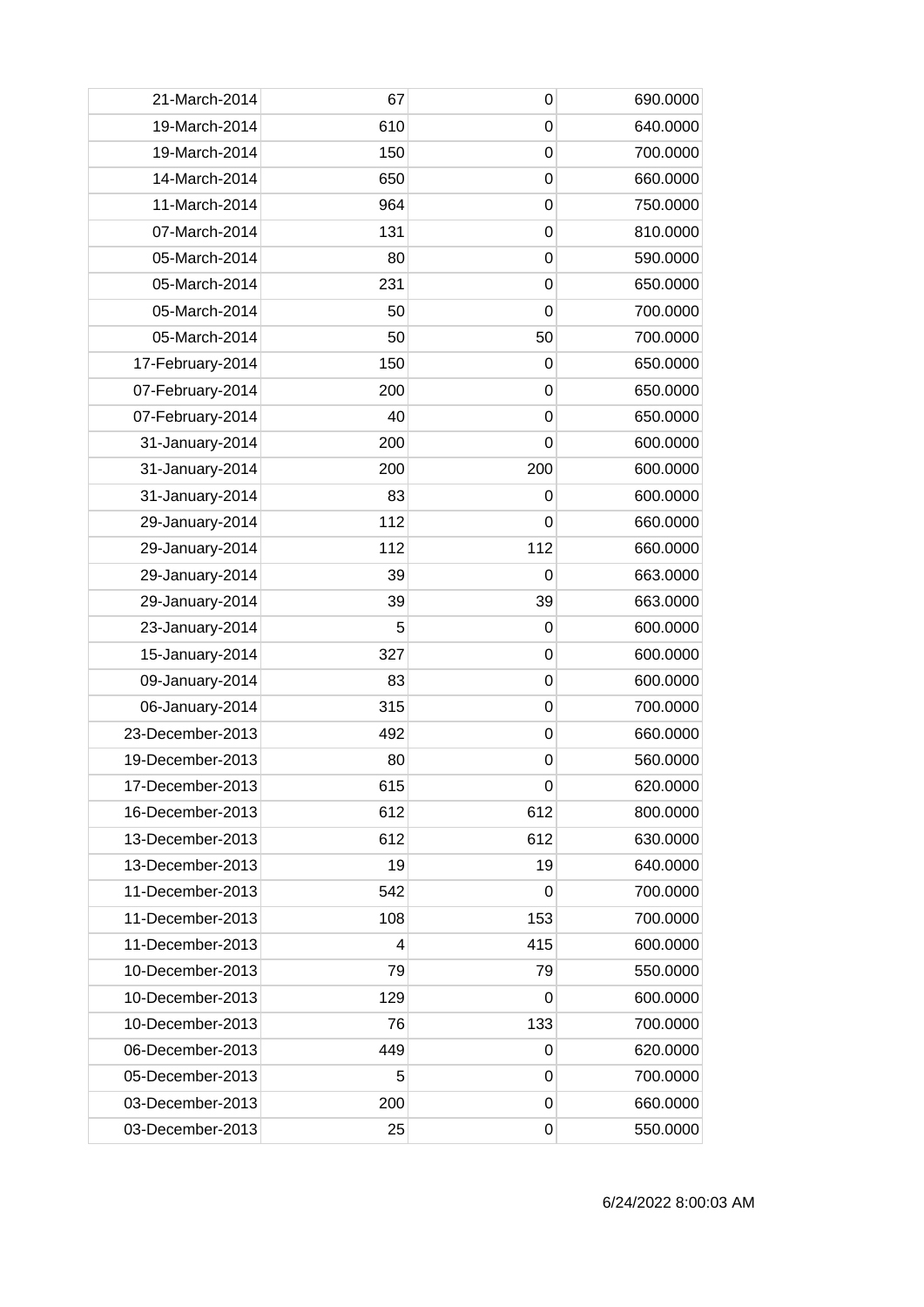| 02-December-2013  | 125 | 0           | 640.0000  |
|-------------------|-----|-------------|-----------|
| 02-December-2013  | 150 | 0           | 600.0000  |
| 02-December-2013  | 125 | 0           | 600.0000  |
| 02-December-2013  | 671 | $\mathbf 0$ | 521.0000  |
| 02-December-2013  | 750 | $\mathbf 0$ | 600.0000  |
| 27-November-2013  | 380 | 0           | 600.0000  |
| 26-November-2013  | 150 | 0           | 630.0000  |
| 25-November-2013  | 556 | 0           | 1277.0000 |
| 22-November-2013  | 154 | $\mathbf 0$ | 560.0000  |
| 22-November-2013  | 154 | 0           | 560.0000  |
| 21-November-2013  | 75  | $\mathbf 0$ | 630.0000  |
| 20-November-2013  | 190 | $\mathbf 0$ | 600.0000  |
| 19-November-2013  | 615 | 0           | 620.0000  |
| 19-November-2013  | 63  | $\mathbf 0$ | 600.0000  |
| 18-November-2013  | 150 | 0           | 600.0000  |
| 18-November-2013  | 300 | $\mathbf 0$ | 575.0000  |
| 15-November-2013  | 5   | 5           | 750.0000  |
| 14-November-2013  | 501 | 0           | 820.0000  |
| 14-November-2013  | 501 | 501         | 820.0000  |
| 13-November-2013  | 740 | 0           | 600.0000  |
| 12-November-2013  | 306 | $\mathbf 0$ | 580.0000  |
| 11-November-2013  | 300 | 0           | 600.0000  |
| 08-November-2013  | 150 | $\mathbf 0$ | 590.0000  |
| 08-November-2013  | 524 | 0           | 600.0000  |
| 07-November-2013  | 611 | 0           | 600.0000  |
| 21-October-2013   | 59  | 0           | 580.0000  |
| 19-September-2013 | 200 | 0           | 590.0000  |
| 19-August-2013    | 293 | $\mathbf 0$ | 550.0000  |
| 19-August-2013    | 293 | 180         | 550.0000  |
| 19-August-2013    | 157 | $\mathbf 0$ | 550.0000  |
| 19-August-2013    | 157 | 270         | 550.0000  |
| 14-August-2013    | 100 | 0           | 580.0000  |
| 14-August-2013    | 200 | 0           | 580.0000  |
| 12-August-2013    | 577 | $\mathbf 0$ | 750.0000  |
| 09-August-2013    | 42  | 42          | 600.0000  |
| 07-August-2013    | 140 | 0           | 600.0000  |
| 06-August-2013    | 60  | 60          | 600.0000  |
| 05-August-2013    | 100 | 0           | 600.0000  |
| 16-July-2013      | 250 | 250         | 595.0000  |
| 02-July-2013      | 100 | 0           | 750.0000  |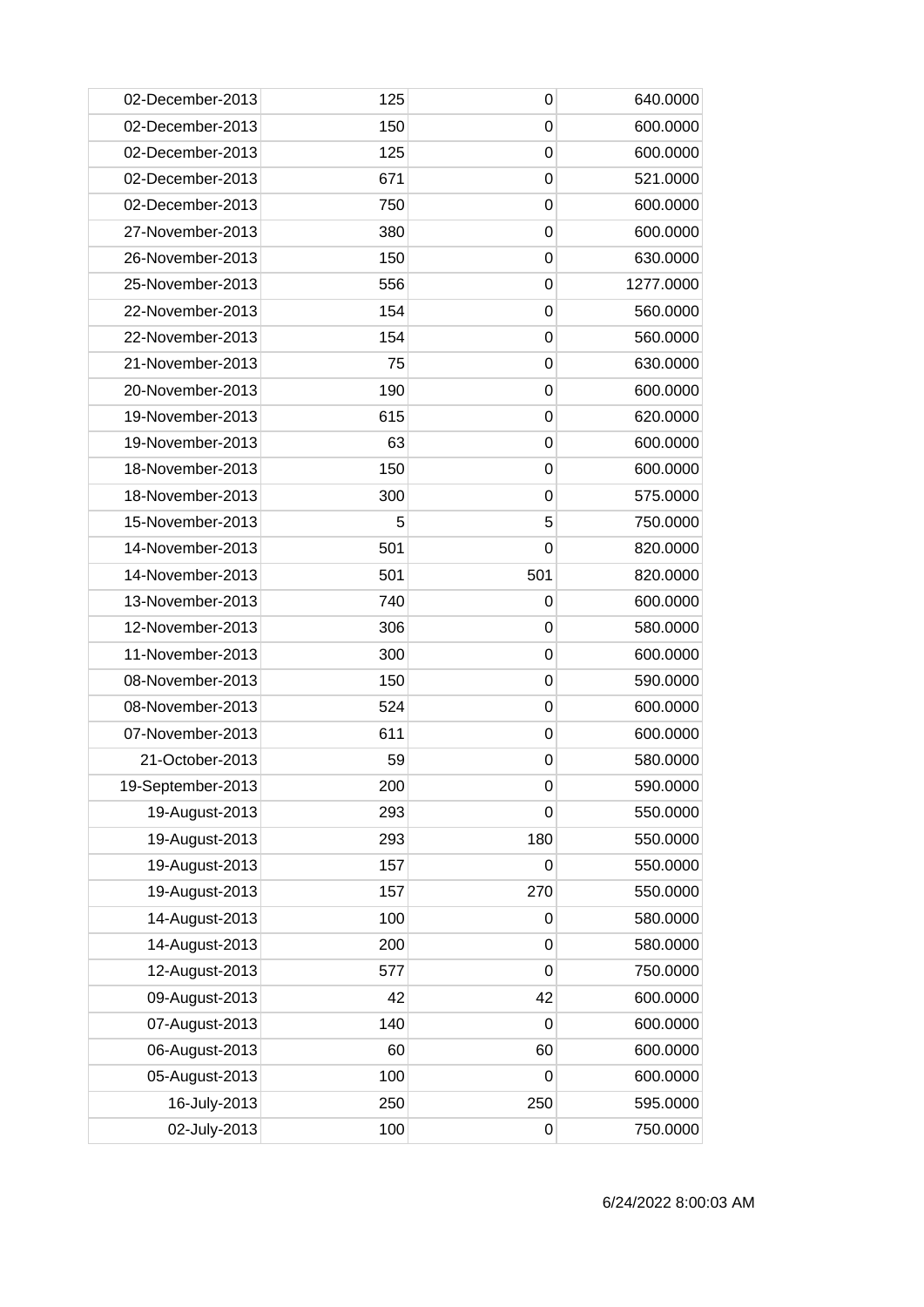| 21-June-2013  | 325         | 0           | 560.0000  |
|---------------|-------------|-------------|-----------|
| 21-June-2013  | 76          | 0           | 595.0000  |
| 21-June-2013  | 0           | 76          | 595.0000  |
| 21-June-2013  | 75          | 75          | 550.0000  |
| 21-June-2013  | 76          | 76          | 595.0000  |
| 20-June-2013  | 200         | 0           | 610.0000  |
| 19-June-2013  | 50          | 0           | 750.0000  |
| 19-June-2013  | 5           | 0           | 600.0000  |
| 19-June-2013  | 23          | $\mathbf 0$ | 750.0000  |
| 14-June-2013  | 29          | $\mathbf 0$ | 620.0000  |
| 12-June-2013  | 243         | $\mathbf 0$ | 695.0000  |
| 11-June-2013  | 100         | $\mathbf 0$ | 695.0000  |
| 31-May-2013   | 150         | 0           | 510.0000  |
| 29-May-2013   | 823         | $\mathbf 0$ | 1277.0000 |
| 29-May-2013   | 965         | 0           | 1277.0000 |
| 29-May-2013   | 759         | $\mathbf 0$ | 1277.0000 |
| 29-May-2013   | 1882        | $\mathbf 0$ | 1277.0000 |
| 29-May-2013   | 1172        | $\mathbf 0$ | 1277.0000 |
| 29-May-2013   | 825         | 0           | 1277.0000 |
| 29-May-2013   | 828         | 0           | 1277.0000 |
| 28-May-2013   | 823         | $\mathbf 0$ | 1277.0000 |
| 28-May-2013   | 1752        | 0           | 1270.0000 |
| 28-May-2013   | 1767        | $\mathbf 0$ | 1270.0000 |
| 28-May-2013   | 279         | $\mathbf 0$ | 1270.0000 |
| 28-May-2013   | 824         | $\mathbf 0$ | 1270.0000 |
| 21-May-2013   | 830         | 0           | 1277.0000 |
| 21-May-2013   | 823         | $\pmb{0}$   | 1277.0000 |
| 21-May-2013   | 615         | $\mathbf 0$ | 1277.0000 |
| 21-May-2013   | 1659        | $\mathbf 0$ | 1277.0000 |
| 21-May-2013   | 1285        | $\mathbf 0$ | 1277.0000 |
| 21-May-2013   | 830         | $\mathbf 0$ | 1277.0000 |
| 21-May-2013   | 827         | 0           | 1277.0000 |
| 20-May-2013   | 6700        | $\mathbf 0$ | 1277.0000 |
| 20-May-2013   | 1239        | $\mathbf 0$ | 1277.0000 |
| 16-May-2013   | 662         | $\mathbf 0$ | 1277.0000 |
| 14-May-2013   | 1072        | $\mathbf 0$ | 1277.0000 |
| 10-April-2013 | 599         | $\mathbf 0$ | 750.0000  |
| 05-April-2013 | 25          | 0           | 750.0000  |
| 05-April-2013 | $\mathbf 0$ | 268         | 37.0000   |
| 05-April-2013 | $\pmb{0}$   | 270         | 37.0000   |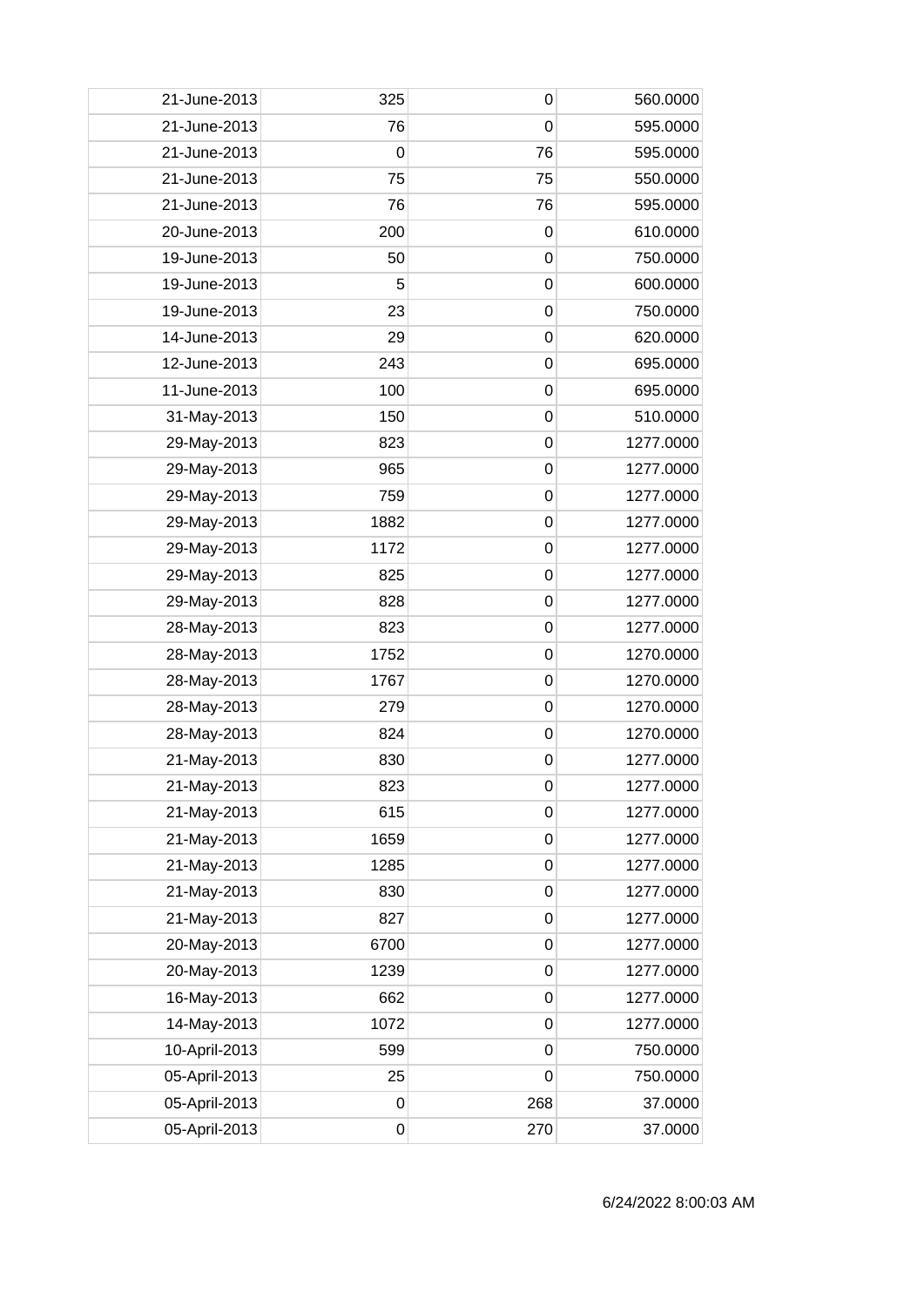| 19-March-2013    | 300 | 300         | 595.0000 |
|------------------|-----|-------------|----------|
| 13-March-2013    | 30  | 30          | 560.0000 |
| 11-March-2013    | 100 | 100         | 540.0000 |
| 08-March-2013    | 15  | $\mathbf 0$ | 750.0000 |
| 08-March-2013    | 270 | $\mathbf 0$ | 650.0000 |
| 08-March-2013    | 15  | $\mathbf 0$ | 750.0000 |
| 08-March-2013    | 613 | 613         | 850.0000 |
| 07-March-2013    | 100 | 0           | 695.0000 |
| 07-March-2013    | 219 | $\mathbf 0$ | 750.0000 |
| 06-March-2013    | 78  | $\mathbf 0$ | 750.0000 |
| 06-March-2013    | 155 | $\mathbf 0$ | 750.0000 |
| 15-February-2013 | 30  | $\mathbf 0$ | 695.0000 |
| 05-February-2013 | 302 | 0           | 601.3278 |
| 16-January-2013  | 250 | $\mathbf 0$ | 715.0000 |
| 11-January-2013  | 300 | 0           | 500.0000 |
| 10-January-2013  | 200 | $\mathbf 0$ | 540.0000 |
| 21-December-2012 | 50  | $\mathbf 0$ | 750.0000 |
| 19-December-2012 | 550 | 550         | 540.0000 |
| 13-December-2012 | 100 | $\mathbf 0$ | 650.0000 |
| 13-December-2012 | 42  | 0           | 750.0000 |
| 13-December-2012 | 100 | $\mathbf 0$ | 750.0000 |
| 12-December-2012 | 60  | $\mathbf 0$ | 750.0000 |
| 06-December-2012 | 600 | $\mathbf 0$ | 695.0000 |
| 06-December-2012 | 100 | $\mathbf 0$ | 695.0000 |
| 05-December-2012 | 112 | $\mathbf 0$ | 750.0000 |
| 28-November-2012 | 100 | $\mathbf 0$ | 520.0000 |
| 26-November-2012 | 9   | 9           | 1.0000   |
| 26-November-2012 | 0   | 475         | 40.0000  |
| 26-November-2012 | 89  | 0           | 750.0000 |
| 23-November-2012 | 65  | $\mathbf 0$ | 750.0000 |
| 23-November-2012 | 111 | 0           | 750.0000 |
| 23-November-2012 | 25  | 0           | 750.0000 |
| 23-November-2012 | 145 | 0           | 750.0000 |
| 23-November-2012 | 40  | 0           | 750.0000 |
| 23-November-2012 | 27  | 0           | 750.0000 |
| 22-November-2012 | 30  | $\mathbf 0$ | 750.0000 |
| 22-November-2012 | 97  | 0           | 750.0000 |
| 22-November-2012 | 30  | 0           | 750.0000 |
| 22-November-2012 | 40  | $\mathbf 0$ | 750.0000 |
| 22-November-2012 | 50  | 0           | 750.0000 |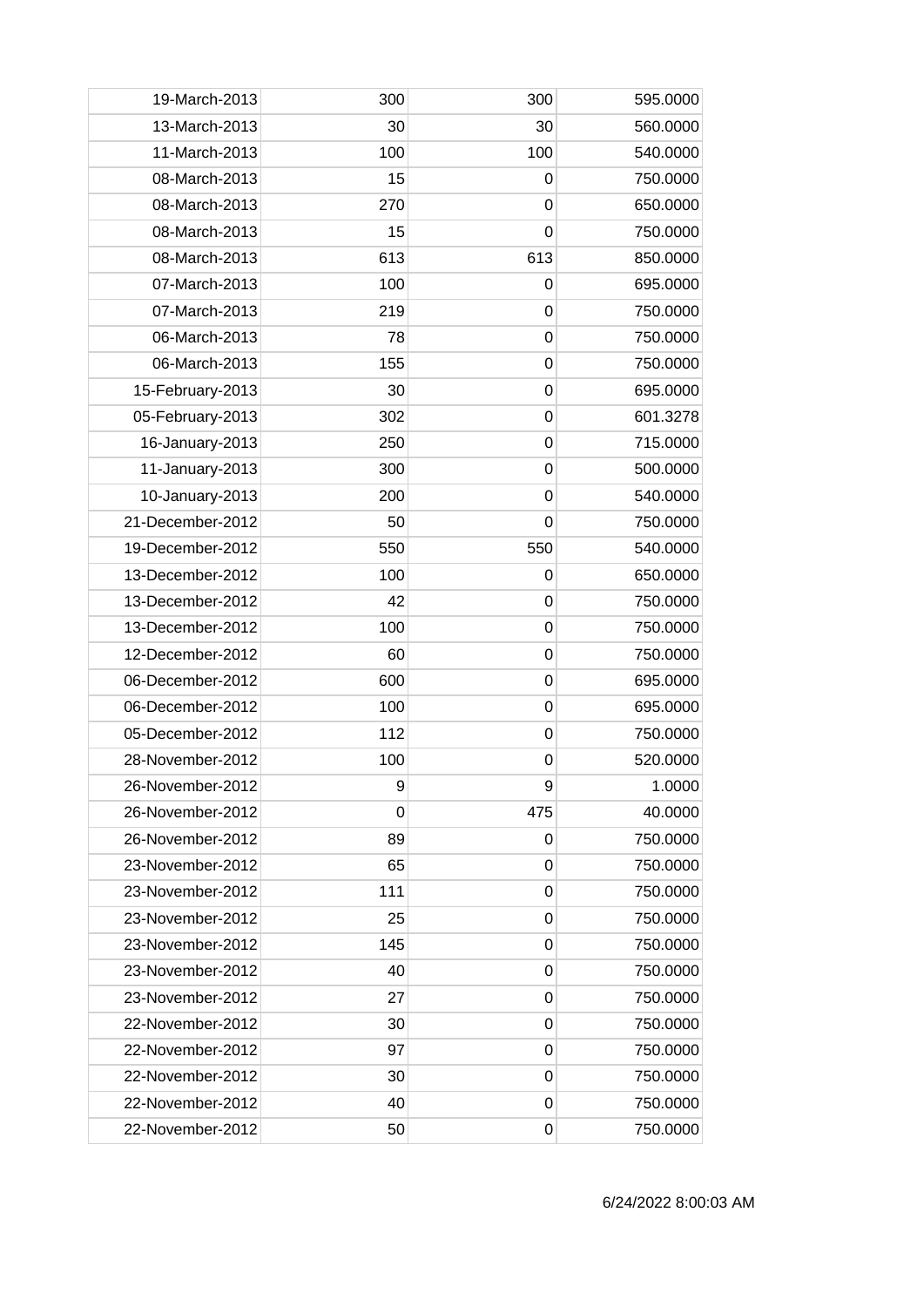| 21-November-2012 | 9           | 9           | 750.0000 |
|------------------|-------------|-------------|----------|
| 21-November-2012 | 450         | 0           | 750.0000 |
| 21-November-2012 | 200         | 0           | 750.0000 |
| 09-November-2012 | 45          | $\mathbf 0$ | 750.0000 |
| 09-November-2012 | 150         | 0           | 750.0000 |
| 07-November-2012 | 131         | 0           | 750.0000 |
| 07-November-2012 | 0           | 525         | 40.0000  |
| 05-November-2012 | 606         | 606         | 750.0000 |
| 05-November-2012 | 19          | 0           | 750.0000 |
| 05-November-2012 | 40          | 0           | 750.0000 |
| 05-November-2012 | 78          | $\mathbf 0$ | 750.0000 |
| 02-November-2012 | 57          | 0           | 750.0000 |
| 02-November-2012 | 100         | 100         | 530.0000 |
| 30-October-2012  | 47          | 0           | 750.0000 |
| 30-October-2012  | 25          | 0           | 750.0000 |
| 30-October-2012  | 11          | $\mathbf 0$ | 750.0000 |
| 30-October-2012  | 60          | $\mathbf 0$ | 600.0000 |
| 30-October-2012  | 400         | $\mathbf 0$ | 530.0000 |
| 30-October-2012  | 72          | 0           | 750.0000 |
| 30-October-2012  | 120         | 0           | 750.0000 |
| 30-October-2012  | 20          | $\mathbf 0$ | 750.0000 |
| 30-October-2012  | 150         | 0           | 550.0000 |
| 30-October-2012  | 97          | $\mathbf 0$ | 750.0000 |
| 30-October-2012  | 35          | $\mathbf 0$ | 750.0000 |
| 30-October-2012  | 31          | 0           | 750.0000 |
| 30-October-2012  | 100         | 0           | 750.0000 |
| 30-October-2012  | 85          | 0           | 750.0000 |
| 30-October-2012  | 273         | 0           | 750.0000 |
| 30-October-2012  | 36          | $\mathbf 0$ | 750.0000 |
| 30-October-2012  | 37          | 0           | 750.0000 |
| 30-October-2012  | 148         | 0           | 750.0000 |
| 30-October-2012  | 240         | 0           | 550.0000 |
| 30-October-2012  | 0           | 200         | 35.0000  |
| 30-October-2012  | $\mathbf 0$ | 200         | 40.0000  |
| 29-October-2012  | 730         | 0           | 700.0000 |
| 29-October-2012  | 50          | 0           | 650.0000 |
| 29-October-2012  | 69          | 0           | 550.0000 |
| 29-October-2012  | 42          | 0           | 750.0000 |
| 29-October-2012  | 600         | 0           | 750.0000 |
| 29-October-2012  | 40          | 0           | 750.0000 |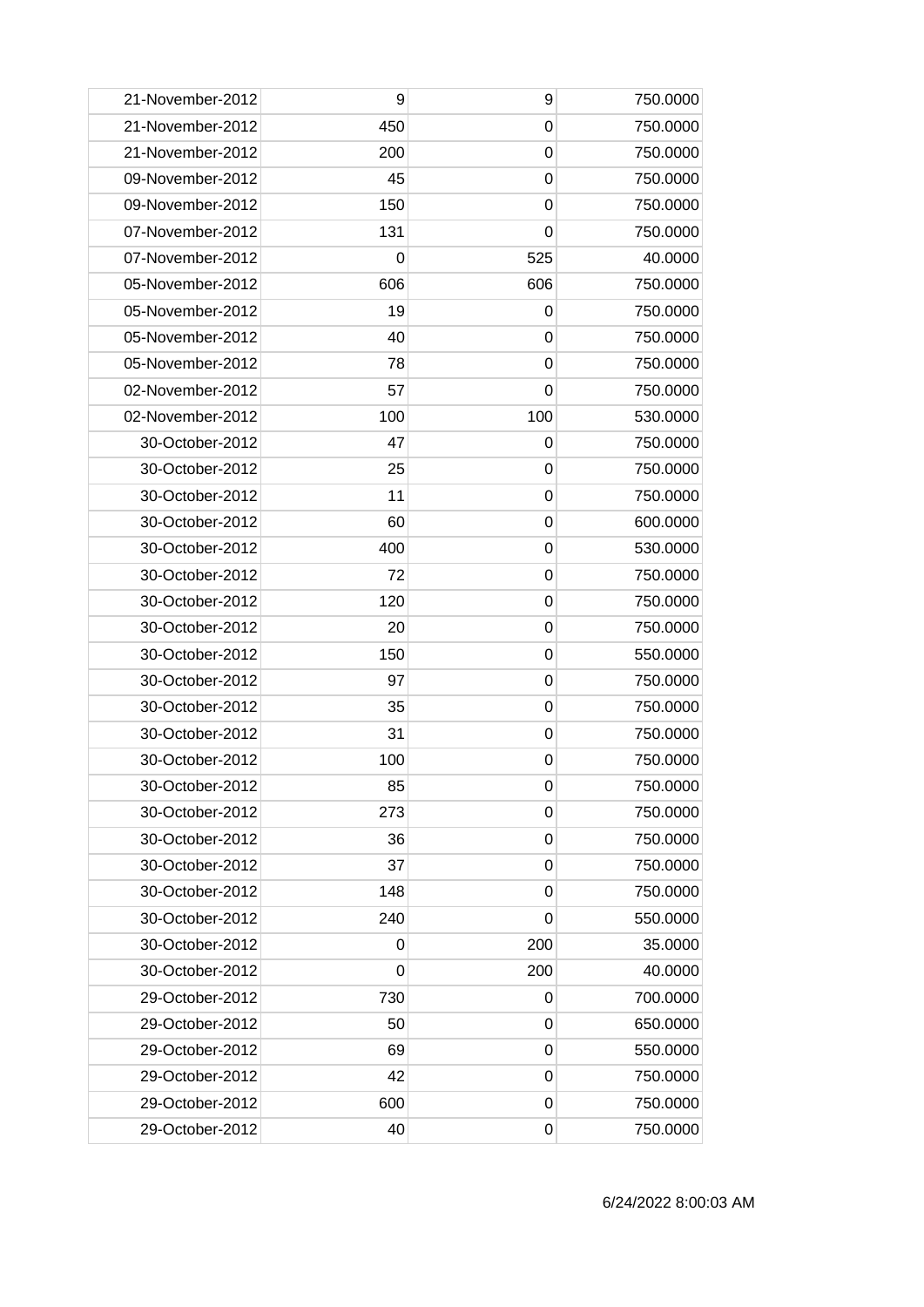| 29-October-2012   | 15   | 0           | 750.0000  |
|-------------------|------|-------------|-----------|
| 29-October-2012   | 24   | 0           | 750.0000  |
| 29-October-2012   | 45   | 0           | 750.0000  |
| 29-October-2012   | 500  | $\mathbf 0$ | 750.0000  |
| 29-October-2012   | 22   | $\mathbf 0$ | 750.0000  |
| 29-October-2012   | 135  | $\mathbf 0$ | 750.0000  |
| 29-October-2012   | 90   | 0           | 750.0000  |
| 29-October-2012   | 100  | 0           | 750.0000  |
| 29-October-2012   | 29   | $\mathbf 0$ | 750.0000  |
| 29-October-2012   | 62   | 0           | 750.0000  |
| 29-October-2012   | 10   | $\mathbf 0$ | 750.0000  |
| 29-October-2012   | 63   | $\mathbf 0$ | 750.0000  |
| 29-October-2012   | 137  | 0           | 750.0000  |
| 29-October-2012   | 62   | $\mathbf 0$ | 750.0000  |
| 29-October-2012   | 178  | 0           | 750.0000  |
| 29-October-2012   | 25   | $\mathbf 0$ | 750.0000  |
| 29-October-2012   | 31   | $\mathbf 0$ | 750.0000  |
| 29-October-2012   | 288  | $\mathbf 0$ | 750.0000  |
| 29-October-2012   | 197  | 0           | 750.0000  |
| 29-October-2012   | 65   | 0           | 750.0000  |
| 29-October-2012   | 92   | $\mathbf 0$ | 750.0000  |
| 29-October-2012   | 90   | 0           | 750.0000  |
| 29-October-2012   | 45   | $\mathbf 0$ | 750.0000  |
| 29-October-2012   | 7    | $\mathbf 0$ | 750.0000  |
| 22-October-2012   | 55   | 0           | 750.0000  |
| 22-October-2012   | 28   | 0           | 750.0000  |
| 22-October-2012   | 133  | $\pmb{0}$   | 750.0000  |
| 22-October-2012   | 16   | 0           | 750.0000  |
| 22-October-2012   | 103  | $\mathbf 0$ | 750.0000  |
| 22-October-2012   | 100  | $\mathbf 0$ | 750.0000  |
| 22-October-2012   | 500  | 500         | 530.0000  |
| 10-October-2012   | 1504 | 0           | 685.7000  |
| 10-October-2012   | 125  | 0           | 750.0000  |
| 10-October-2012   | 40   | $\mathbf 0$ | 1250.0000 |
| 21-September-2012 | 300  | $\mathbf 0$ | 660.0000  |
| 21-September-2012 | 78   | $\mathbf 0$ | 750.0000  |
| 21-September-2012 | 200  | $\mathbf 0$ | 750.0000  |
| 21-September-2012 | 400  | 0           | 750.0000  |
| 21-September-2012 | 25   | $\mathbf 0$ | 750.0000  |
| 21-September-2012 | 500  | 0           | 650.0000  |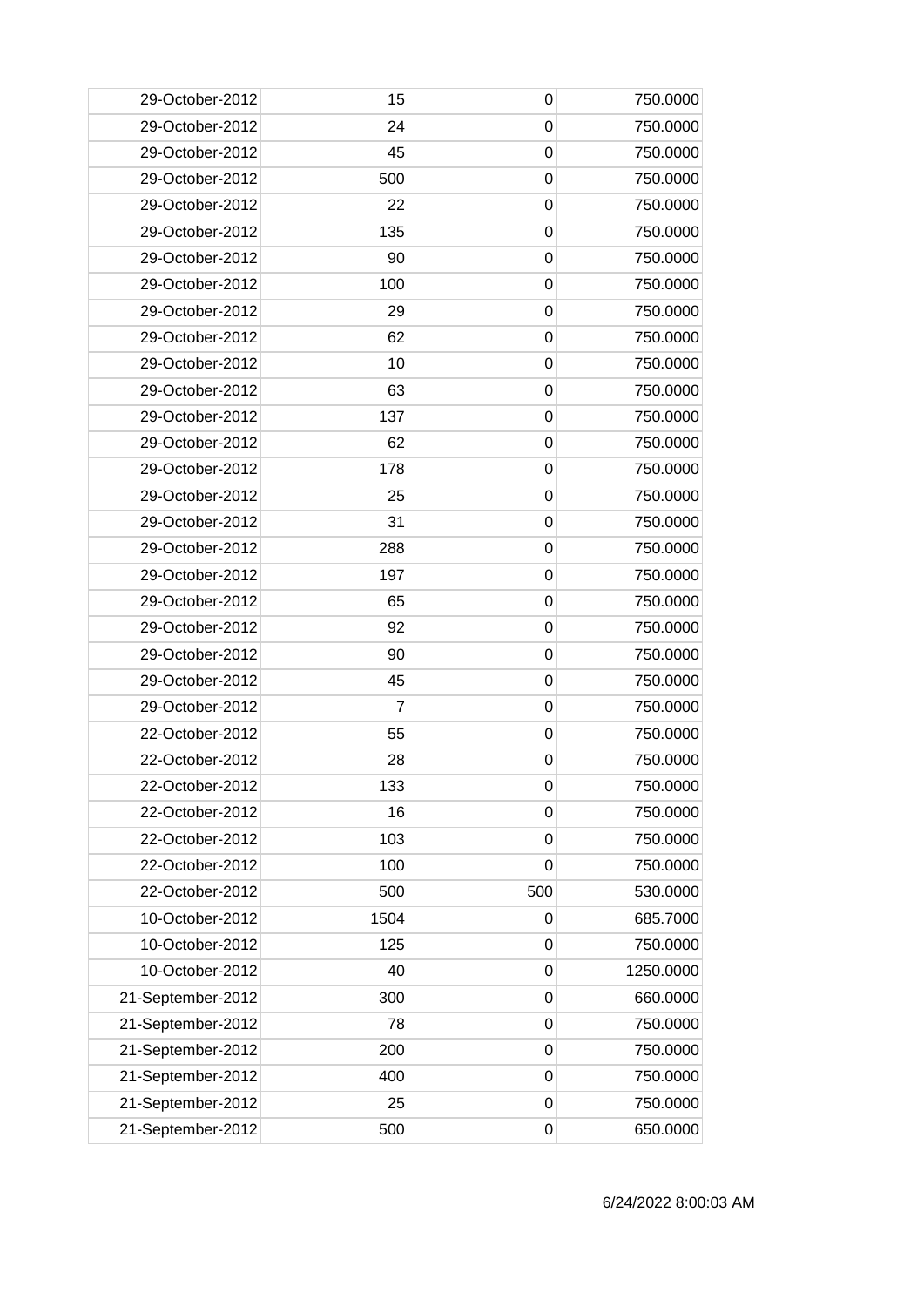| 750.0000<br>21-September-2012<br>16<br>0<br>21-September-2012<br>75<br>750.0000<br>0<br>21-September-2012<br>30<br>$\mathbf 0$<br>750.0000<br>21-September-2012<br>21<br>$\mathbf 0$<br>750.0000<br>21-September-2012<br>170<br>750.0000<br>0<br>750.0000<br>21-September-2012<br>42<br>0<br>250<br>710.0000<br>21-September-2012<br>0<br>21-September-2012<br>393<br>$\mathbf 0$<br>765.0000<br>21-September-2012<br>45<br>750.0000<br>0<br>21-September-2012<br>24<br>$\mathbf 0$<br>750.0000<br>47<br>750.0000<br>20-September-2012<br>0<br>20-September-2012<br>40<br>0<br>750.0000<br>20-September-2012<br>53<br>$\mathbf 0$<br>750.0000<br>20-September-2012<br>750.0000<br>30<br>0<br>20-September-2012<br>70<br>$\mathbf 0$<br>750.0000<br>20-September-2012<br>600<br>$\mathbf 0$<br>695.0000<br>612<br>750.0000<br>20-September-2012<br>0<br>750.0000<br>20-September-2012<br>139<br>0<br>750.0000<br>20-September-2012<br>13<br>0<br>20-September-2012<br>15<br>$\mathbf 0$<br>750.0000<br>20-September-2012<br>23<br>750.0000<br>0<br>20-September-2012<br>200<br>$\mathbf 0$<br>710.0000<br>20<br>750.0000<br>20-September-2012<br>0<br>20-September-2012<br>468<br>899<br>500.0000<br>20-September-2012<br>750.0000<br>60<br>0<br>125<br>20-September-2012<br>$\mathbf 0$<br>750.0000<br>20-September-2012<br>1250.0000<br>40<br>0<br>20-September-2012<br>25<br>$\mathbf 0$<br>1250.0000<br>20-September-2012<br>34<br>$\mathbf 0$<br>750.0000<br>20-September-2012<br>750.0000<br>72<br>0<br>750.0000<br>20-September-2012<br>$\mathbf 0$<br>35<br>20-September-2012<br>750.0000<br>67<br>0<br>19-September-2012<br>1250.0000<br>28<br>$\mathbf 0$<br>19-September-2012<br>19<br>$\mathbf 0$<br>750.0000<br>19-September-2012<br>57<br>$\mathbf 0$<br>750.0000<br>19-September-2012<br>750.0000<br>47<br>0<br>750.0000<br>19-September-2012<br>63<br>0<br>19-September-2012<br>750.0000<br>60<br>$\mathbf 0$<br>19-September-2012<br>23<br>750.0000<br>0 | 21-September-2012 | 34 | 0 | 750.0000 |
|--------------------------------------------------------------------------------------------------------------------------------------------------------------------------------------------------------------------------------------------------------------------------------------------------------------------------------------------------------------------------------------------------------------------------------------------------------------------------------------------------------------------------------------------------------------------------------------------------------------------------------------------------------------------------------------------------------------------------------------------------------------------------------------------------------------------------------------------------------------------------------------------------------------------------------------------------------------------------------------------------------------------------------------------------------------------------------------------------------------------------------------------------------------------------------------------------------------------------------------------------------------------------------------------------------------------------------------------------------------------------------------------------------------------------------------------------------------------------------------------------------------------------------------------------------------------------------------------------------------------------------------------------------------------------------------------------------------------------------------------------------------------------------------------------------------------------------------------------------------------------------------------------------------------------------------------------------------------------|-------------------|----|---|----------|
|                                                                                                                                                                                                                                                                                                                                                                                                                                                                                                                                                                                                                                                                                                                                                                                                                                                                                                                                                                                                                                                                                                                                                                                                                                                                                                                                                                                                                                                                                                                                                                                                                                                                                                                                                                                                                                                                                                                                                                          |                   |    |   |          |
|                                                                                                                                                                                                                                                                                                                                                                                                                                                                                                                                                                                                                                                                                                                                                                                                                                                                                                                                                                                                                                                                                                                                                                                                                                                                                                                                                                                                                                                                                                                                                                                                                                                                                                                                                                                                                                                                                                                                                                          |                   |    |   |          |
|                                                                                                                                                                                                                                                                                                                                                                                                                                                                                                                                                                                                                                                                                                                                                                                                                                                                                                                                                                                                                                                                                                                                                                                                                                                                                                                                                                                                                                                                                                                                                                                                                                                                                                                                                                                                                                                                                                                                                                          |                   |    |   |          |
|                                                                                                                                                                                                                                                                                                                                                                                                                                                                                                                                                                                                                                                                                                                                                                                                                                                                                                                                                                                                                                                                                                                                                                                                                                                                                                                                                                                                                                                                                                                                                                                                                                                                                                                                                                                                                                                                                                                                                                          |                   |    |   |          |
|                                                                                                                                                                                                                                                                                                                                                                                                                                                                                                                                                                                                                                                                                                                                                                                                                                                                                                                                                                                                                                                                                                                                                                                                                                                                                                                                                                                                                                                                                                                                                                                                                                                                                                                                                                                                                                                                                                                                                                          |                   |    |   |          |
|                                                                                                                                                                                                                                                                                                                                                                                                                                                                                                                                                                                                                                                                                                                                                                                                                                                                                                                                                                                                                                                                                                                                                                                                                                                                                                                                                                                                                                                                                                                                                                                                                                                                                                                                                                                                                                                                                                                                                                          |                   |    |   |          |
|                                                                                                                                                                                                                                                                                                                                                                                                                                                                                                                                                                                                                                                                                                                                                                                                                                                                                                                                                                                                                                                                                                                                                                                                                                                                                                                                                                                                                                                                                                                                                                                                                                                                                                                                                                                                                                                                                                                                                                          |                   |    |   |          |
|                                                                                                                                                                                                                                                                                                                                                                                                                                                                                                                                                                                                                                                                                                                                                                                                                                                                                                                                                                                                                                                                                                                                                                                                                                                                                                                                                                                                                                                                                                                                                                                                                                                                                                                                                                                                                                                                                                                                                                          |                   |    |   |          |
|                                                                                                                                                                                                                                                                                                                                                                                                                                                                                                                                                                                                                                                                                                                                                                                                                                                                                                                                                                                                                                                                                                                                                                                                                                                                                                                                                                                                                                                                                                                                                                                                                                                                                                                                                                                                                                                                                                                                                                          |                   |    |   |          |
|                                                                                                                                                                                                                                                                                                                                                                                                                                                                                                                                                                                                                                                                                                                                                                                                                                                                                                                                                                                                                                                                                                                                                                                                                                                                                                                                                                                                                                                                                                                                                                                                                                                                                                                                                                                                                                                                                                                                                                          |                   |    |   |          |
|                                                                                                                                                                                                                                                                                                                                                                                                                                                                                                                                                                                                                                                                                                                                                                                                                                                                                                                                                                                                                                                                                                                                                                                                                                                                                                                                                                                                                                                                                                                                                                                                                                                                                                                                                                                                                                                                                                                                                                          |                   |    |   |          |
|                                                                                                                                                                                                                                                                                                                                                                                                                                                                                                                                                                                                                                                                                                                                                                                                                                                                                                                                                                                                                                                                                                                                                                                                                                                                                                                                                                                                                                                                                                                                                                                                                                                                                                                                                                                                                                                                                                                                                                          |                   |    |   |          |
|                                                                                                                                                                                                                                                                                                                                                                                                                                                                                                                                                                                                                                                                                                                                                                                                                                                                                                                                                                                                                                                                                                                                                                                                                                                                                                                                                                                                                                                                                                                                                                                                                                                                                                                                                                                                                                                                                                                                                                          |                   |    |   |          |
|                                                                                                                                                                                                                                                                                                                                                                                                                                                                                                                                                                                                                                                                                                                                                                                                                                                                                                                                                                                                                                                                                                                                                                                                                                                                                                                                                                                                                                                                                                                                                                                                                                                                                                                                                                                                                                                                                                                                                                          |                   |    |   |          |
|                                                                                                                                                                                                                                                                                                                                                                                                                                                                                                                                                                                                                                                                                                                                                                                                                                                                                                                                                                                                                                                                                                                                                                                                                                                                                                                                                                                                                                                                                                                                                                                                                                                                                                                                                                                                                                                                                                                                                                          |                   |    |   |          |
|                                                                                                                                                                                                                                                                                                                                                                                                                                                                                                                                                                                                                                                                                                                                                                                                                                                                                                                                                                                                                                                                                                                                                                                                                                                                                                                                                                                                                                                                                                                                                                                                                                                                                                                                                                                                                                                                                                                                                                          |                   |    |   |          |
|                                                                                                                                                                                                                                                                                                                                                                                                                                                                                                                                                                                                                                                                                                                                                                                                                                                                                                                                                                                                                                                                                                                                                                                                                                                                                                                                                                                                                                                                                                                                                                                                                                                                                                                                                                                                                                                                                                                                                                          |                   |    |   |          |
|                                                                                                                                                                                                                                                                                                                                                                                                                                                                                                                                                                                                                                                                                                                                                                                                                                                                                                                                                                                                                                                                                                                                                                                                                                                                                                                                                                                                                                                                                                                                                                                                                                                                                                                                                                                                                                                                                                                                                                          |                   |    |   |          |
|                                                                                                                                                                                                                                                                                                                                                                                                                                                                                                                                                                                                                                                                                                                                                                                                                                                                                                                                                                                                                                                                                                                                                                                                                                                                                                                                                                                                                                                                                                                                                                                                                                                                                                                                                                                                                                                                                                                                                                          |                   |    |   |          |
|                                                                                                                                                                                                                                                                                                                                                                                                                                                                                                                                                                                                                                                                                                                                                                                                                                                                                                                                                                                                                                                                                                                                                                                                                                                                                                                                                                                                                                                                                                                                                                                                                                                                                                                                                                                                                                                                                                                                                                          |                   |    |   |          |
|                                                                                                                                                                                                                                                                                                                                                                                                                                                                                                                                                                                                                                                                                                                                                                                                                                                                                                                                                                                                                                                                                                                                                                                                                                                                                                                                                                                                                                                                                                                                                                                                                                                                                                                                                                                                                                                                                                                                                                          |                   |    |   |          |
|                                                                                                                                                                                                                                                                                                                                                                                                                                                                                                                                                                                                                                                                                                                                                                                                                                                                                                                                                                                                                                                                                                                                                                                                                                                                                                                                                                                                                                                                                                                                                                                                                                                                                                                                                                                                                                                                                                                                                                          |                   |    |   |          |
|                                                                                                                                                                                                                                                                                                                                                                                                                                                                                                                                                                                                                                                                                                                                                                                                                                                                                                                                                                                                                                                                                                                                                                                                                                                                                                                                                                                                                                                                                                                                                                                                                                                                                                                                                                                                                                                                                                                                                                          |                   |    |   |          |
|                                                                                                                                                                                                                                                                                                                                                                                                                                                                                                                                                                                                                                                                                                                                                                                                                                                                                                                                                                                                                                                                                                                                                                                                                                                                                                                                                                                                                                                                                                                                                                                                                                                                                                                                                                                                                                                                                                                                                                          |                   |    |   |          |
|                                                                                                                                                                                                                                                                                                                                                                                                                                                                                                                                                                                                                                                                                                                                                                                                                                                                                                                                                                                                                                                                                                                                                                                                                                                                                                                                                                                                                                                                                                                                                                                                                                                                                                                                                                                                                                                                                                                                                                          |                   |    |   |          |
|                                                                                                                                                                                                                                                                                                                                                                                                                                                                                                                                                                                                                                                                                                                                                                                                                                                                                                                                                                                                                                                                                                                                                                                                                                                                                                                                                                                                                                                                                                                                                                                                                                                                                                                                                                                                                                                                                                                                                                          |                   |    |   |          |
|                                                                                                                                                                                                                                                                                                                                                                                                                                                                                                                                                                                                                                                                                                                                                                                                                                                                                                                                                                                                                                                                                                                                                                                                                                                                                                                                                                                                                                                                                                                                                                                                                                                                                                                                                                                                                                                                                                                                                                          |                   |    |   |          |
|                                                                                                                                                                                                                                                                                                                                                                                                                                                                                                                                                                                                                                                                                                                                                                                                                                                                                                                                                                                                                                                                                                                                                                                                                                                                                                                                                                                                                                                                                                                                                                                                                                                                                                                                                                                                                                                                                                                                                                          |                   |    |   |          |
|                                                                                                                                                                                                                                                                                                                                                                                                                                                                                                                                                                                                                                                                                                                                                                                                                                                                                                                                                                                                                                                                                                                                                                                                                                                                                                                                                                                                                                                                                                                                                                                                                                                                                                                                                                                                                                                                                                                                                                          |                   |    |   |          |
|                                                                                                                                                                                                                                                                                                                                                                                                                                                                                                                                                                                                                                                                                                                                                                                                                                                                                                                                                                                                                                                                                                                                                                                                                                                                                                                                                                                                                                                                                                                                                                                                                                                                                                                                                                                                                                                                                                                                                                          |                   |    |   |          |
|                                                                                                                                                                                                                                                                                                                                                                                                                                                                                                                                                                                                                                                                                                                                                                                                                                                                                                                                                                                                                                                                                                                                                                                                                                                                                                                                                                                                                                                                                                                                                                                                                                                                                                                                                                                                                                                                                                                                                                          |                   |    |   |          |
|                                                                                                                                                                                                                                                                                                                                                                                                                                                                                                                                                                                                                                                                                                                                                                                                                                                                                                                                                                                                                                                                                                                                                                                                                                                                                                                                                                                                                                                                                                                                                                                                                                                                                                                                                                                                                                                                                                                                                                          |                   |    |   |          |
|                                                                                                                                                                                                                                                                                                                                                                                                                                                                                                                                                                                                                                                                                                                                                                                                                                                                                                                                                                                                                                                                                                                                                                                                                                                                                                                                                                                                                                                                                                                                                                                                                                                                                                                                                                                                                                                                                                                                                                          |                   |    |   |          |
|                                                                                                                                                                                                                                                                                                                                                                                                                                                                                                                                                                                                                                                                                                                                                                                                                                                                                                                                                                                                                                                                                                                                                                                                                                                                                                                                                                                                                                                                                                                                                                                                                                                                                                                                                                                                                                                                                                                                                                          |                   |    |   |          |
|                                                                                                                                                                                                                                                                                                                                                                                                                                                                                                                                                                                                                                                                                                                                                                                                                                                                                                                                                                                                                                                                                                                                                                                                                                                                                                                                                                                                                                                                                                                                                                                                                                                                                                                                                                                                                                                                                                                                                                          |                   |    |   |          |
|                                                                                                                                                                                                                                                                                                                                                                                                                                                                                                                                                                                                                                                                                                                                                                                                                                                                                                                                                                                                                                                                                                                                                                                                                                                                                                                                                                                                                                                                                                                                                                                                                                                                                                                                                                                                                                                                                                                                                                          |                   |    |   |          |
|                                                                                                                                                                                                                                                                                                                                                                                                                                                                                                                                                                                                                                                                                                                                                                                                                                                                                                                                                                                                                                                                                                                                                                                                                                                                                                                                                                                                                                                                                                                                                                                                                                                                                                                                                                                                                                                                                                                                                                          |                   |    |   |          |
|                                                                                                                                                                                                                                                                                                                                                                                                                                                                                                                                                                                                                                                                                                                                                                                                                                                                                                                                                                                                                                                                                                                                                                                                                                                                                                                                                                                                                                                                                                                                                                                                                                                                                                                                                                                                                                                                                                                                                                          |                   |    |   |          |
|                                                                                                                                                                                                                                                                                                                                                                                                                                                                                                                                                                                                                                                                                                                                                                                                                                                                                                                                                                                                                                                                                                                                                                                                                                                                                                                                                                                                                                                                                                                                                                                                                                                                                                                                                                                                                                                                                                                                                                          |                   |    |   |          |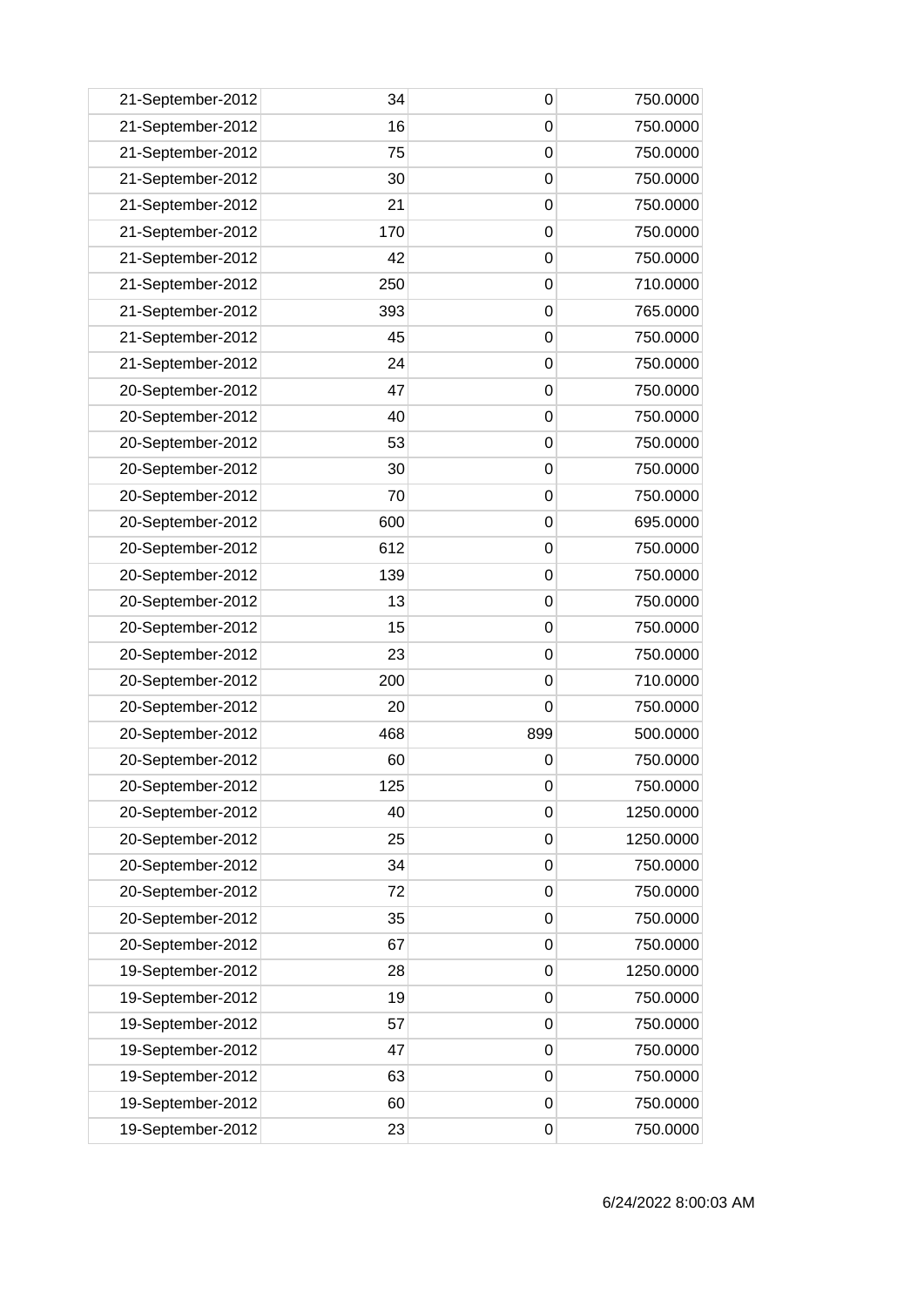| 19-September-2012 | 340  | 0           | 750.0000 |
|-------------------|------|-------------|----------|
| 19-September-2012 | 50   | 0           | 750.0000 |
| 19-September-2012 | 40   | 0           | 750.0000 |
| 19-September-2012 | 36   | $\mathbf 0$ | 750.0000 |
| 19-September-2012 | 100  | $\mathbf 0$ | 750.0000 |
| 19-September-2012 | 18   | 0           | 750.0000 |
| 19-September-2012 | 59   | 0           | 750.0000 |
| 19-September-2012 | 100  | 0           | 750.0000 |
| 19-September-2012 | 1504 | $\mathbf 0$ | 685.7000 |
| 18-September-2012 | 40   | 0           | 750.0000 |
| 18-September-2012 | 32   | $\mathbf 0$ | 750.0000 |
| 13-September-2012 | 87   | $\mathbf 0$ | 750.0000 |
| 13-September-2012 | 40   | 0           | 750.0000 |
| 13-September-2012 | 283  | $\mathbf 0$ | 740.0000 |
| 13-September-2012 | 40   | 0           | 750.0000 |
| 12-September-2012 | 149  | $\mathbf 0$ | 750.0000 |
| 12-September-2012 | 170  | $\mathbf 0$ | 750.0000 |
| 12-September-2012 | 56   | 0           | 750.0000 |
| 12-September-2012 | 60   | 0           | 750.0000 |
| 06-September-2012 | 5    | 5           | 750.0000 |
| 06-September-2012 | 80   | $\mathbf 0$ | 750.0000 |
| 06-September-2012 | 142  | 0           | 750.0000 |
| 06-September-2012 | 20   | $\mathbf 0$ | 750.0000 |
| 06-September-2012 | 67   | $\mathbf 0$ | 750.0000 |
| 05-September-2012 | 100  | 0           | 750.0000 |
| 05-September-2012 | 800  | 0           | 725.0000 |
| 05-September-2012 | 40   | $\mathbf 0$ | 750.0000 |
| 05-September-2012 | 16   | 0           | 750.0000 |
| 05-September-2012 | 20   | $\mathbf 0$ | 750.0000 |
| 05-September-2012 | 50   | $\mathbf 0$ | 750.0000 |
| 05-September-2012 | 25   | 0           | 750.0000 |
| 05-September-2012 | 500  | $\mathbf 0$ | 510.0000 |
| 05-September-2012 | 100  | $\mathbf 0$ | 750.0000 |
| 30-August-2012    | 65   | $\mathbf 0$ | 750.0000 |
| 30-August-2012    | 181  | $\mathbf 0$ | 750.0000 |
| 30-August-2012    | 65   | $\mathbf 0$ | 750.0000 |
| 30-August-2012    | 100  | 0           | 750.0000 |
| 30-August-2012    | 45   | $\mathbf 0$ | 750.0000 |
| 30-August-2012    | 55   | $\mathbf 0$ | 750.0000 |
| 30-August-2012    | 79   | $\mathbf 0$ | 750.0000 |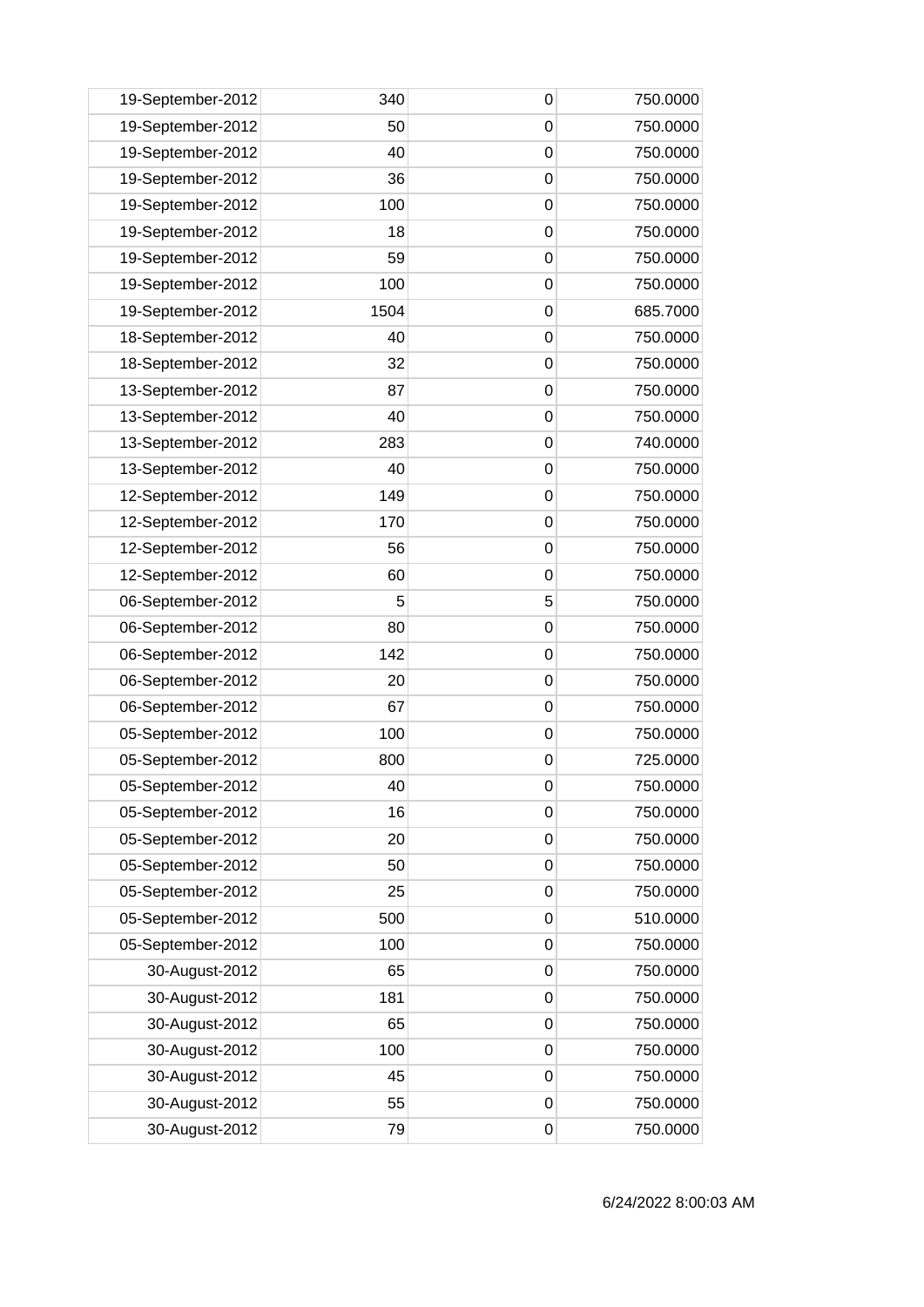| 30-August-2012 | 10  | 0           | 750.0000  |
|----------------|-----|-------------|-----------|
| 30-August-2012 | 34  | 0           | 750.0000  |
| 30-August-2012 | 55  | 0           | 750.0000  |
| 30-August-2012 | 90  | $\mathbf 0$ | 750.0000  |
| 29-August-2012 | 450 | $\mathbf 0$ | 725.0000  |
| 22-August-2012 | 435 | 0           | 690.0000  |
| 16-August-2012 | 58  | 0           | 750.0000  |
| 16-August-2012 | 84  | 0           | 750.0000  |
| 16-August-2012 | 60  | $\mathbf 0$ | 750.0000  |
| 16-August-2012 | 40  | $\mathbf 0$ | 750.0000  |
| 16-August-2012 | 75  | $\mathbf 0$ | 750.0000  |
| 16-August-2012 | 58  | $\mathbf 0$ | 750.0000  |
| 15-August-2012 | 300 | 0           | 690.0000  |
| 15-August-2012 | 100 | $\mathbf 0$ | 580.0000  |
| 15-August-2012 | 200 | 0           | 1250.0000 |
| 15-August-2012 | 12  | $\mathbf 0$ | 750.0000  |
| 15-August-2012 | 65  | $\mathbf 0$ | 750.0000  |
| 15-August-2012 | 27  | 0           | 750.0000  |
| 15-August-2012 | 66  | 0           | 750.0000  |
| 15-August-2012 | 150 | 0           | 650.0000  |
| 09-August-2012 | 200 | $\mathbf 0$ | 725.0000  |
| 09-August-2012 | 229 | 0           | 714.0000  |
| 09-August-2012 | 30  | $\mathbf 0$ | 750.0000  |
| 09-August-2012 | 300 | $\mathbf 0$ | 649.0000  |
| 09-August-2012 | 600 | 0           | 750.0000  |
| 08-August-2012 | 20  | 0           | 750.0000  |
| 08-August-2012 | 300 | $\mathbf 0$ | 725.0000  |
| 08-August-2012 | 63  | 0           | 750.0000  |
| 08-August-2012 | 106 | $\mathbf 0$ | 668.0000  |
| 08-August-2012 | 18  | $\mathbf 0$ | 750.0000  |
| 08-August-2012 | 45  | 0           | 750.0000  |
| 08-August-2012 | 41  | $\mathbf 0$ | 750.0000  |
| 08-August-2012 | 175 | $\mathbf 0$ | 750.0000  |
| 08-August-2012 | 12  | $\mathbf 0$ | 750.0000  |
| 08-August-2012 | 50  | $\mathbf 0$ | 750.0000  |
| 08-August-2012 | 67  | $\mathbf 0$ | 750.0000  |
| 08-August-2012 | 800 | 0           | 725.0000  |
| 08-August-2012 | 200 | $\mathbf 0$ | 750.0000  |
| 08-August-2012 | 550 | $\mathbf 0$ | 699.0000  |
| 08-August-2012 | 117 | $\mathbf 0$ | 750.0000  |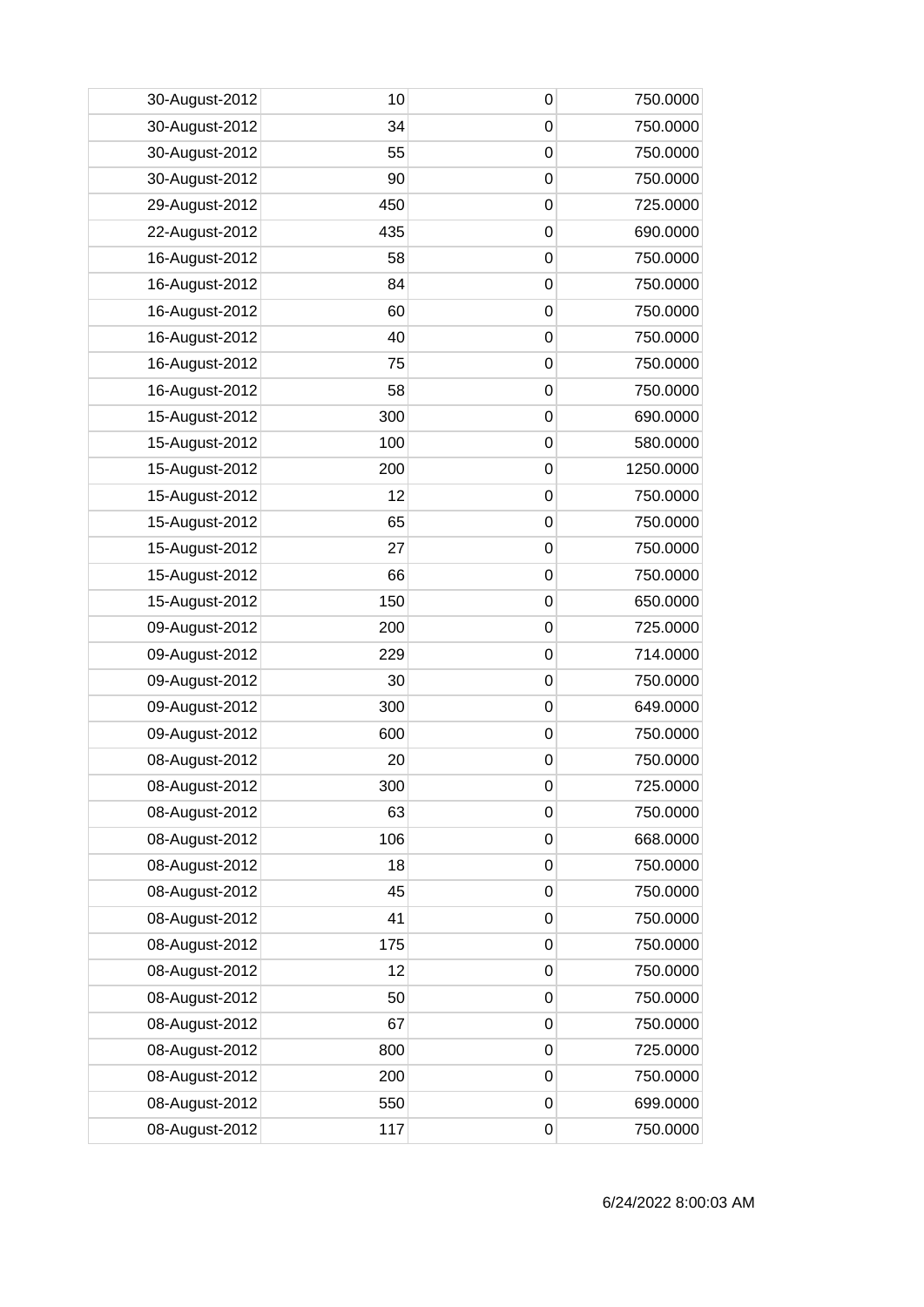| 08-August-2012 | 100  | 0                | 699.0000  |
|----------------|------|------------------|-----------|
| 08-August-2012 | 100  | 0                | 750.0000  |
| 08-August-2012 | 300  | $\mathbf 0$      | 745.0000  |
| 08-August-2012 | 53   | $\mathbf 0$      | 750.0000  |
| 08-August-2012 | 350  | $\mathbf 0$      | 725.0000  |
| 07-August-2012 | 450  | $\mathbf 0$      | 725.0000  |
| 03-August-2012 | 403  | 0                | 660.0000  |
| 03-August-2012 | 18   | 0                | 750.0000  |
| 03-August-2012 | 605  | $\mathbf 0$      | 700.0000  |
| 03-August-2012 | 252  | $\mathbf 0$      | 750.0000  |
| 03-August-2012 | 91   | $\mathbf 0$      | 750.0000  |
| 18-July-2012   | 530  | $\mathbf 0$      | 760.0000  |
| 18-July-2012   | 200  | 0                | 660.0000  |
| 18-July-2012   | 200  | $\mathbf 0$      | 690.0000  |
| 18-July-2012   | 300  | 0                | 760.0000  |
| 18-July-2012   | 300  | $\mathbf 0$      | 760.0000  |
| 18-July-2012   | 200  | $\mathbf 0$      | 660.0000  |
| 17-July-2012   | 660  | $\mathbf 0$      | 750.0000  |
| 17-July-2012   | 350  | 0                | 700.0000  |
| 17-July-2012   | 966  | 0                | 675.0000  |
| 17-July-2012   | 270  | $\mathbf 0$      | 635.0000  |
| 17-July-2012   | 144  | 144              | 500.0000  |
| 17-July-2012   | 200  | $\mathbf 0$      | 650.0000  |
| 16-July-2012   | 815  | $\mathbf 0$      | 700.0000  |
| 13-July-2012   | 400  | 0                | 570.0000  |
| 13-July-2012   | 50   | $\mathbf 0$      | 570.0000  |
| 13-July-2012   | 1474 | $\pmb{0}$        | 750.0000  |
| 13-July-2012   | 475  | $\mathbf 0$      | 750.0000  |
| 26-June-2012   | 1500 | $\boldsymbol{0}$ | 750.0000  |
| 19-June-2012   | 25   | 200              | 800.0000  |
| 05-June-2012   | 34   | 34               | 600.0000  |
| 21-May-2012    | 872  | $\mathbf 0$      | 1277.0000 |
| 16-May-2012    | 700  | $\mathbf 0$      | 750.0000  |
| 16-May-2012    | 100  | $\mathbf 0$      | 550.0000  |
| 15-May-2012    | 100  | $\boldsymbol{0}$ | 600.0000  |
| 01-May-2012    | 330  | $\mathbf 0$      | 550.0000  |
| 01-May-2012    | 22   | $\mathbf 0$      | 610.0000  |
| 01-May-2012    | 135  | 135              | 700.0000  |
| 16-April-2012  | 150  | $\mathbf 0$      | 550.0000  |
| 16-April-2012  | 150  | $\pmb{0}$        | 550.0000  |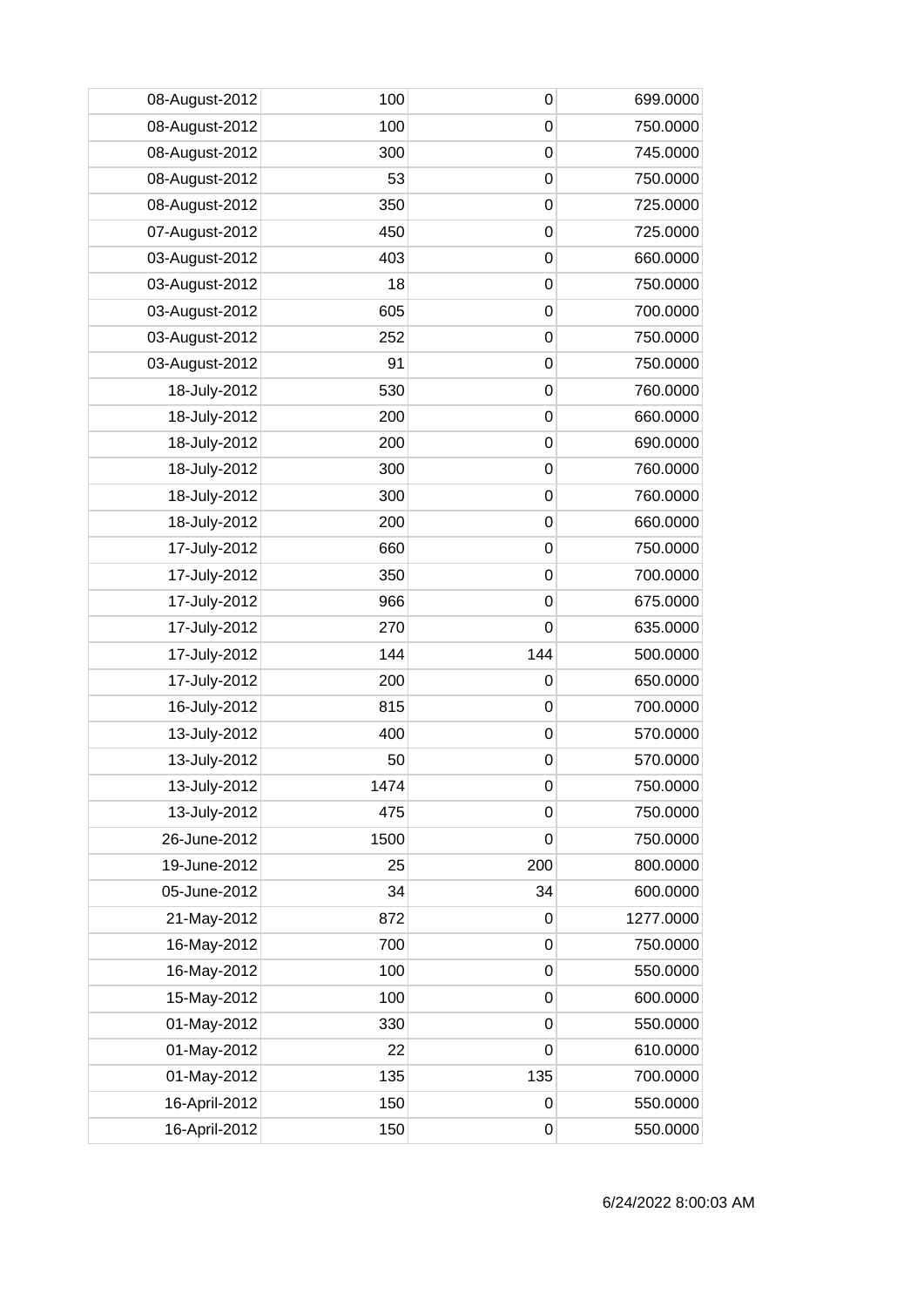| 07-March-2012     | 219  | 0           | 750.0000 |
|-------------------|------|-------------|----------|
| 24-February-2012  | 0    | 200         | 50.0000  |
| 09-February-2012  | 300  | 0           | 600.0000 |
| 31-January-2012   | 266  | $\mathbf 0$ | 620.0000 |
| 27-January-2012   | 35   | 30          | 600.0000 |
| 10-January-2012   | 368  | 0           | 650.0000 |
| 10-January-2012   | 25   | 25          | 650.0000 |
| 10-January-2012   | 83   | 0           | 610.0000 |
| 20-December-2011  | 63   | 63          | 600.0000 |
| 20-December-2011  | 37   | 37          | 600.0000 |
| 28-November-2011  | 572  | 572         | 820.0000 |
| 28-November-2011  | 371  | 0           | 948.0000 |
| 25-November-2011  | 200  | 0           | 600.0000 |
| 10-November-2011  | 100  | 100         | 670.0000 |
| 02-November-2011  | 300  | 0           | 700.0000 |
| 02-November-2011  | 200  | $\mathbf 0$ | 700.0000 |
| 28-October-2011   | 123  | $\mathbf 0$ | 750.0000 |
| 28-October-2011   | 505  | 0           | 790.0000 |
| 28-October-2011   | 1600 | 0           | 948.0000 |
| 24-October-2011   | 150  | 0           | 640.0000 |
| 12-October-2011   | 300  | $\mathbf 0$ | 660.0000 |
| 07-October-2011   | 400  | 0           | 600.0000 |
| 30-September-2011 | 50   | 41          | 800.0000 |
| 14-September-2011 | 856  | $\mathbf 0$ | 650.0000 |
| 13-September-2011 | 629  | 0           | 790.0000 |
| 13-September-2011 | 703  | 0           | 790.0000 |
| 09-September-2011 | 250  | 0           | 650.0000 |
| 07-September-2011 | 650  | 0           | 850.0000 |
| 02-September-2011 | 220  | $\mathbf 0$ | 895.0000 |
| 31-August-2011    | 730  | $\mathbf 0$ | 790.0000 |
| 24-August-2011    | 60   | 0           | 820.0000 |
| 24-August-2011    | 826  | $\mathbf 0$ | 800.0000 |
| 24-August-2011    | 906  | $\mathbf 0$ | 825.0000 |
| 24-August-2011    | 540  | 0           | 910.0000 |
| 24-August-2011    | 300  | $\mathbf 0$ | 790.0000 |
| 24-August-2011    | 274  | $\mathbf 0$ | 910.0000 |
| 15-August-2011    | 821  | 0           | 850.0000 |
| 15-August-2011    | 430  | 0           | 875.0000 |
| 10-August-2011    | 592  | $\mathbf 0$ | 900.0000 |
| 05-August-2011    | 156  | 0           | 820.0000 |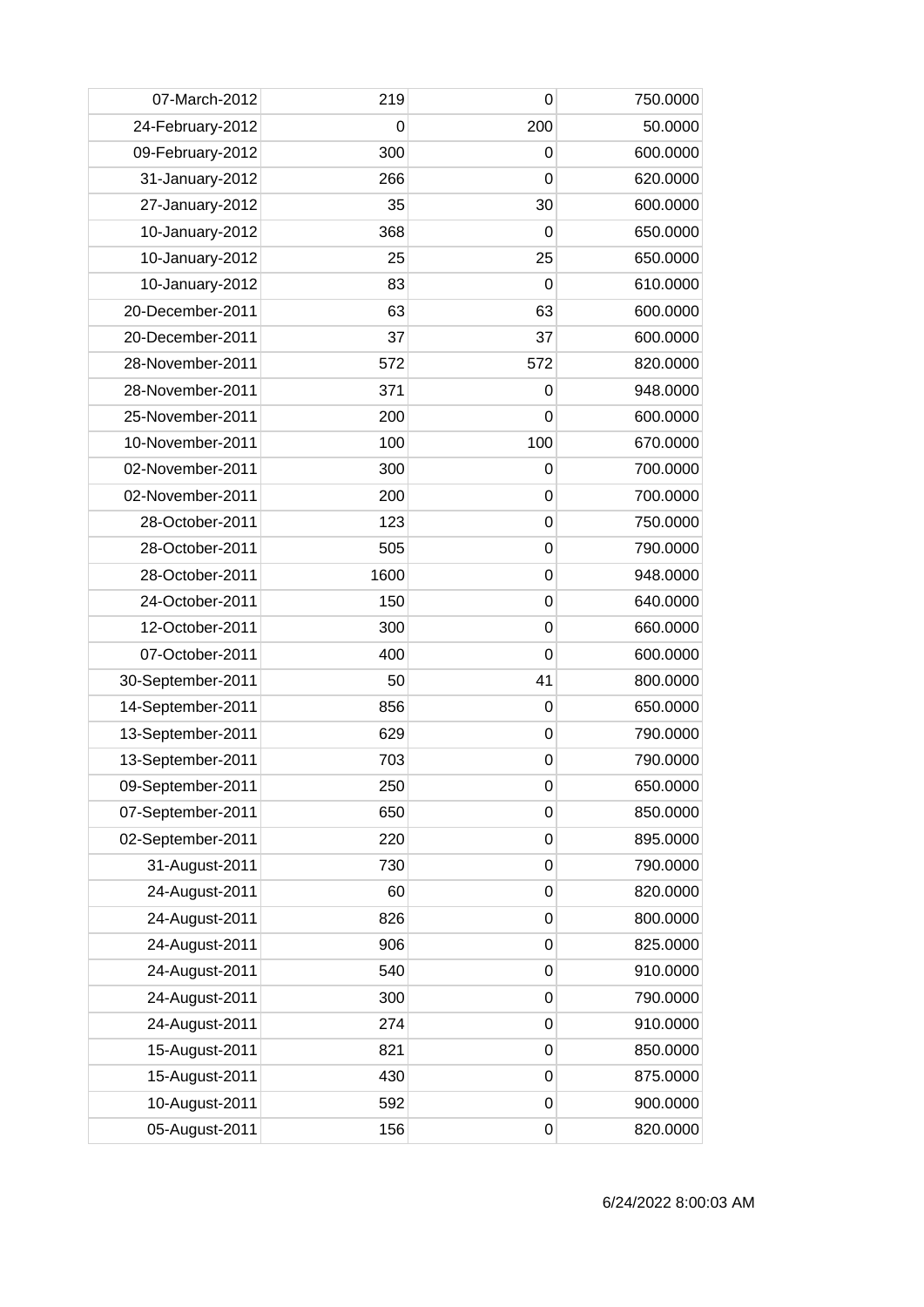| 05-August-2011 | 49   | 0           | 820.0000 |
|----------------|------|-------------|----------|
| 05-August-2011 | 78   | $\mathbf 0$ | 820.0000 |
| 05-August-2011 | 450  | $\mathbf 0$ | 698.0000 |
| 05-August-2011 | 20   | $\mathbf 0$ | 820.0000 |
| 05-August-2011 | 76   | $\mathbf 0$ | 820.0000 |
| 01-August-2011 | 56   | $\mathbf 0$ | 820.0000 |
| 01-August-2011 | 150  | 0           | 800.0000 |
| 01-August-2011 | 250  | $\mathbf 0$ | 900.0000 |
| 29-July-2011   | 650  | $\mathbf 0$ | 910.0000 |
| 29-July-2011   | 670  | $\mathbf 0$ | 980.0000 |
| 29-July-2011   | 500  | $\mathbf 0$ | 680.0000 |
| 26-July-2011   | 320  | $\mathbf 0$ | 850.0000 |
| 20-July-2011   | 200  | 0           | 850.0000 |
| 20-July-2011   | 80   | $\mathbf 0$ | 850.0000 |
| 20-July-2011   | 400  | 0           | 800.0000 |
| 12-July-2011   | 611  | 611         | 910.0000 |
| 12-July-2011   | 611  | 611         | 910.0000 |
| 08-July-2011   | 163  | 0           | 796.0000 |
| 08-July-2011   | 200  | 0           | 850.0000 |
| 08-July-2011   | 821  | 0           | 790.0000 |
| 08-July-2011   | 200  | $\mathbf 0$ | 795.0000 |
| 08-July-2011   | 500  | $\mathbf 0$ | 900.0000 |
| 07-July-2011   | 100  | 100         | 675.0000 |
| 07-July-2011   | 169  | 169         | 675.0000 |
| 07-July-2011   | 10   | 503         | 850.0000 |
| 06-July-2011   | 400  | 0           | 850.0000 |
| 27-June-2011   | 100  | 100         | 625.0000 |
| 27-June-2011   | 171  | 0           | 820.0000 |
| 27-June-2011   | 30   | $\mathbf 0$ | 820.0000 |
| 27-June-2011   | 468  | $\mathbf 0$ | 820.0000 |
| 27-June-2011   | 162  | 0           | 850.0000 |
| 27-June-2011   | 50   | 0           | 820.0000 |
| 27-June-2011   | 439  | 0           | 820.0000 |
| 20-June-2011   | 500  | $\mathbf 0$ | 650.0000 |
| 20-June-2011   | 1000 | 0           | 650.0000 |
| 20-June-2011   | 1060 | $\mathbf 0$ | 650.0000 |
| 17-June-2011   | 42   | 0           | 820.0000 |
| 17-June-2011   | 33   | 0           | 900.0000 |
| 17-June-2011   | 27   | $\mathbf 0$ | 820.0000 |
| 17-June-2011   | 120  | 0           | 900.0000 |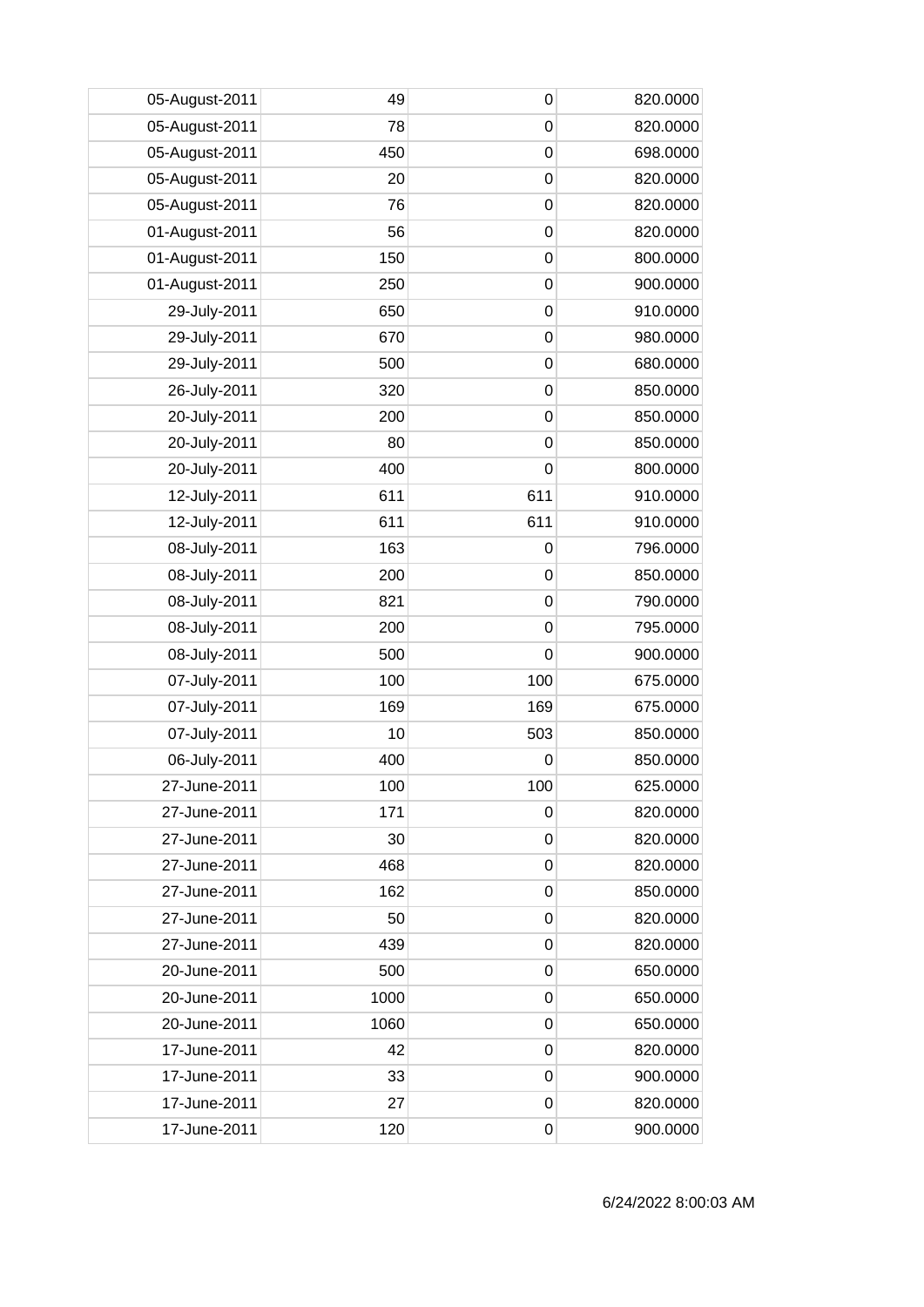| 17-June-2011 | 24  | 0                | 820.0000 |
|--------------|-----|------------------|----------|
| 17-June-2011 | 100 | $\mathbf 0$      | 820.0000 |
| 17-June-2011 | 20  | $\mathbf 0$      | 820.0000 |
| 17-June-2011 | 670 | $\mathbf 0$      | 880.0000 |
| 17-June-2011 | 498 | $\mathbf 0$      | 800.0000 |
| 15-June-2011 | 99  | $\mathbf 0$      | 820.0000 |
| 15-June-2011 | 152 | 0                | 820.0000 |
| 15-June-2011 | 25  | 0                | 820.0000 |
| 15-June-2011 | 595 | $\mathbf 0$      | 820.0000 |
| 15-June-2011 | 110 | $\mathbf 0$      | 820.0000 |
| 08-June-2011 | 163 | $\mathbf 0$      | 796.0000 |
| 07-June-2011 | 100 | $\mathbf 0$      | 600.0000 |
| 07-June-2011 | 175 | 0                | 820.0000 |
| 07-June-2011 | 32  | $\mathbf 0$      | 820.0000 |
| 03-June-2011 | 7   | 0                | 820.0000 |
| 03-June-2011 | 25  | $\mathbf 0$      | 820.0000 |
| 03-June-2011 | 150 | $\mathbf 0$      | 820.0000 |
| 03-June-2011 | 25  | $\mathbf 0$      | 820.0000 |
| 01-June-2011 | 78  | 0                | 820.0000 |
| 01-June-2011 | 15  | 0                | 820.0000 |
| 25-May-2011  | 220 | $\mathbf 0$      | 820.0000 |
| 25-May-2011  | 63  | 0                | 820.0000 |
| 25-May-2011  | 79  | $\mathbf 0$      | 820.0000 |
| 25-May-2011  | 85  | $\mathbf 0$      | 820.0000 |
| 25-May-2011  | 100 | 0                | 600.0000 |
| 24-May-2011  | 55  | 0                | 820.0000 |
| 24-May-2011  | 100 | $\pmb{0}$        | 820.0000 |
| 24-May-2011  | 83  | 0                | 820.0000 |
| 13-May-2011  | 84  | $\mathbf 0$      | 820.0000 |
| 13-May-2011  | 230 | $\mathbf 0$      | 820.0000 |
| 13-May-2011  | 100 | $\mathbf 0$      | 820.0000 |
| 13-May-2011  | 55  | $\mathbf 0$      | 820.0000 |
| 13-May-2011  | 104 | 0                | 820.0000 |
| 13-May-2011  | 165 | $\mathbf 0$      | 820.0000 |
| 13-May-2011  | 60  | $\mathbf 0$      | 820.0000 |
| 13-May-2011  | 27  | $\mathbf 0$      | 820.0000 |
| 12-May-2011  | 35  | $\mathbf 0$      | 820.0000 |
| 12-May-2011  | 42  | 0                | 820.0000 |
| 12-May-2011  | 20  | $\boldsymbol{0}$ | 820.0000 |
| 12-May-2011  | 134 | $\mathbf 0$      | 820.0000 |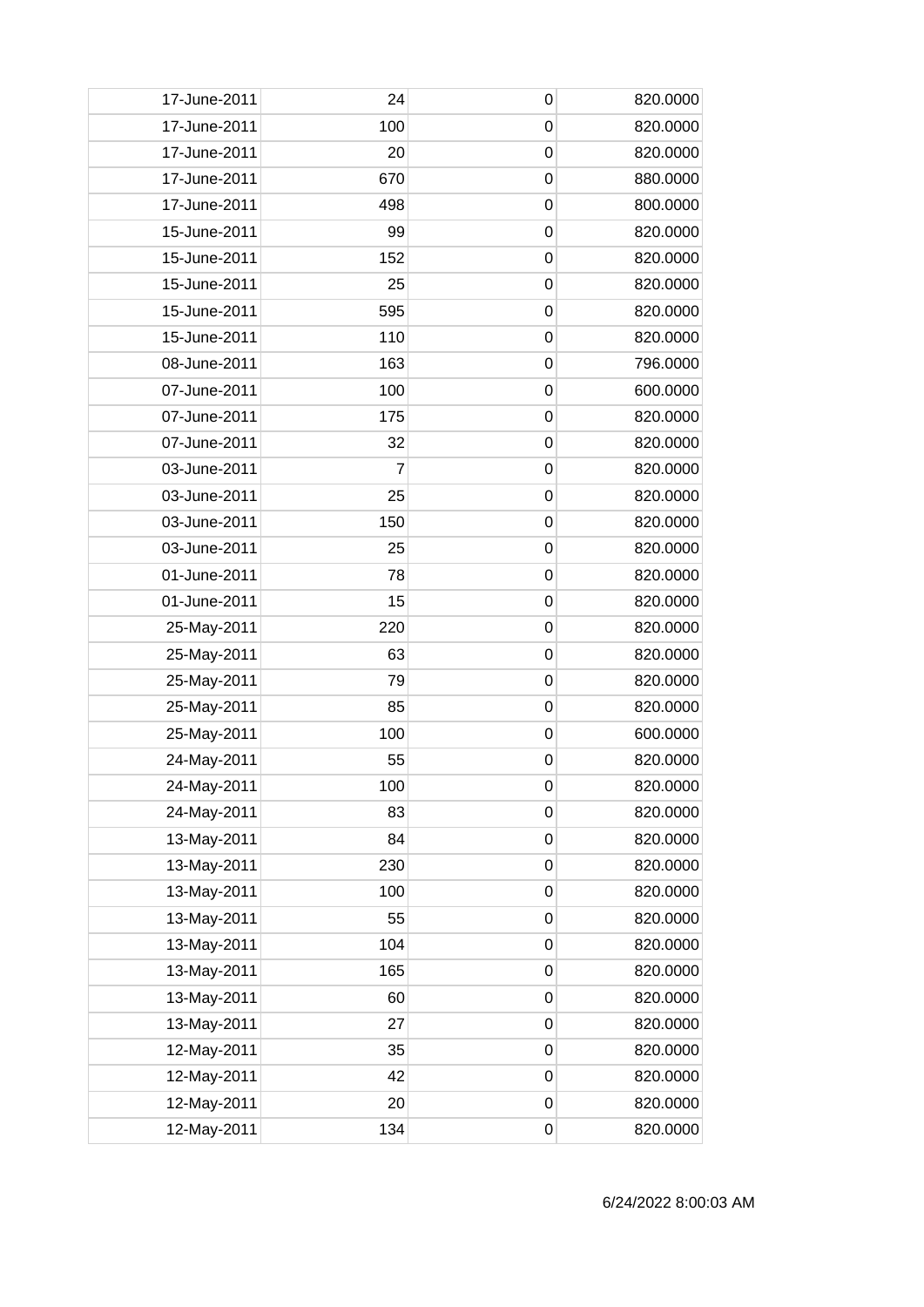| 12-May-2011   | 64  | 0           | 820.0000 |
|---------------|-----|-------------|----------|
| 12-May-2011   | 38  | 0           | 820.0000 |
| 12-May-2011   | 483 | 0           | 820.0000 |
| 12-May-2011   | 195 | $\mathbf 0$ | 820.0000 |
| 12-May-2011   | 58  | $\mathbf 0$ | 820.0000 |
| 12-May-2011   | 86  | $\mathbf 0$ | 820.0000 |
| 12-May-2011   | 58  | 0           | 820.0000 |
| 12-May-2011   | 57  | 0           | 820.0000 |
| 12-May-2011   | 16  | $\mathbf 0$ | 820.0000 |
| 12-May-2011   | 110 | $\mathbf 0$ | 820.0000 |
| 12-May-2011   | 205 | $\mathbf 0$ | 820.0000 |
| 12-May-2011   | 51  | $\mathbf 0$ | 820.0000 |
| 12-May-2011   | 10  | 0           | 820.0000 |
| 12-May-2011   | 50  | $\mathbf 0$ | 820.0000 |
| 12-May-2011   | 47  | 0           | 820.0000 |
| 12-May-2011   | 18  | $\mathbf 0$ | 820.0000 |
| 12-May-2011   | 138 | $\mathbf 0$ | 820.0000 |
| 12-May-2011   | 55  | $\mathbf 0$ | 820.0000 |
| 12-May-2011   | 13  | 0           | 820.0000 |
| 12-May-2011   | 38  | 0           | 820.0000 |
| 11-May-2011   | 50  | $\mathbf 0$ | 820.0000 |
| 11-May-2011   | 50  | 0           | 820.0000 |
| 11-May-2011   | 26  | $\mathbf 0$ | 820.0000 |
| 11-May-2011   | 24  | $\mathbf 0$ | 820.0000 |
| 11-May-2011   | 11  | 0           | 820.0000 |
| 11-May-2011   | 29  | 0           | 820.0000 |
| 09-May-2011   | 35  | $\pmb{0}$   | 820.0000 |
| 09-May-2011   | 104 | 0           | 820.0000 |
| 09-May-2011   | 56  | $\mathbf 0$ | 820.0000 |
| 09-May-2011   | 75  | $\mathbf 0$ | 820.0000 |
| 09-May-2011   | 29  | $\mathbf 0$ | 820.0000 |
| 09-May-2011   | 24  | $\mathbf 0$ | 820.0000 |
| 09-May-2011   | 51  | 0           | 820.0000 |
| 09-May-2011   | 90  | $\mathbf 0$ | 820.0000 |
| 09-May-2011   | 87  | $\mathbf 0$ | 820.0000 |
| 09-May-2011   | 92  | $\mathbf 0$ | 820.0000 |
| 09-May-2011   | 100 | $\mathbf 0$ | 820.0000 |
| 27-April-2011 | 20  | 0           | 820.0000 |
| 19-April-2011 | 42  | $\mathbf 0$ | 820.0000 |
| 19-April-2011 | 56  | $\mathbf 0$ | 820.0000 |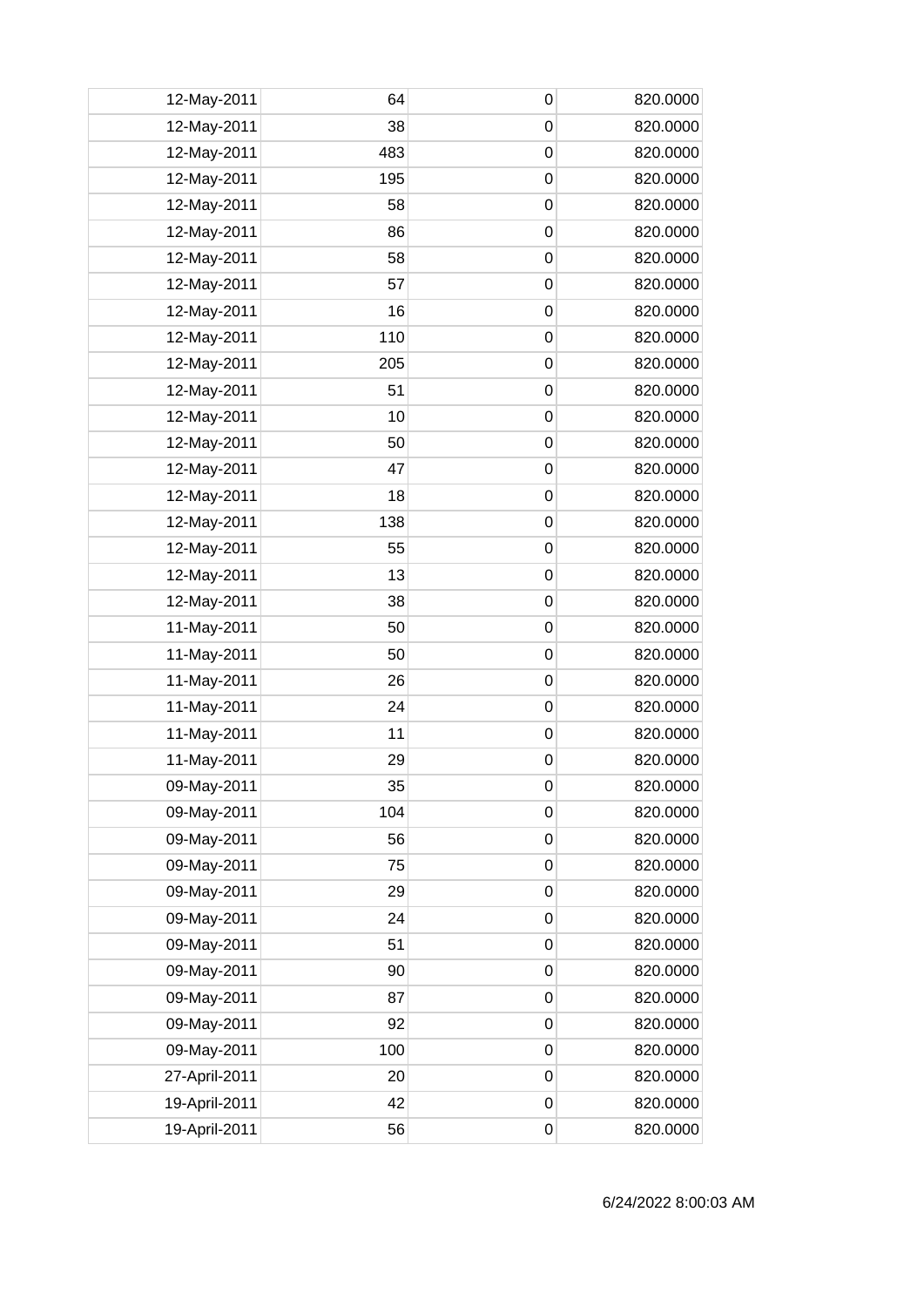| 13-April-2011 | 20  | 0           | 820.0000 |
|---------------|-----|-------------|----------|
| 08-April-2011 | 25  | $\mathbf 0$ | 820.0000 |
| 08-April-2011 | 12  | 0           | 820.0000 |
| 08-April-2011 | 30  | $\mathbf 0$ | 820.0000 |
| 08-April-2011 | 30  | $\mathbf 0$ | 820.0000 |
| 08-April-2011 | 200 | $\mathbf 0$ | 820.0000 |
| 08-April-2011 | 87  | 0           | 820.0000 |
| 08-April-2011 | 30  | 0           | 820.0000 |
| 08-April-2011 | 18  | $\mathbf 0$ | 820.0000 |
| 08-April-2011 | 38  | $\mathbf 0$ | 820.0000 |
| 08-April-2011 | 50  | $\mathbf 0$ | 820.0000 |
| 08-April-2011 | 10  | $\mathbf 0$ | 820.0000 |
| 08-April-2011 | 18  | 0           | 820.0000 |
| 08-April-2011 | 38  | $\mathbf 0$ | 820.0000 |
| 08-April-2011 | 92  | 0           | 820.0000 |
| 08-April-2011 | 270 | $\mathbf 0$ | 820.0000 |
| 08-April-2011 | 225 | $\mathbf 0$ | 820.0000 |
| 08-April-2011 | 25  | $\mathbf 0$ | 820.0000 |
| 08-April-2011 | 125 | 0           | 820.0000 |
| 08-April-2011 | 123 | 0           | 820.0000 |
| 08-April-2011 | 111 | $\mathbf 0$ | 820.0000 |
| 08-April-2011 | 125 | 0           | 820.0000 |
| 08-April-2011 | 142 | $\mathbf 0$ | 820.0000 |
| 08-April-2011 | 156 | $\mathbf 0$ | 820.0000 |
| 08-April-2011 | 86  | 0           | 820.0000 |
| 08-April-2011 | 445 | $\mathbf 0$ | 820.0000 |
| 08-April-2011 | 129 | 0           | 820.0000 |
| 05-April-2011 | 24  | 0           | 820.0000 |
| 05-April-2011 | 72  | $\mathbf 0$ | 820.0000 |
| 05-April-2011 | 43  | $\mathbf 0$ | 820.0000 |
| 05-April-2011 | 30  | 0           | 820.0000 |
| 05-April-2011 | 60  | $\mathbf 0$ | 820.0000 |
| 05-April-2011 | 83  | $\mathbf 0$ | 820.0000 |
| 05-April-2011 | 22  | $\mathbf 0$ | 820.0000 |
| 05-April-2011 | 120 | $\mathbf 0$ | 820.0000 |
| 04-April-2011 | 160 | $\mathbf 0$ | 820.0000 |
| 04-April-2011 | 24  | 0           | 820.0000 |
| 01-April-2011 | 20  | $\mathbf 0$ | 820.0000 |
| 01-April-2011 | 70  | $\mathbf 0$ | 820.0000 |
| 01-April-2011 | 100 | $\mathbf 0$ | 820.0000 |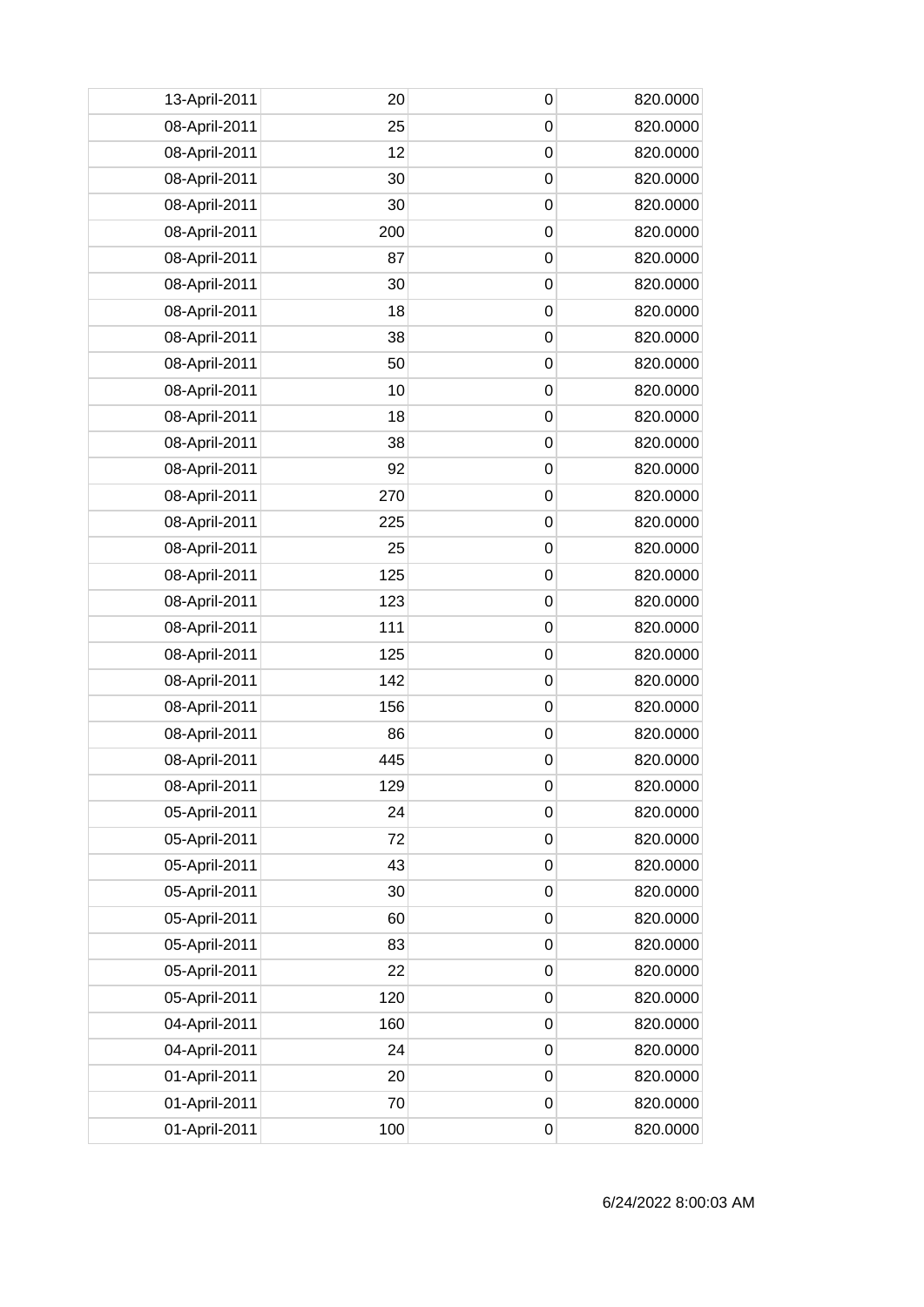| 01-April-2011    | 43   | 0                | 820.0000 |
|------------------|------|------------------|----------|
| 01-April-2011    | 81   | $\mathbf 0$      | 820.0000 |
| 01-April-2011    | 19   | $\mathbf 0$      | 820.0000 |
| 01-April-2011    | 170  | $\mathbf 0$      | 820.0000 |
| 29-March-2011    | 62   | $\mathbf 0$      | 820.0000 |
| 29-March-2011    | 32   | $\mathbf 0$      | 820.0000 |
| 29-March-2011    | 50   | 0                | 820.0000 |
| 28-March-2011    | 50   | 0                | 820.0000 |
| 24-March-2011    | 15   | $\mathbf 0$      | 820.0000 |
| 24-March-2011    | 250  | $\mathbf 0$      | 820.0000 |
| 24-March-2011    | 70   | $\mathbf 0$      | 820.0000 |
| 24-March-2011    | 70   | $\mathbf 0$      | 820.0000 |
| 21-March-2011    | 300  | 0                | 720.0000 |
| 15-March-2011    | 90   | $\mathbf 0$      | 625.0000 |
| 11-March-2011    | 50   | 0                | 820.0000 |
| 11-March-2011    | 98   | $\mathbf 0$      | 820.0000 |
| 11-March-2011    | 54   | $\mathbf 0$      | 820.0000 |
| 08-March-2011    | 30   | $\mathbf 0$      | 820.0000 |
| 07-March-2011    | 28   | 0                | 820.0000 |
| 22-February-2011 | 25   | 0                | 820.0000 |
| 22-February-2011 | 100  | $\mathbf 0$      | 700.0000 |
| 22-February-2011 | 66   | 0                | 700.0000 |
| 21-February-2011 | 20   | $\mathbf 0$      | 820.0000 |
| 21-February-2011 | 50   | $\mathbf 0$      | 820.0000 |
| 07-February-2011 | 1068 | 0                | 740.0000 |
| 07-February-2011 | 737  | $\mathbf 0$      | 800.0000 |
| 04-February-2011 | 25   | $\pmb{0}$        | 820.0000 |
| 03-February-2011 | 206  | 0                | 820.0000 |
| 01-February-2011 | 100  | 100              | 650.0000 |
| 18-January-2011  | 25   | 0                | 820.0000 |
| 23-December-2010 | 21   | 21               | 600.0000 |
| 22-December-2010 | 12   | $\mathbf 0$      | 820.0000 |
| 22-December-2010 | 1230 | $\mathbf 0$      | 650.0000 |
| 22-December-2010 | 25   | $\mathbf 0$      | 820.0000 |
| 16-December-2010 | 886  | $\mathbf 0$      | 770.0000 |
| 16-December-2010 | 28   | $\mathbf 0$      | 820.0000 |
| 14-December-2010 | 220  | $\mathbf 0$      | 820.0000 |
| 14-December-2010 | 40   | 0                | 820.0000 |
| 14-December-2010 | 25   | $\boldsymbol{0}$ | 820.0000 |
| 14-December-2010 | 34   | 0                | 820.0000 |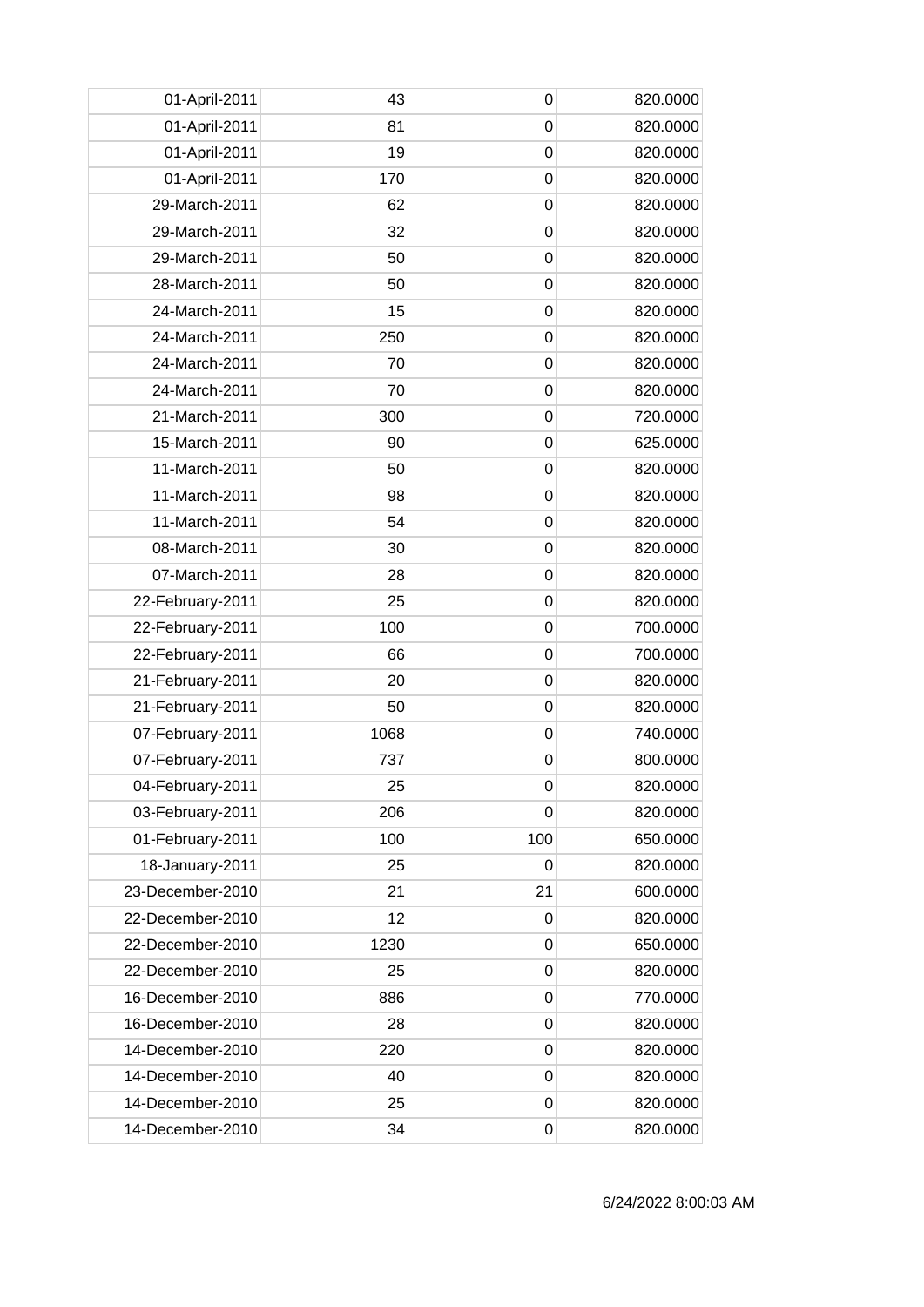| 14-December-2010  | 500 | 0           | 700.0000  |
|-------------------|-----|-------------|-----------|
| 14-December-2010  | 40  | $\mathbf 0$ | 820.0000  |
| 14-December-2010  | 68  | 0           | 820.0000  |
| 13-December-2010  | 70  | $\mathbf 0$ | 700.0000  |
| 24-November-2010  | 300 | $\mathbf 0$ | 670.0000  |
| 24-November-2010  | 911 | $\mathbf 0$ | 680.0000  |
| 19-November-2010  | 203 | 0           | 705.0000  |
| 11-November-2010  | 455 | 0           | 700.0000  |
| 30-September-2010 | 350 | $\mathbf 0$ | 700.0000  |
| 30-September-2010 | 1   | $\mathbf 0$ | 800.0000  |
| 15-September-2010 | 100 | $\mathbf 0$ | 870.0000  |
| 02-September-2010 | 5   | 5           | 870.0000  |
| 10-August-2010    | 831 | 0           | 700.0000  |
| 05-August-2010    | 590 | $\mathbf 0$ | 800.0000  |
| 05-August-2010    | 411 | 0           | 800.0000  |
| 05-August-2010    | 824 | $\mathbf 0$ | 800.0000  |
| 05-August-2010    | 403 | $\mathbf 0$ | 800.0000  |
| 05-August-2010    | 920 | $\mathbf 0$ | 800.0000  |
| 05-August-2010    | 809 | 0           | 800.0000  |
| 05-August-2010    | 879 | 0           | 800.0000  |
| 05-August-2010    | 104 | $\mathbf 0$ | 800.0000  |
| 05-August-2010    | 630 | 0           | 800.0000  |
| 05-August-2010    | 900 | $\mathbf 0$ | 1252.0000 |
| 05-August-2010    | 959 | $\mathbf 0$ | 1252.0000 |
| 05-August-2010    | 143 | 0           | 750.0000  |
| 05-August-2010    | 58  | 0           | 2013.0000 |
| 30-July-2010      | 100 | 100         | 800.0000  |
| 27-July-2010      | 400 | $\mathbf 0$ | 775.0000  |
| 22-July-2010      | 126 | $\mathbf 0$ | 833.0000  |
| 16-July-2010      | 162 | $\mathbf 0$ | 870.0000  |
| 16-July-2010      | 100 | $\mathbf 0$ | 800.0000  |
| 08-July-2010      | 300 | $\mathbf 0$ | 750.0000  |
| 08-July-2010      | 50  | $\mathbf 0$ | 750.0000  |
| 08-July-2010      | 300 | $\mathbf 0$ | 750.0000  |
| 06-July-2010      | 36  | $\mathbf 0$ | 1667.0000 |
| 05-July-2010      | 100 | $\mathbf 0$ | 870.0000  |
| 04-June-2010      | 83  | $\mathbf 0$ | 1667.0000 |
| 01-June-2010      | 60  | 0           | 750.0000  |
| 01-June-2010      | 60  | $\mathbf 0$ | 750.0000  |
| 01-June-2010      | 300 | 300         | 680.0000  |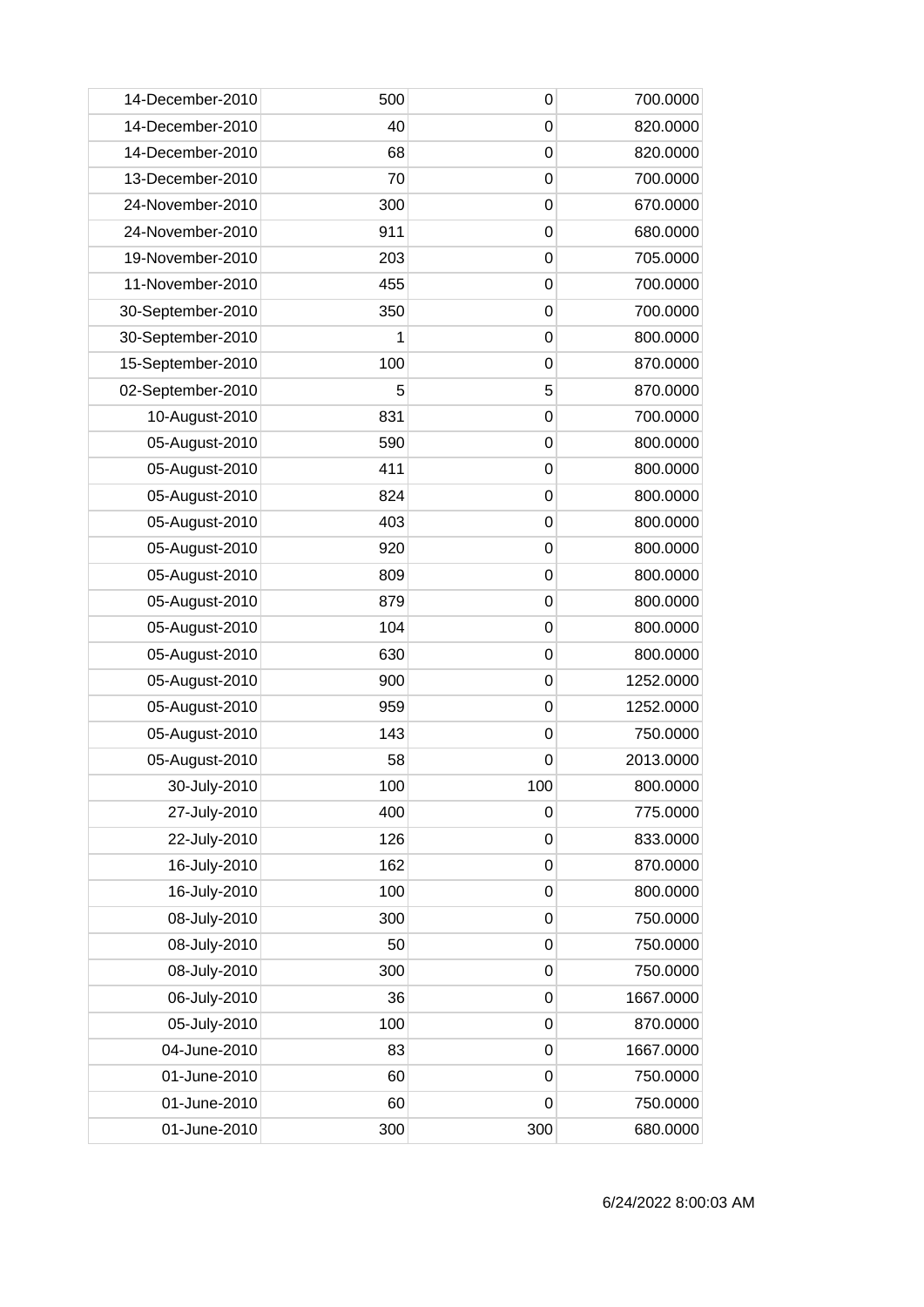| 01-June-2010  | 140         | $\mathbf 0$ | 750.0000  |
|---------------|-------------|-------------|-----------|
| 25-May-2010   | 576         | 576         | 800.0000  |
| 15-April-2010 | 90          | 0           | 1332.0000 |
| 15-April-2010 | $\mathbf 0$ | 268         | 100.0000  |
| 14-April-2010 | 166         | 0           | 1144.0000 |
| 31-March-2010 | 546         | $\mathbf 0$ | 1336.0000 |
| 31-March-2010 | 605         | 0           | 1338.0000 |
| 31-March-2010 | 473         | 0           | 1338.0000 |
| 26-March-2010 | 398         | $\mathbf 0$ | 1339.0000 |
| 26-March-2010 | 668         | $\mathbf 0$ | 1338.0000 |
| 26-March-2010 | 668         | $\mathbf 0$ | 1338.0000 |
| 26-March-2010 | 671         | $\mathbf 0$ | 1338.0000 |
| 26-March-2010 | 27          | 0           | 1357.0000 |
| 25-March-2010 | 83          | $\mathbf 0$ | 1205.0000 |
| 25-March-2010 | 83          | $\mathbf 0$ | 1205.0000 |
| 25-March-2010 | 83          | $\mathbf 0$ | 1205.0000 |
| 25-March-2010 | 855         | $\mathbf 0$ | 1328.0000 |
| 25-March-2010 | 191         | $\mathbf 0$ | 1204.0000 |
| 25-March-2010 | 140         | $\mathbf 0$ | 1320.0000 |
| 25-March-2010 | 493         | 0           | 1187.0000 |
| 25-March-2010 | 398         | $\mathbf 0$ | 1339.0000 |
| 24-March-2010 | 747         | 0           | 1325.0000 |
| 24-March-2010 | 606         | $\mathbf 0$ | 1315.0000 |
| 24-March-2010 | 489         | $\mathbf 0$ | 1337.0000 |
| 24-March-2010 | 415         | 0           | 1326.0000 |
| 24-March-2010 | 1148        | 0           | 1329.0000 |
| 24-March-2010 | 715         | 0           | 1315.0000 |
| 24-March-2010 | 606         | 0           | 1314.0000 |
| 24-March-2010 | 83          | 0           | 1205.0000 |
| 23-March-2010 | 698         | $\mathbf 0$ | 1185.0000 |
| 23-March-2010 | 249         | 0           | 1325.0000 |
| 19-March-2010 | 608         | 0           | 1338.0000 |
| 19-March-2010 | 918         | 0           | 1336.0000 |
| 19-March-2010 | 258         | $\mathbf 0$ | 1338.0000 |
| 18-March-2010 | 332         | 0           | 1337.0000 |
| 17-March-2010 | 399         | $\mathbf 0$ | 1338.0000 |
| 16-March-2010 | 452         | 0           | 1338.0000 |
| 16-March-2010 | 790         | 0           | 1338.0000 |
| 16-March-2010 | 975         | 0           | 1338.0000 |
| 15-March-2010 | 583         | 583         | 766.0000  |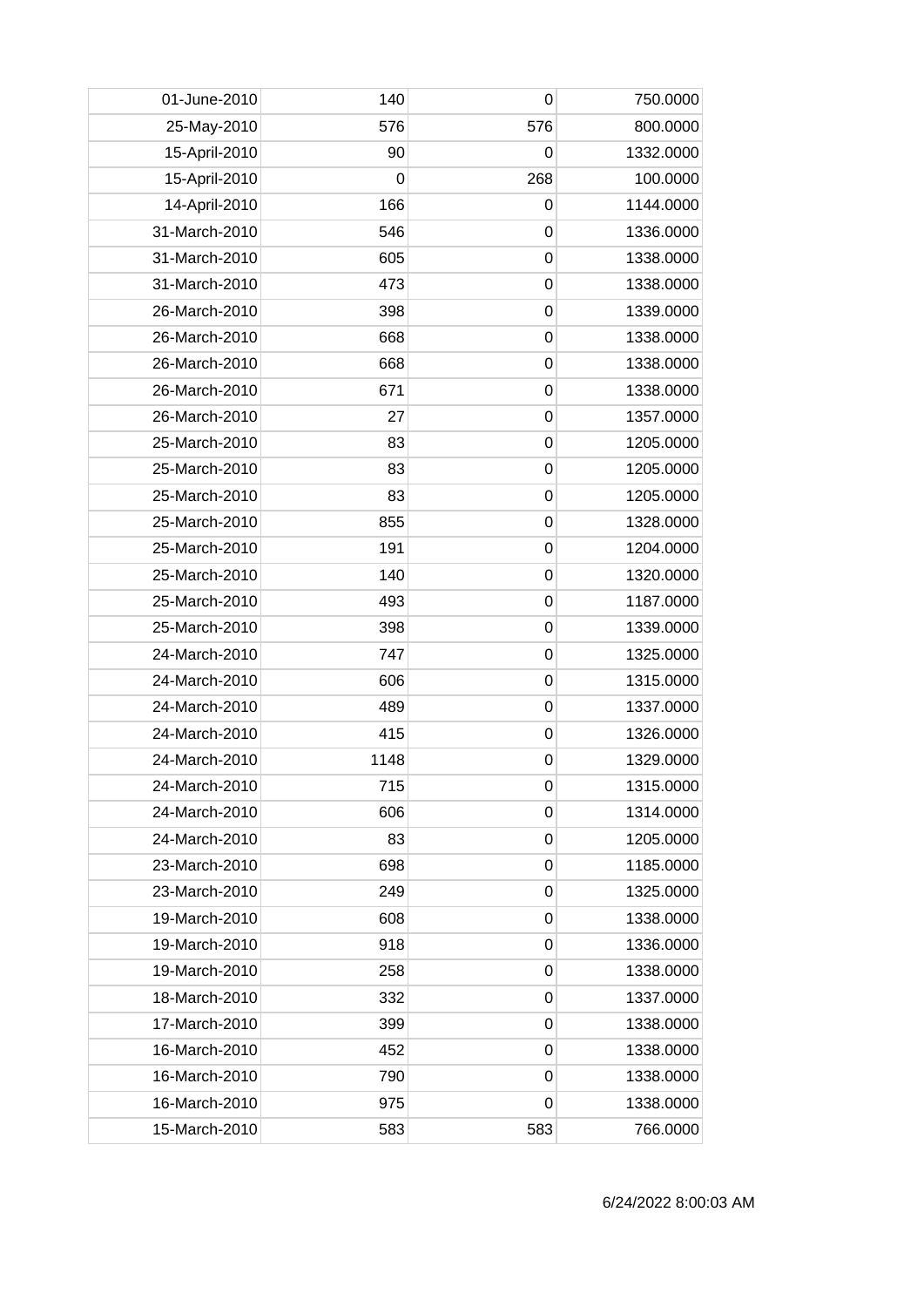| 15-March-2010    | 86   | 0           | 1342.0000 |
|------------------|------|-------------|-----------|
| 15-March-2010    | 540  | $\mathbf 0$ | 1336.0000 |
| 15-March-2010    | 125  | $\mathbf 0$ | 1332.0000 |
| 12-March-2010    | 415  | $\mathbf 0$ | 1337.0000 |
| 12-March-2010    | 83   | $\mathbf 0$ | 1337.0000 |
| 12-March-2010    | 249  | $\mathbf 0$ | 1325.0000 |
| 12-March-2010    | 664  | $\mathbf 0$ | 1337.0000 |
| 12-March-2010    | 415  | $\mathbf 0$ | 1321.0000 |
| 12-March-2010    | 415  | $\mathbf 0$ | 1321.0000 |
| 12-March-2010    | 581  | $\mathbf 0$ | 1325.0000 |
| 11-March-2010    | 600  | $\mathbf 0$ | 1337.0000 |
| 11-March-2010    | 20   | $\mathbf 0$ | 1187.0000 |
| 11-March-2010    | 332  | 0           | 1337.0000 |
| 11-March-2010    | 415  | $\mathbf 0$ | 1337.0000 |
| 11-March-2010    | 2490 | $\mathbf 0$ | 1325.0000 |
| 11-March-2010    | 166  | $\mathbf 0$ | 1337.0000 |
| 11-March-2010    | 291  | $\mathbf 0$ | 1318.0000 |
| 04-March-2010    | 606  | $\mathbf 0$ | 1337.0000 |
| 26-February-2010 | 373  | $\mathbf 0$ | 1339.0000 |
| 26-February-2010 | 83   | 0           | 1337.0000 |
| 25-February-2010 | 228  | $\mathbf 0$ | 1338.0000 |
| 25-February-2010 | 332  | $\mathbf 0$ | 1316.0000 |
| 25-February-2010 | 826  | $\mathbf 0$ | 1338.0000 |
| 25-February-2010 | 498  | $\mathbf 0$ | 1325.0000 |
| 25-February-2010 | 539  | 0           | 1327.0000 |
| 25-February-2010 | 264  | $\mathbf 0$ | 1325.0000 |
| 25-February-2010 | 373  | 0           | 1339.0000 |
| 25-February-2010 | 415  | 0           | 1337.0000 |
| 24-February-2010 | 166  | $\mathbf 0$ | 1337.0000 |
| 23-February-2010 | 249  | $\mathbf 0$ | 1325.0000 |
| 22-February-2010 | 498  | 0           | 1337.0000 |
| 22-February-2010 | 415  | $\mathbf 0$ | 1337.0000 |
| 22-February-2010 | 415  | 0           | 1337.0000 |
| 19-February-2010 | 411  | $\mathbf 0$ | 1331.0000 |
| 19-February-2010 | 476  | $\mathbf 0$ | 1326.0000 |
| 17-February-2010 | 415  | $\mathbf 0$ | 1328.0000 |
| 17-February-2010 | 415  | 0           | 1322.0000 |
| 11-February-2010 | 45   | 0           | 1514.0000 |
| 10-February-2010 | 540  | 0           | 1313.0000 |
| 10-February-2010 | 445  | 0           | 1327.0000 |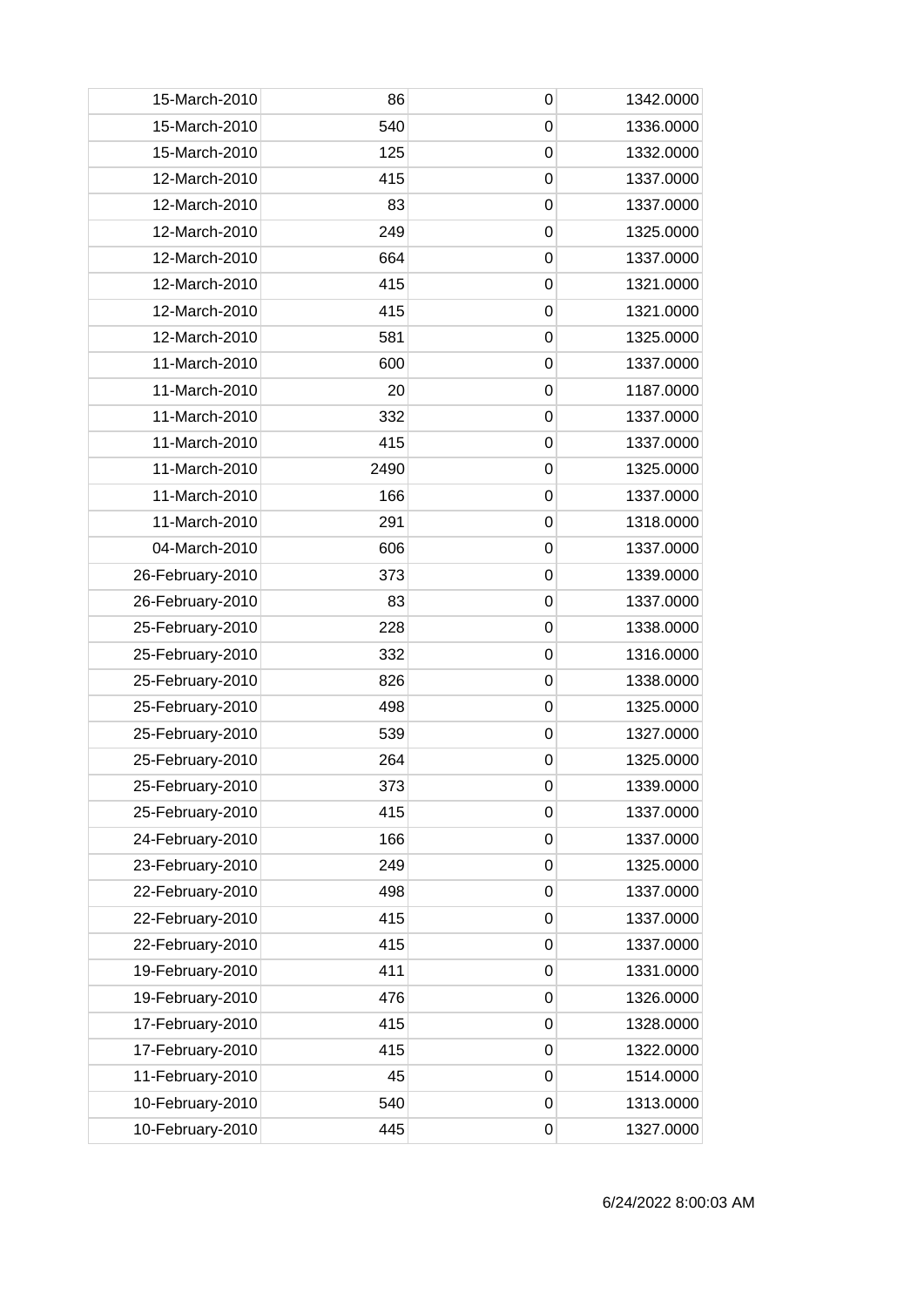| 10-February-2010 | 763 | 0              | 1302.0000 |
|------------------|-----|----------------|-----------|
| 09-February-2010 | 996 | $\mathbf 0$    | 1314.0000 |
| 08-February-2010 | 415 | 0              | 1337.0000 |
| 05-February-2010 | 47  | 0              | 1346.0000 |
| 05-February-2010 | 637 | $\mathbf 0$    | 1315.0000 |
| 02-February-2010 | 610 | $\mathbf 0$    | 1336.0000 |
| 29-January-2010  | 337 | 0              | 1334.0000 |
| 29-January-2010  | 166 | $\mathbf 0$    | 1337.0000 |
| 27-January-2010  | 415 | $\overline{0}$ | 1337.0000 |
| 22-January-2010  | 8   | 0              | 1219.0000 |
| 18-December-2009 | 29  | $\overline{0}$ | 1340.0000 |
| 17-December-2009 | 605 | $\mathbf 0$    | 1315.0000 |
| 17-December-2009 | 640 | 0              | 1325.0000 |
| 17-December-2009 | 605 | $\overline{0}$ | 1318.0000 |
| 17-December-2009 | 249 | $\mathbf 0$    | 1325.0000 |
| 17-December-2009 | 747 | 0              | 1314.0000 |
| 17-December-2009 | 747 | $\mathbf 0$    | 1314.0000 |
| 17-December-2009 | 301 | $\mathbf 0$    | 1318.0000 |
| 17-December-2009 | 622 | 0              | 1338.0000 |
| 16-December-2009 | 431 | 0              | 1327.0000 |
| 15-December-2009 | 415 | $\overline{0}$ | 1327.0000 |
| 15-December-2009 | 213 | 0              | 1146.0000 |
| 14-December-2009 | 472 | $\overline{0}$ | 1326.0000 |
| 14-December-2009 | 41  | $\mathbf 0$    | 1220.0000 |
| 14-December-2009 | 415 | 0              | 1325.0000 |
| 14-December-2009 | 282 | 0              | 1320.0000 |
| 14-December-2009 | 788 | 0              | 1315.0000 |
| 10-December-2009 | 83  | 0              | 1325.0000 |
| 10-December-2009 | 83  | $\mathbf 0$    | 1325.0000 |
| 04-December-2009 | 234 | $\mathbf 0$    | 1470.0000 |
| 04-December-2009 | 191 | 0              | 1470.0000 |
| 04-December-2009 | 42  | 0              | 1470.0000 |
| 04-December-2009 | 498 | 0              | 1470.0000 |
| 04-December-2009 | 445 | 0              | 1470.0000 |
| 04-December-2009 | 478 | 0              | 1470.0000 |
| 04-December-2009 | 249 | $\mathbf 0$    | 1470.0000 |
| 04-December-2009 | 498 | 0              | 1470.0000 |
| 04-December-2009 | 249 | 0              | 1470.0000 |
| 04-December-2009 | 664 | $\mathbf 0$    | 1470.0000 |
| 04-December-2009 | 640 | 0              | 1470.0000 |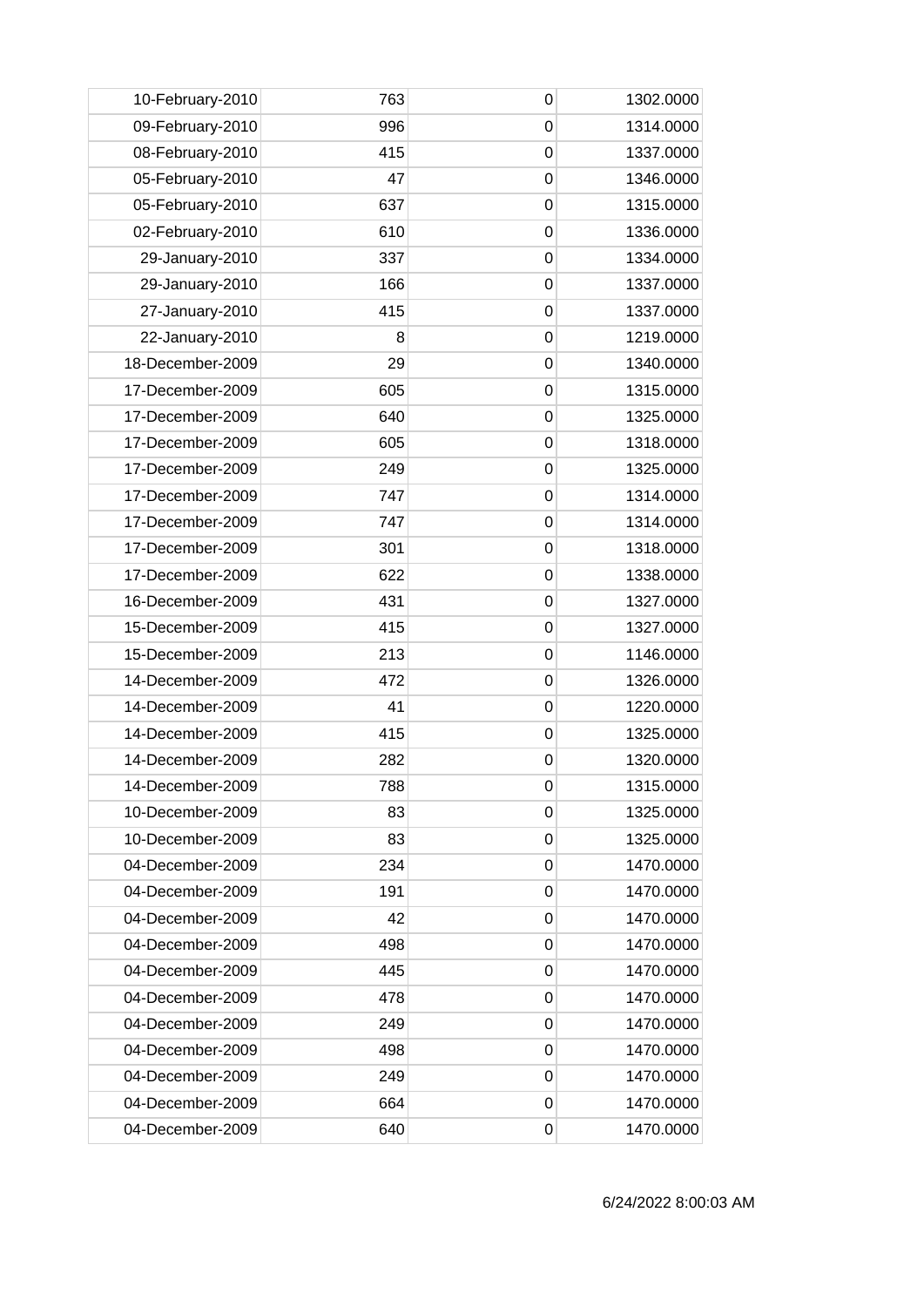| 04-December-2009 | 415  | 0           | 1470.0000 |
|------------------|------|-------------|-----------|
| 04-December-2009 | 562  | 0           | 1470.0000 |
| 04-December-2009 | 357  | 0           | 1470.0000 |
| 04-December-2009 | 830  | $\mathbf 0$ | 1470.0000 |
| 04-December-2009 | 606  | 0           | 1470.0000 |
| 04-December-2009 | 1387 | 0           | 1470.0000 |
| 04-December-2009 | 598  | 0           | 1470.0000 |
| 04-December-2009 | 415  | 0           | 1470.0000 |
| 04-December-2009 | 249  | 0           | 1470.0000 |
| 04-December-2009 | 606  | 0           | 1470.0000 |
| 04-December-2009 | 332  | $\mathbf 0$ | 1470.0000 |
| 04-December-2009 | 415  | 0           | 1470.0000 |
| 04-December-2009 | 605  | 0           | 1470.0000 |
| 04-December-2009 | 365  | $\mathbf 0$ | 1470.0000 |
| 04-December-2009 | 498  | 0           | 1470.0000 |
| 04-December-2009 | 291  | $\mathbf 0$ | 1470.0000 |
| 04-December-2009 | 602  | $\mathbf 0$ | 1470.0000 |
| 04-December-2009 | 498  | 0           | 1470.0000 |
| 04-December-2009 | 83   | 0           | 1470.0000 |
| 04-December-2009 | 83   | 0           | 1470.0000 |
| 04-December-2009 | 83   | 0           | 1470.0000 |
| 04-December-2009 | 541  | 0           | 1470.0000 |
| 04-December-2009 | 249  | $\mathbf 0$ | 1470.0000 |
| 04-December-2009 | 42   | 0           | 1470.0000 |
| 04-December-2009 | 125  | 0           | 1470.0000 |
| 04-December-2009 | 42   | 0           | 1470.0000 |
| 04-December-2009 | 137  | 0           | 1470.0000 |
| 04-December-2009 | 415  | 0           | 1470.0000 |
| 04-December-2009 | 83   | 0           | 1470.0000 |
| 04-December-2009 | 184  | 0           | 1470.0000 |
| 04-December-2009 | 41   | 0           | 1470.0000 |
| 04-December-2009 | 623  | 0           | 1470.0000 |
| 04-December-2009 | 332  | 0           | 1470.0000 |
| 04-December-2009 | 337  | 0           | 1470.0000 |
| 04-December-2009 | 291  | 0           | 1470.0000 |
| 04-December-2009 | 1228 | 0           | 1470.0000 |
| 04-December-2009 | 166  | 0           | 1470.0000 |
| 04-December-2009 | 256  | 0           | 1470.0000 |
| 04-December-2009 | 83   | 0           | 1470.0000 |
| 04-December-2009 | 795  | 0           | 1470.0000 |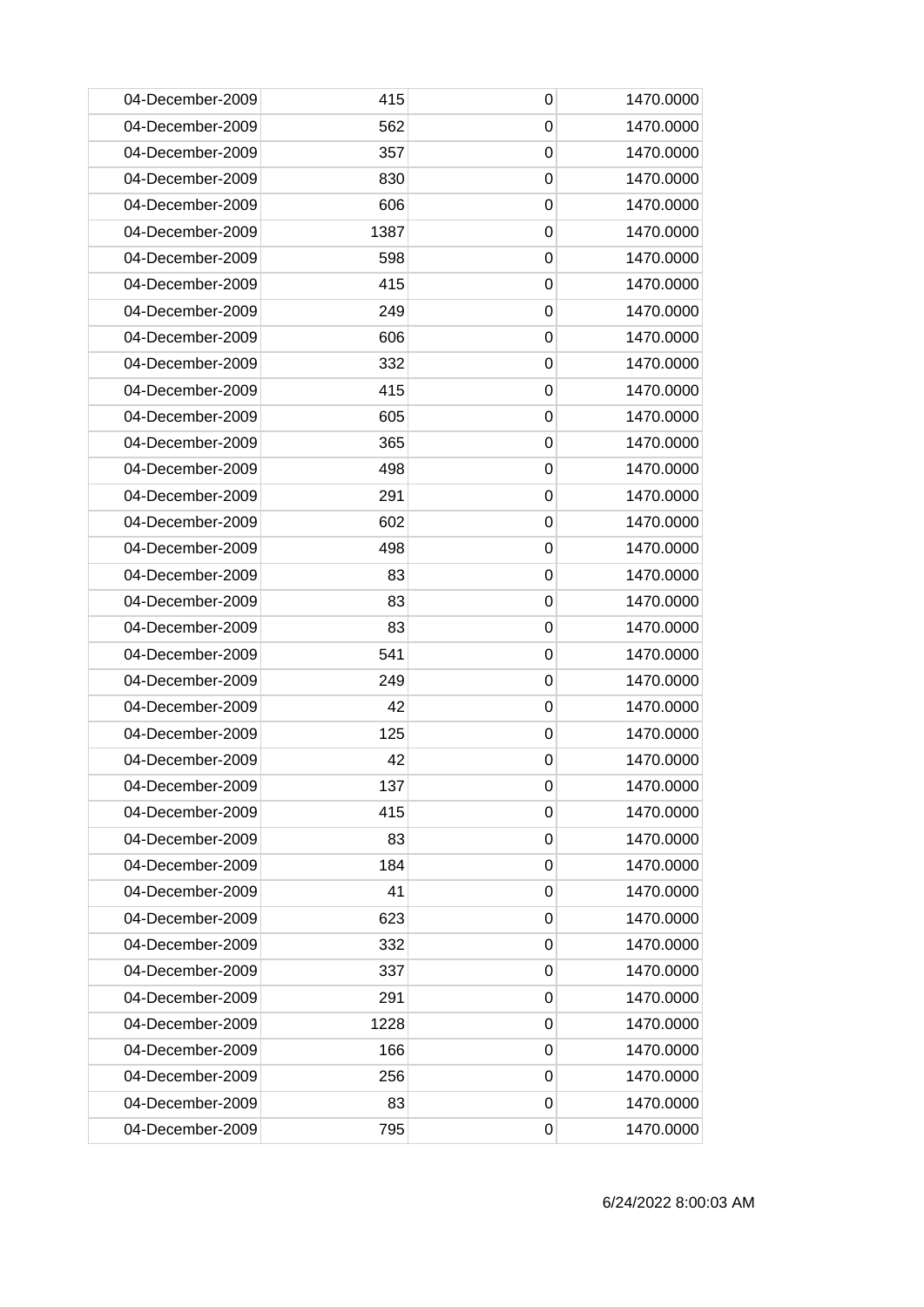| 04-December-2009 | 326  | $\mathbf 0$ | 1470.0000 |
|------------------|------|-------------|-----------|
| 04-December-2009 | 581  | 0           | 1470.0000 |
| 04-December-2009 | 1162 | 0           | 1470.0000 |
| 04-December-2009 | 166  | $\mathbf 0$ | 1470.0000 |
| 04-December-2009 | 34   | 0           | 1470.0000 |
| 04-December-2009 | 830  | 0           | 1470.0000 |
| 04-December-2009 | 411  | 0           | 1470.0000 |
| 04-December-2009 | 581  | 0           | 1470.0000 |
| 04-December-2009 | 747  | 0           | 1470.0000 |
| 04-December-2009 | 664  | 0           | 1470.0000 |
| 04-December-2009 | 332  | $\mathbf 0$ | 1470.0000 |
| 04-December-2009 | 415  | 0           | 1470.0000 |
| 04-December-2009 | 415  | 0           | 1470.0000 |
| 04-December-2009 | 361  | $\mathbf 0$ | 1470.0000 |
| 04-December-2009 | 310  | 0           | 1470.0000 |
| 04-December-2009 | 108  | $\mathbf 0$ | 1470.0000 |
| 04-December-2009 | 955  | $\mathbf 0$ | 1470.0000 |
| 04-December-2009 | 415  | 0           | 1470.0000 |
| 04-December-2009 | 415  | 0           | 1470.0000 |
| 04-December-2009 | 996  | 0           | 1470.0000 |
| 04-December-2009 | 1044 | 0           | 1470.0000 |
| 04-December-2009 | 412  | 0           | 1470.0000 |
| 04-December-2009 | 1065 | $\mathbf 0$ | 1470.0000 |
| 04-December-2009 | 415  | 0           | 1470.0000 |
| 04-December-2009 | 317  | 0           | 1470.0000 |
| 04-December-2009 | 498  | 0           | 1470.0000 |
| 04-December-2009 | 166  | 0           | 1470.0000 |
| 04-December-2009 | 457  | 0           | 1470.0000 |
| 04-December-2009 | 249  | 0           | 1470.0000 |
| 04-December-2009 | 249  | 0           | 1470.0000 |
| 04-December-2009 | 415  | 0           | 1470.0000 |
| 30-November-2009 | 870  | 0           | 1338.0000 |
| 30-November-2009 | 1245 | 0           | 1318.0000 |
| 30-November-2009 | 664  | 0           | 1317.0000 |
| 30-November-2009 | 166  | 0           | 1337.0000 |
| 30-November-2009 | 83   | 0           | 1325.0000 |
| 30-November-2009 | 747  | 0           | 1317.0000 |
| 30-November-2009 | 656  | 0           | 1316.0000 |
| 25-November-2009 | 123  | 0           | 1173.0000 |
| 25-November-2009 | 822  | 0           | 1316.0000 |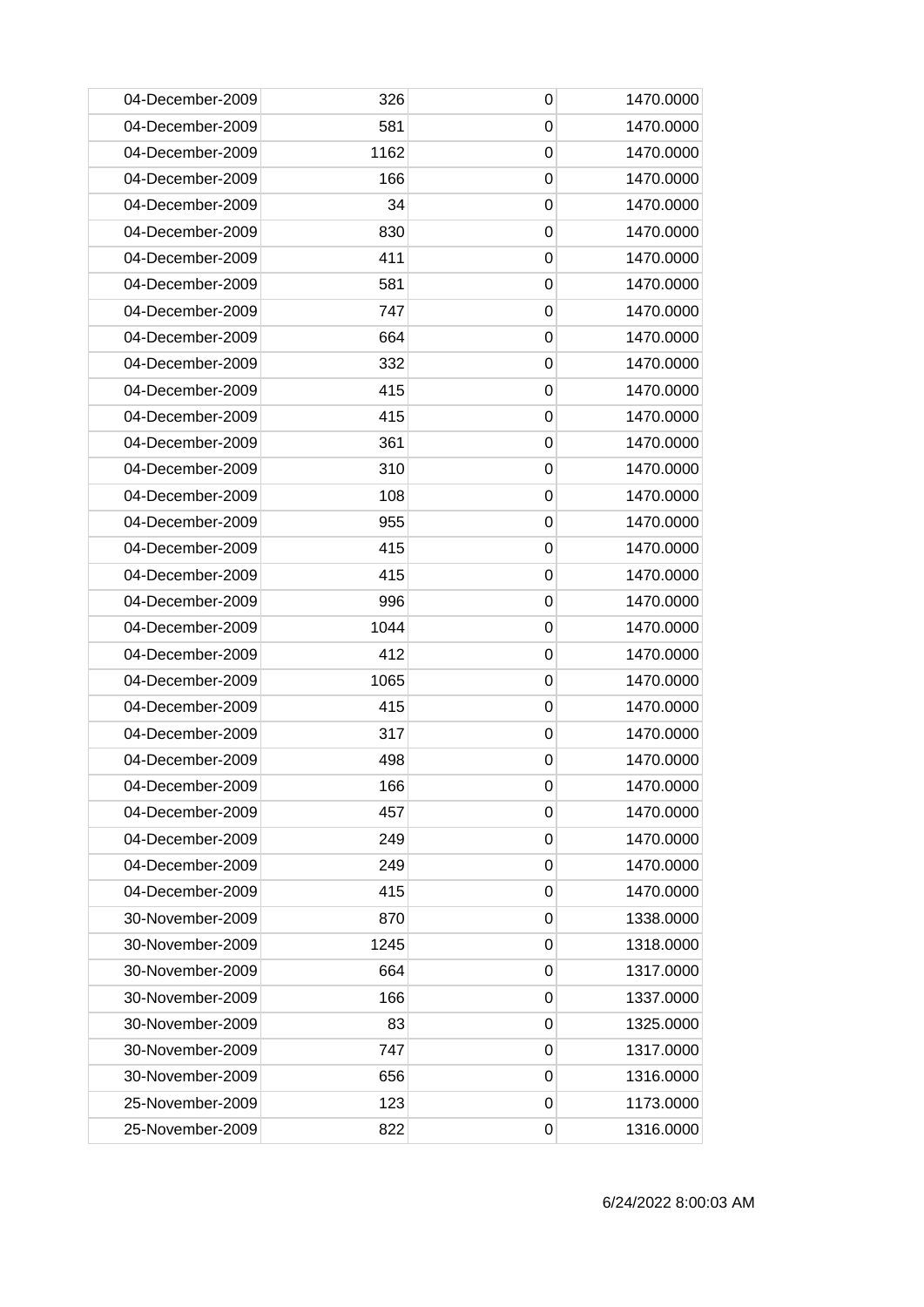| 25-November-2009 | 420  | 0           | 1319.0000 |
|------------------|------|-------------|-----------|
| 24-November-2009 | 448  | 0           | 1326.0000 |
| 23-November-2009 | 529  | 0           | 1318.0000 |
| 17-November-2009 | 649  | $\mathbf 0$ | 1319.0000 |
| 13-November-2009 | 16   | 0           | 1250.0000 |
| 13-November-2009 | 20   | 0           | 1250.0000 |
| 13-November-2009 | 250  | 0           | 1479.0000 |
| 12-November-2009 | 664  | 0           | 1313.0000 |
| 12-November-2009 | 315  | 0           | 1327.0000 |
| 12-November-2009 | 290  | 0           | 1193.0000 |
| 12-November-2009 | 570  | $\mathbf 0$ | 1324.0000 |
| 11-November-2009 | 41   | 0           | 1189.0000 |
| 11-November-2009 | 212  | 0           | 1328.0000 |
| 11-November-2009 | 664  | 0           | 1314.0000 |
| 10-November-2009 | 550  | 0           | 1326.0000 |
| 10-November-2009 | 305  | $\mathbf 0$ | 1319.0000 |
| 10-November-2009 | 777  | 0           | 1339.0000 |
| 09-November-2009 | 747  | 0           | 1317.0000 |
| 09-November-2009 | 824  | 0           | 1312.0000 |
| 09-November-2009 | 751  | 0           | 1324.0000 |
| 06-November-2009 | 249  | 0           | 1337.0000 |
| 05-November-2009 | 415  | 0           | 1204.0000 |
| 05-November-2009 | 141  | 0           | 1175.0000 |
| 05-November-2009 | 207  | 0           | 1176.0000 |
| 05-November-2009 | 1464 | 0           | 1319.0000 |
| 05-November-2009 | 124  | 0           | 1179.0000 |
| 05-November-2009 | 606  | 0           | 1317.0000 |
| 05-November-2009 | 514  | 0           | 1318.0000 |
| 05-November-2009 | 455  | 0           | 1322.0000 |
| 05-November-2009 | 664  | 0           | 1314.0000 |
| 05-November-2009 | 830  | 0           | 1325.0000 |
| 05-November-2009 | 41   | 0           | 1219.0000 |
| 30-October-2009  | 490  | 0           | 1338.0000 |
| 30-October-2009  | 42   | 0           | 1310.0000 |
| 29-October-2009  | 166  | 0           | 1337.0000 |
| 29-October-2009  | 58   | 0           | 1206.0000 |
| 29-October-2009  | 498  | 0           | 1313.0000 |
| 27-October-2009  | 161  | 161         | 1211.0000 |
| 26-October-2009  | 389  | 0           | 1205.0000 |
| 26-October-2009  | 150  | 0           | 1200.0000 |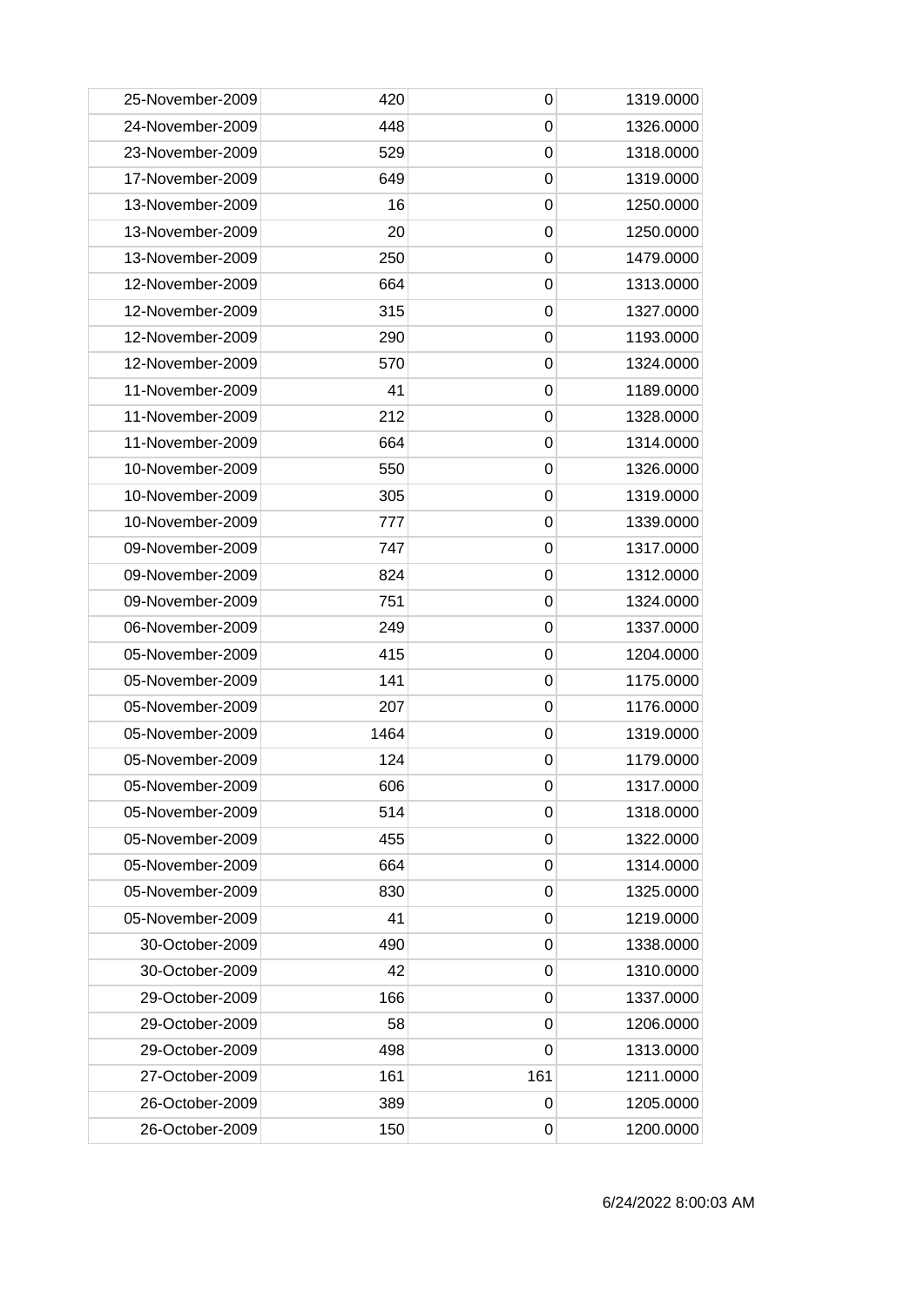| 26-October-2009   | 486  | 0           | 1338.0000 |
|-------------------|------|-------------|-----------|
| 20-October-2009   | 415  | $\mathbf 0$ | 1325.0000 |
| 20-October-2009   | 415  | $\mathbf 0$ | 1325.0000 |
| 20-October-2009   | 677  | 677         | 739.0000  |
| 20-October-2009   | 83   | $\mathbf 0$ | 1325.0000 |
| 20-October-2009   | 531  | 0           | 1338.0000 |
| 20-October-2009   | 498  | 0           | 1325.0000 |
| 19-October-2009   | 166  | $\mathbf 0$ | 1337.0000 |
| 19-October-2009   | 79   | $\mathbf 0$ | 1334.0000 |
| 19-October-2009   | 40   | $\mathbf 0$ | 1347.0000 |
| 19-October-2009   | 41   | $\mathbf 0$ | 1341.0000 |
| 30-September-2009 | 197  | $\mathbf 0$ | 1335.0000 |
| 30-September-2009 | 255  | 0           | 1336.0000 |
| 30-September-2009 | 597  | $\mathbf 0$ | 1326.0000 |
| 30-September-2009 | 518  | 0           | 1337.0000 |
| 30-September-2009 | 125  | $\mathbf 0$ | 1332.0000 |
| 30-September-2009 | 387  | $\mathbf 0$ | 1339.0000 |
| 30-September-2009 | 166  | $\mathbf 0$ | 1337.0000 |
| 30-September-2009 | 166  | 0           | 1325.0000 |
| 30-September-2009 | 667  | 0           | 1338.0000 |
| 30-September-2009 | 607  | $\mathbf 0$ | 1339.0000 |
| 28-September-2009 | 664  | 0           | 1337.0000 |
| 28-September-2009 | 605  | $\mathbf 0$ | 1339.0000 |
| 28-September-2009 | 664  | $\mathbf 0$ | 1337.0000 |
| 28-September-2009 | 50   | 0           | 1220.0000 |
| 28-September-2009 | 1647 | $\mathbf 0$ | 1316.0000 |
| 28-September-2009 | 821  | 0           | 1338.0000 |
| 28-September-2009 | 166  | 0           | 1325.0000 |
| 25-September-2009 | 555  | $\mathbf 0$ | 1338.0000 |
| 25-September-2009 | 718  | $\mathbf 0$ | 1338.0000 |
| 25-September-2009 | 654  | 0           | 1336.0000 |
| 25-September-2009 | 872  | $\mathbf 0$ | 1324.0000 |
| 25-September-2009 | 671  | $\mathbf 0$ | 1338.0000 |
| 25-September-2009 | 77   | 0           | 1328.0000 |
| 25-September-2009 | 664  | $\mathbf 0$ | 1325.0000 |
| 15-September-2009 | 332  | $\mathbf 0$ | 1325.0000 |
| 14-September-2009 | 278  | 0           | 1337.0000 |
| 14-September-2009 | 411  | 0           | 1339.0000 |
| 14-September-2009 | 755  | $\mathbf 0$ | 1315.0000 |
| 14-September-2009 | 411  | 0           | 1337.0000 |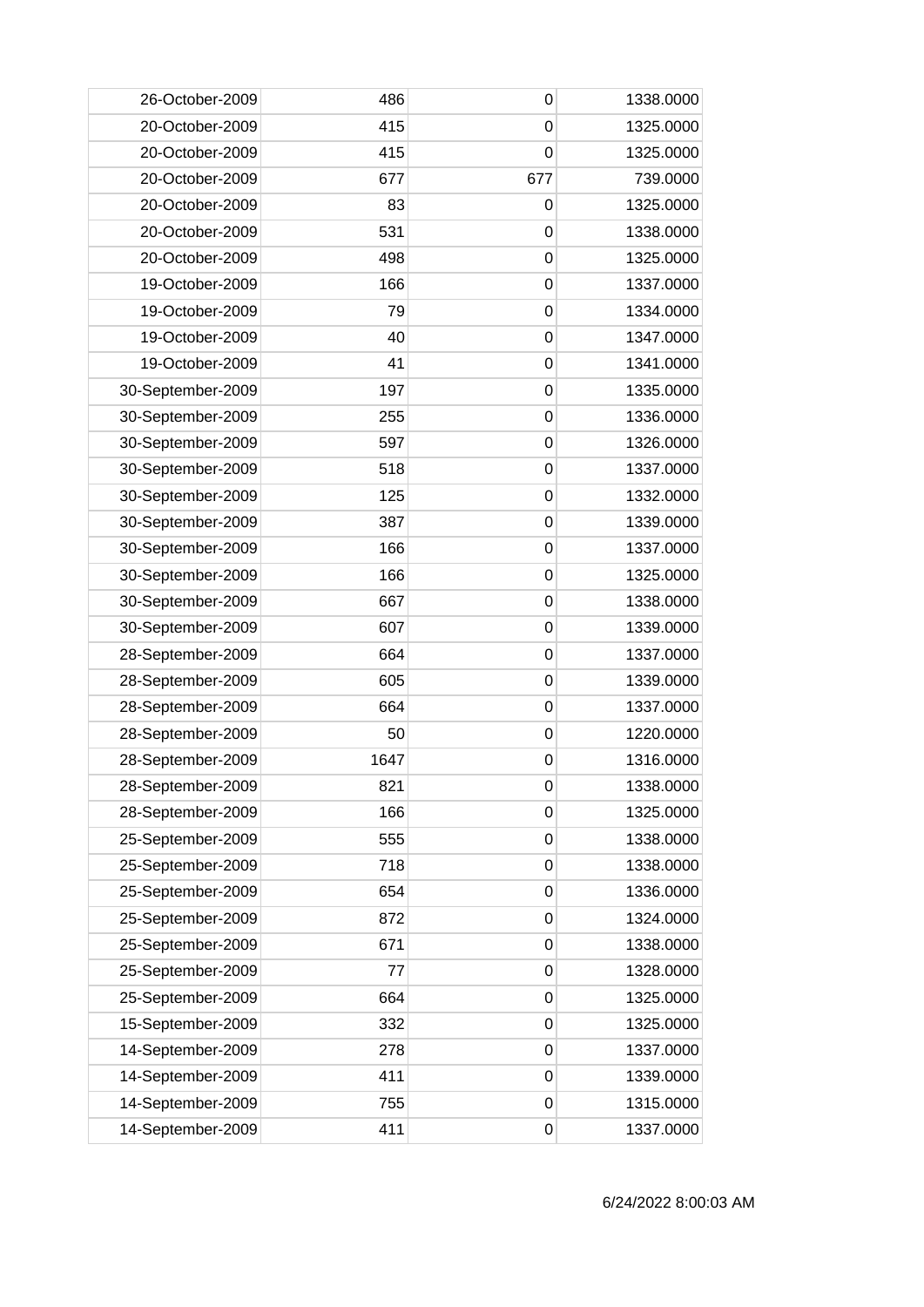| 14-September-2009 | 552  | 0           | 1335.0000 |
|-------------------|------|-------------|-----------|
| 14-September-2009 | 988  | $\mathbf 0$ | 1338.0000 |
| 14-September-2009 | 83   | 0           | 1325.0000 |
| 14-September-2009 | 493  | $\mathbf 0$ | 1337.0000 |
| 14-September-2009 | 605  | $\mathbf 0$ | 1325.0000 |
| 14-September-2009 | 415  | $\mathbf 0$ | 1337.0000 |
| 11-September-2009 | 996  | 0           | 1325.0000 |
| 11-September-2009 | 190  | 0           | 1344.0000 |
| 07-September-2009 | 1159 | $\mathbf 0$ | 1338.0000 |
| 04-September-2009 | 18   | $\mathbf 0$ | 1225.0000 |
| 28-August-2009    | 795  | $\mathbf 0$ | 1337.0000 |
| 27-August-2009    | 671  | $\mathbf 0$ | 1338.0000 |
| 27-August-2009    | 166  | 0           | 1325.0000 |
| 25-August-2009    | 498  | $\mathbf 0$ | 1325.0000 |
| 25-August-2009    | 391  | 0           | 1439.0000 |
| 25-August-2009    | 166  | $\mathbf 0$ | 1337.0000 |
| 25-August-2009    | 415  | $\mathbf 0$ | 1325.0000 |
| 25-August-2009    | 669  | $\mathbf 0$ | 1336.0000 |
| 25-August-2009    | 631  | 0           | 1332.0000 |
| 24-August-2009    | 681  | 0           | 1326.0000 |
| 21-August-2009    | 83   | $\mathbf 0$ | 843.0000  |
| 21-August-2009    | 83   | 0           | 843.0000  |
| 17-August-2009    | 1015 | $\mathbf 0$ | 1246.0000 |
| 17-August-2009    | 606  | $\mathbf 0$ | 1337.0000 |
| 13-August-2009    | 681  | $\mathbf 0$ | 1310.0000 |
| 13-August-2009    | 357  | $\mathbf 0$ | 1310.0000 |
| 12-August-2009    | 249  | $\pmb{0}$   | 843.0000  |
| 11-August-2009    | 383  | $\mathbf 0$ | 1327.0000 |
| 11-August-2009    | 114  | $\mathbf 0$ | 1333.0000 |
| 11-August-2009    | 68   | $\mathbf 0$ | 835.0000  |
| 11-August-2009    | 57   | $\mathbf 0$ | 835.0000  |
| 07-August-2009    | 1090 | $\mathbf 0$ | 1337.0000 |
| 07-August-2009    | 310  | $\mathbf 0$ | 1324.0000 |
| 07-August-2009    | 1997 | $\mathbf 0$ | 1337.0000 |
| 30-July-2009      | 671  | 671         | 819.0000  |
| 30-July-2009      | 668  | 668         | 819.0000  |
| 22-July-2009      | 83   | $\mathbf 0$ | 1325.0000 |
| 30-June-2009      | 750  | 0           | 700.0000  |
| 10-June-2009      | 341  | $\mathbf 0$ | 700.0000  |
| 09-June-2009      | 67   | $\mathbf 0$ | 853.8209  |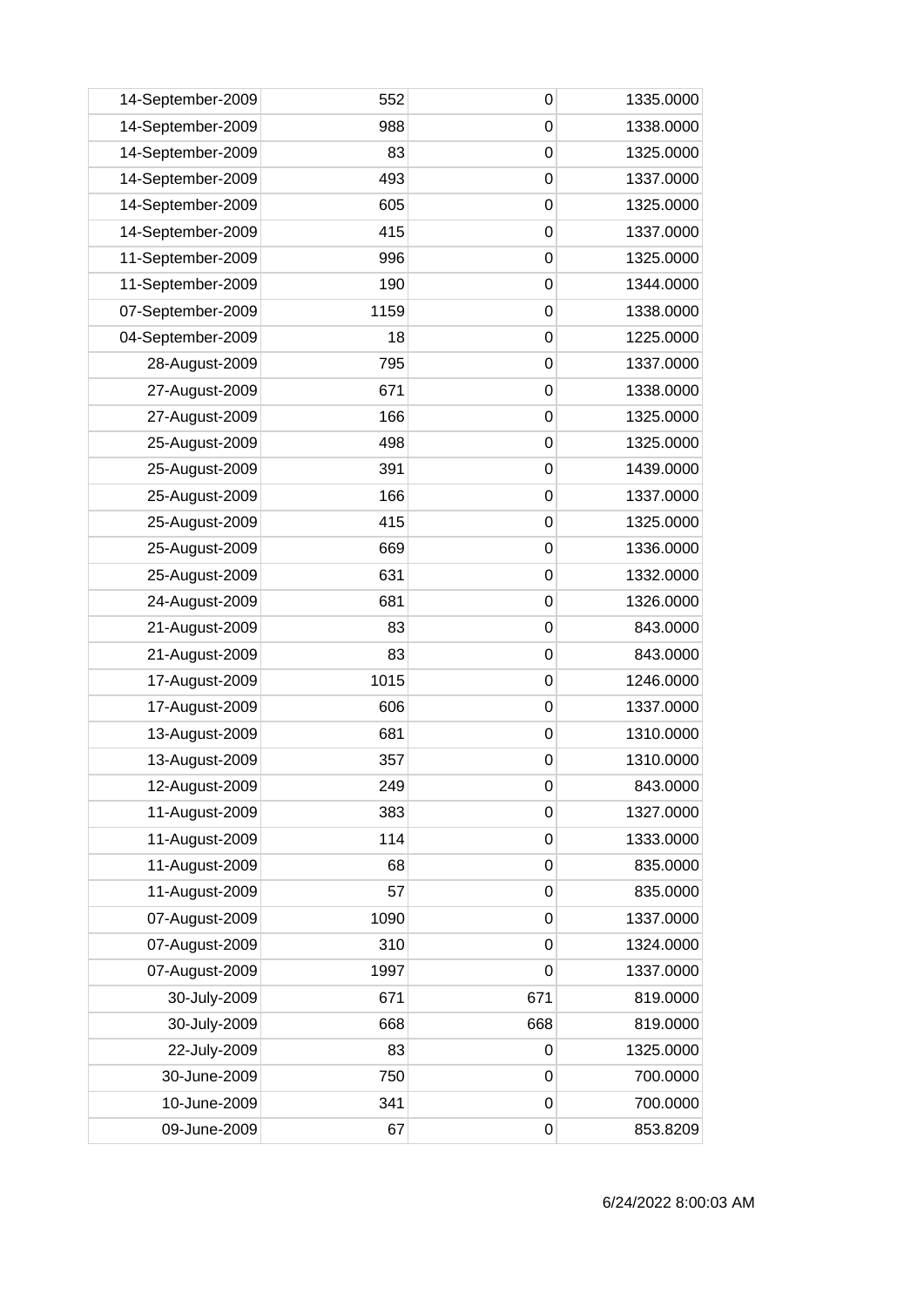| 05-June-2009     | 1361 | 0           | 1221.0000 |
|------------------|------|-------------|-----------|
| 29-May-2009      | 630  | $\mathbf 0$ | 700.0000  |
| 22-April-2009    | 730  | $\mathbf 0$ | 1250.0000 |
| 22-April-2009    | 200  | $\mathbf 0$ | 1250.0000 |
| 22-April-2009    | 730  | $\mathbf 0$ | 1250.0000 |
| 22-April-2009    | 16   | 16          | 650.0000  |
| 22-April-2009    | 2000 | $\mathbf 0$ | 1238.0000 |
| 22-April-2009    | 911  | $\mathbf 0$ | 1215.0000 |
| 17-April-2009    | 1    | 1           | 1000.0000 |
| 15-April-2009    | 103  | 103         | 1970.0000 |
| 14-April-2009    | 270  | 270         | 530.0000  |
| 31-March-2009    | 28   | 28          | 749.0000  |
| 30-March-2009    | 180  | 180         | 650.0000  |
| 20-March-2009    | 80   | 80          | 600.0000  |
| 18-March-2009    | 600  | 600         | 867.0000  |
| 17-March-2009    | 200  | $\mathbf 0$ | 1250.0000 |
| 17-March-2009    | 384  | $\mathbf 0$ | 1250.0000 |
| 17-March-2009    | 595  | $\mathbf 0$ | 1050.0000 |
| 12-March-2009    | 550  | 550         | 867.0000  |
| 12-March-2009    | 1000 | 1000        | 1250.0000 |
| 10-March-2009    | 250  | $\mathbf 0$ | 1050.0000 |
| 06-March-2009    | 807  | 807         | 867.0000  |
| 06-March-2009    | 807  | 807         | 867.0000  |
| 03-March-2009    | 1426 | $\mathbf 0$ | 1285.0000 |
| 20-February-2009 | 670  | 0           | 1225.0000 |
| 19-February-2009 | 2000 | $\mathbf 0$ | 1250.0000 |
| 10-February-2009 | 500  | 0           | 1184.0000 |
| 03-February-2009 | 150  | $\mathbf 0$ | 1050.0000 |
| 03-February-2009 | 500  | 500         | 871.0000  |
| 03-February-2009 | 130  | $\mathbf 0$ | 1500.0000 |
| 28-January-2009  | 200  | 200         | 850.0000  |
| 28-January-2009  | 300  | 300         | 850.0000  |
| 14-January-2009  | 1608 | 0           | 1250.0000 |
| 14-January-2009  | 659  | $\mathbf 0$ | 1250.0000 |
| 14-January-2009  | 533  | $\mathbf 0$ | 1250.0000 |
| 12-January-2009  | 940  | 0           | 1200.0000 |
| 09-January-2009  | 300  | 300         | 867.0000  |
| 21-December-2008 | 750  | 0           | 1230.0000 |
| 18-December-2008 | 20   | 20          | 640.0000  |
| 17-December-2008 | 729  | 0           | 1250.0000 |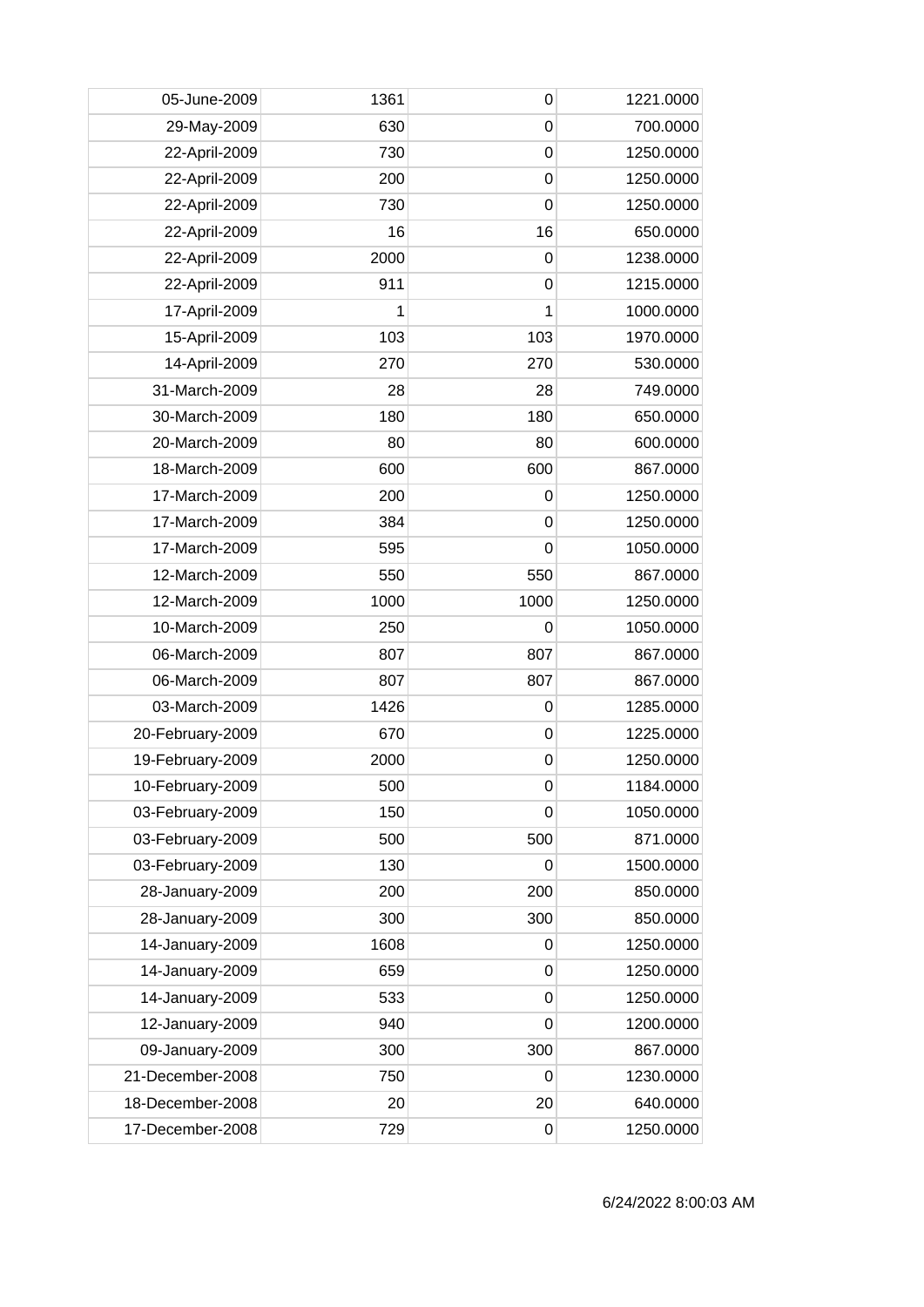| 17-December-2008  | 410  | 0           | 1250.0000 |
|-------------------|------|-------------|-----------|
| 17-December-2008  | 478  | 0           | 1250.0000 |
| 17-December-2008  | 364  | 0           | 1150.0000 |
| 16-December-2008  | 990  | $\mathbf 0$ | 1250.0000 |
| 12-December-2008  | 700  | $\mathbf 0$ | 1033.0000 |
| 08-December-2008  | 608  | $\mathbf 0$ | 1050.0000 |
| 26-November-2008  | 225  | 0           | 1000.0000 |
| 24-November-2008  | 200  | 200         | 800.0000  |
| 20-November-2008  | 805  | 0           | 1200.0000 |
| 19-November-2008  | 365  | 365         | 750.0000  |
| 14-November-2008  | 200  | 0           | 1000.0000 |
| 12-November-2008  | 96   | 0           | 600.0000  |
| 12-November-2008  | 284  | 0           | 800.0000  |
| 12-November-2008  | 200  | 200         | 867.0000  |
| 11-November-2008  | 30   | 0           | 1600.0000 |
| 11-November-2008  | 447  | $\mathbf 0$ | 1049.0000 |
| 11-November-2008  | 500  | 0           | 850.0000  |
| 11-November-2008  | 653  | $\mathbf 0$ | 957.0000  |
| 11-November-2008  | 1785 | 0           | 1200.0000 |
| 11-November-2008  | 500  | 500         | 850.0000  |
| 03-November-2008  | 50   | 0           | 1500.0000 |
| 30-October-2008   | 380  | 380         | 867.0000  |
| 30-October-2008   | 150  | 150         | 650.0000  |
| 24-October-2008   | 275  | 0           | 2100.0000 |
| 24-October-2008   | 318  | 0           | 2100.0000 |
| 17-October-2008   | 370  | 370         | 670.0000  |
| 17-October-2008   | 636  | 0           | 1000.0000 |
| 02-October-2008   | 100  | 100         | 700.0000  |
| 02-October-2008   | 50   | 0           | 1650.0000 |
| 02-October-2008   | 500  | 500         | 660.0000  |
| 25-September-2008 | 220  | 0           | 1350.0000 |
| 23-September-2008 | 50   | 0           | 1650.0000 |
| 23-September-2008 | 50   | 0           | 1650.0000 |
| 23-September-2008 | 100  | 100         | 600.0000  |
| 23-September-2008 | 50   | 0           | 1600.0000 |
| 19-September-2008 | 150  | $\mathbf 0$ | 1680.0000 |
| 18-September-2008 | 300  | 0           | 985.0000  |
| 15-September-2008 | 1158 | 0           | 1050.0000 |
| 15-September-2008 | 40   | $\mathbf 0$ | 1600.0000 |
| 15-September-2008 | 50   | 0           | 1650.0000 |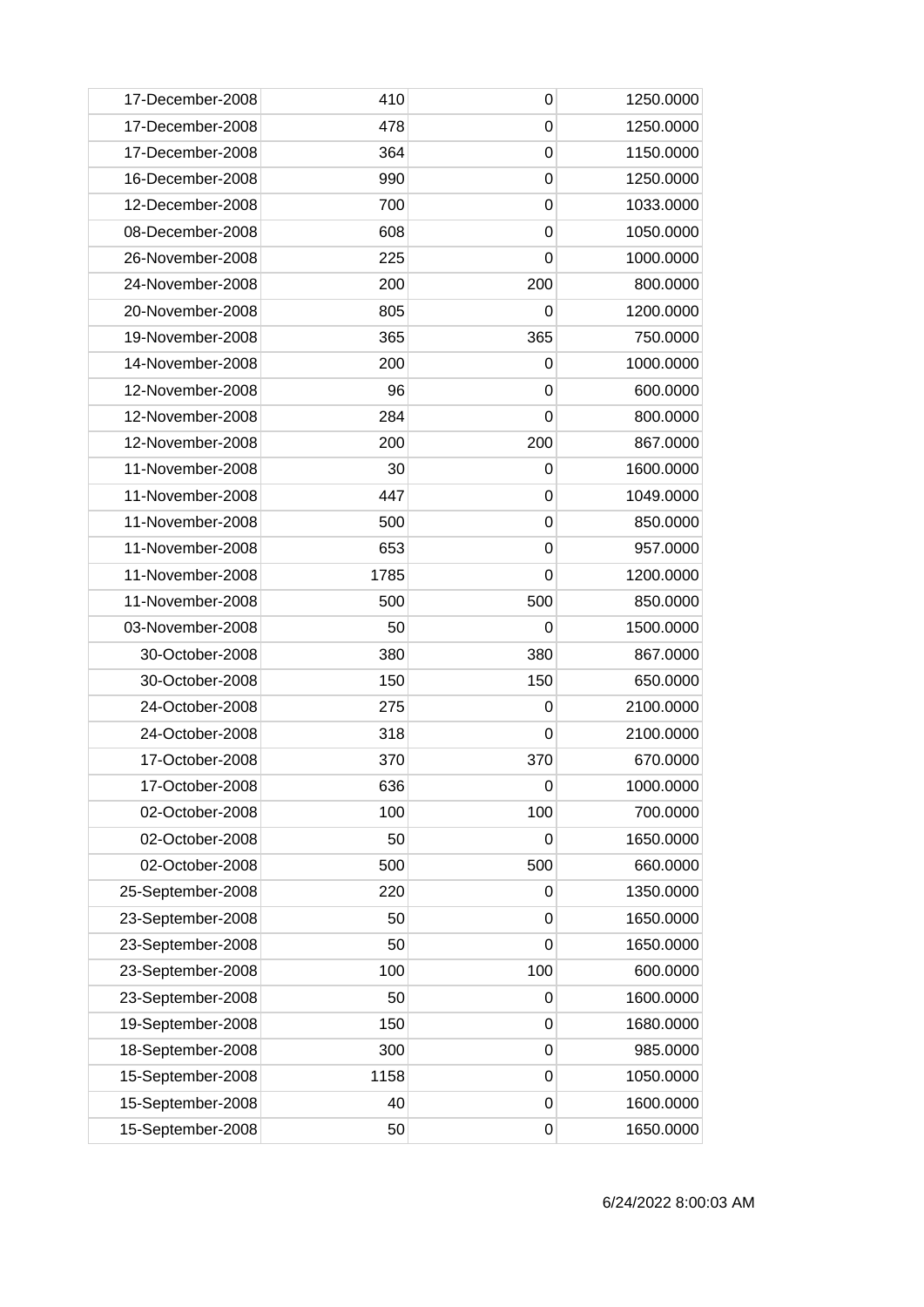| 15-September-2008 | 50               | 0           | 1600.0000 |
|-------------------|------------------|-------------|-----------|
| 15-September-2008 | 40               | $\mathbf 0$ | 1650.0000 |
| 08-September-2008 | 800              | $\mathbf 0$ | 1000.0000 |
| 08-September-2008 | 40               | $\mathbf 0$ | 1650.0000 |
| 08-September-2008 | 130              | 130         | 650.0000  |
| 05-September-2008 | 729              | $\mathbf 0$ | 1000.0000 |
| 04-September-2008 | 592              | 0           | 950.0000  |
| 04-September-2008 | 806              | $\mathbf 0$ | 1055.0000 |
| 04-September-2008 | 650              | $\mathbf 0$ | 999.0000  |
| 04-September-2008 | 2532             | $\mathbf 0$ | 1020.0000 |
| 04-September-2008 | 100              | $\mathbf 0$ | 1032.9500 |
| 04-September-2008 | 355              | $\mathbf 0$ | 1050.0000 |
| 02-September-2008 | 200              | 0           | 1500.0000 |
| 27-August-2008    | 261              | 261         | 600.0000  |
| 21-August-2008    | 350              | 0           | 1000.0000 |
| 21-August-2008    | 245              | $\mathbf 0$ | 1000.0000 |
| 19-August-2008    | 100              | $\mathbf 0$ | 550.0000  |
| 19-August-2008    | 793              | $\mathbf 0$ | 1000.0000 |
| 21-July-2008      | 908              | 0           | 1050.0000 |
| 21-July-2008      | 105              | 105         | 600.0000  |
| 18-July-2008      | 200              | 200         | 575.0000  |
| 26-June-2008      | 729              | 0           | 800.0000  |
| 12-June-2008      | 5                | 5           | 625.0000  |
| 12-June-2008      | 5                | 5           | 625.0000  |
| 10-June-2008      | 800              | $\mathbf 0$ | 975.0000  |
| 21-May-2008       | 46               | 33          | 550.0000  |
| 21-May-2008       | $\boldsymbol{0}$ | 13          | 550.0000  |
| 20-May-2008       | 139              | 139         | 550.0000  |
| 16-May-2008       | 275              | $\mathbf 0$ | 590.0000  |
| 16-May-2008       | 318              | $\mathbf 0$ | 590.0000  |
| 14-May-2008       | 105              | 105         | 650.0000  |
| 07-May-2008       | 155              | 0           | 800.0000  |
| 22-April-2008     | 350              | $\mathbf 0$ | 800.0000  |
| 22-April-2008     | 650              | $\mathbf 0$ | 800.0000  |
| 22-April-2008     | 150              | $\mathbf 0$ | 750.0000  |
| 22-April-2008     | 504              | $\mathbf 0$ | 800.0000  |
| 22-April-2008     | 196              | $\mathbf 0$ | 800.0000  |
| 16-April-2008     | 1456             | 0           | 1000.0000 |
| 16-April-2008     | 1662             | $\mathbf 0$ | 1000.0000 |
| 14-April-2008     | 583              | $\mathbf 0$ | 800.0000  |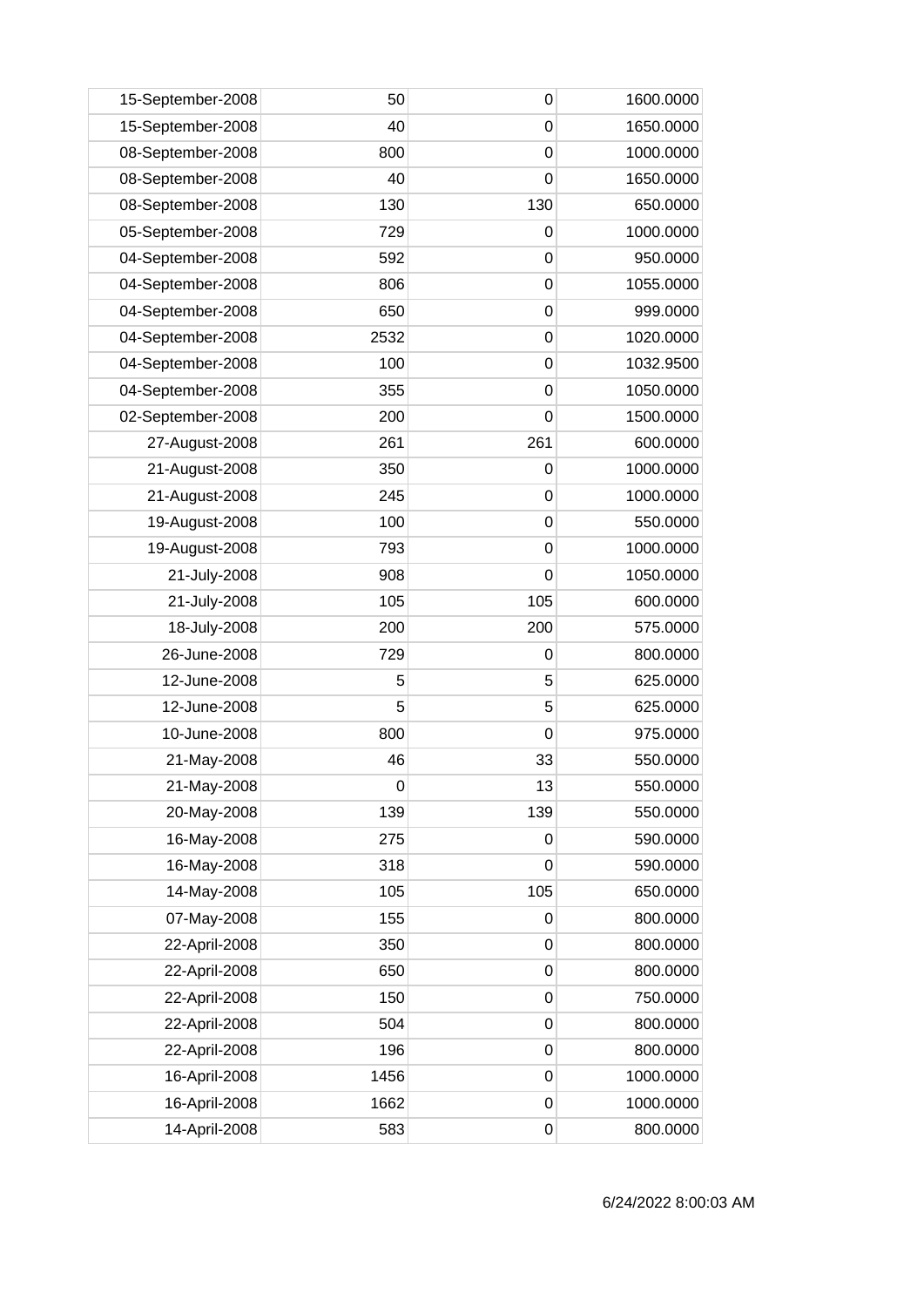| 11-April-2008    | 470  | $\mathbf 0$    | 800.0000  |
|------------------|------|----------------|-----------|
| 11-April-2008    | 455  | 0              | 800.0000  |
| 11-April-2008    | 242  | 0              | 800.0000  |
| 11-April-2008    | 133  | 0              | 800.0000  |
| 08-April-2008    | 5    | 5              | 600.0000  |
| 07-April-2008    | 416  | $\mathbf 0$    | 800.0000  |
| 07-April-2008    | 335  | 0              | 800.0000  |
| 07-April-2008    | 100  | 0              | 815.0000  |
| 27-March-2008    | 240  | $\mathbf 0$    | 750.0000  |
| 25-March-2008    | 33   | 33             | 550.0000  |
| 20-March-2008    | 100  | $\mathbf 0$    | 750.0000  |
| 13-March-2008    | 400  | $\mathbf 0$    | 800.0000  |
| 13-March-2008    | 681  | 0              | 800.0000  |
| 11-March-2008    | 1110 | 0              | 1000.0000 |
| 28-February-2008 | 502  | 0              | 800.0000  |
| 28-February-2008 | 264  | 0              | 800.0000  |
| 15-February-2008 | 50   | 0              | 800.0000  |
| 15-February-2008 | 70   | $\mathbf 0$    | 800.0000  |
| 11-February-2008 | 990  | $\mathbf 0$    | 939.0000  |
| 11-February-2008 | 732  | 0              | 1123.0000 |
| 11-February-2008 | 694  | $\overline{0}$ | 1123.0000 |
| 18-January-2008  | 150  | 150            | 550.0000  |
| 17-January-2008  | 21   | $\mathbf 0$    | 550.0000  |
| 17-January-2008  | 50   | 50             | 550.0000  |
| 17-January-2008  | 200  | 0              | 525.0000  |
| 17-January-2008  | 5    | 5              | 650.0000  |
| 17-January-2008  | 20   | 20             | 600.0000  |
| 17-January-2008  | 100  | 0              | 800.0000  |
| 17-January-2008  | 5    | 5              | 700.0000  |
| 15-January-2008  | 800  | $\mathbf 0$    | 1050.0000 |
| 15-January-2008  | 800  | 0              | 1050.0000 |
| 21-December-2007 | 225  | 0              | 743.0000  |
| 21-December-2007 | 225  | 0              | 743.0000  |
| 21-December-2007 | 1150 | $\mathbf 0$    | 1100.0000 |
| 21-December-2007 | 992  | $\mathbf 0$    | 1030.0000 |
| 21-December-2007 | 992  | $\mathbf 0$    | 1030.0000 |
| 21-December-2007 | 1756 | 0              | 985.0000  |
| 20-December-2007 | 39   | 39             | 550.0000  |
| 20-December-2007 | 650  | 650            | 700.0000  |
| 18-December-2007 | 550  | 550            | 678.0000  |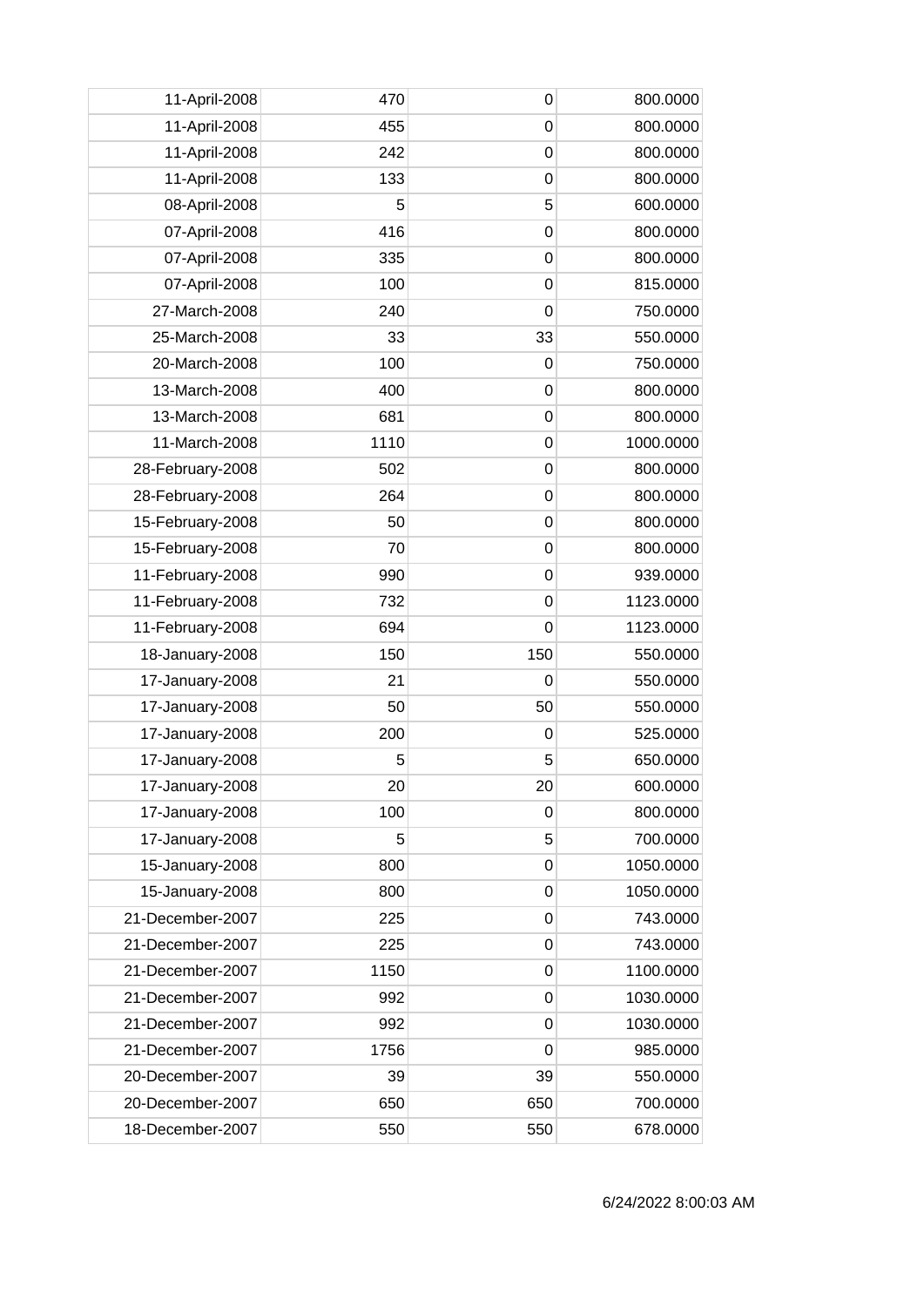| 14-December-2007  | 150  | 150         | 550.0000 |
|-------------------|------|-------------|----------|
| 14-December-2007  | 200  | 0           | 550.0000 |
| 14-December-2007  | 100  | 100         | 550.0000 |
| 10-December-2007  | 300  | 300         | 550.0000 |
| 19-November-2007  | 50   | 0           | 550.0000 |
| 22-October-2007   | 257  | 257         | 550.0000 |
| 22-October-2007   | 233  | 233         | 550.0000 |
| 18-October-2007   | 120  | 120         | 550.0000 |
| 18-October-2007   | 800  | $\mathbf 0$ | 650.0000 |
| 17-October-2007   | 507  | $\mathbf 0$ | 545.0000 |
| 15-October-2007   | 220  | $\mathbf 0$ | 545.0000 |
| 10-October-2007   | 360  | $\mathbf 0$ | 550.0000 |
| 10-October-2007   | 5    | 5           | 630.0000 |
| 28-September-2007 | 200  | 200         | 550.0000 |
| 07-August-2007    | 120  | 0           | 540.0000 |
| 07-August-2007    | 200  | $\mathbf 0$ | 600.0000 |
| 07-August-2007    | 150  | $\mathbf 0$ | 600.0000 |
| 16-May-2007       | 400  | $\mathbf 0$ | 540.0000 |
| 16-May-2007       | 100  | 0           | 600.0000 |
| 18-April-2007     | 400  | 400         | 550.0000 |
| 17-April-2007     | 500  | 500         | 507.2000 |
| 17-April-2007     | 500  | 500         | 520.0000 |
| 03-April-2007     | 50   | 50          | 550.0000 |
| 19-March-2007     | 500  | 500         | 530.0000 |
| 27-February-2007  | 295  | 295         | 534.0000 |
| 15-February-2007  | 1050 | 1050        | 500.0000 |
| 16-January-2007   | 306  | 306         | 500.0000 |
| 16-January-2007   | 100  | 100         | 500.0000 |
| 03-November-2006  | 250  | 250         | 525.0000 |
| 11-October-2006   | 775  | 775         | 500.0000 |
| 11-October-2006   | 36   | 36          | 550.0000 |
| 11-October-2006   | 308  | 308         | 550.0000 |
| 11-October-2006   | 80   | 80          | 550.0000 |
| 11-October-2006   | 67   | 67          | 550.0000 |
| 11-October-2006   | 114  | 114         | 550.0000 |
| 09-October-2006   | 436  | 436         | 550.0000 |
| 09-October-2006   | 286  | 286         | 550.0000 |
| 08-September-2006 | 281  | 281         | 525.0000 |
| 08-September-2006 | 235  | 235         | 525.0000 |
| 23-August-2006    | 700  | 700         | 525.0000 |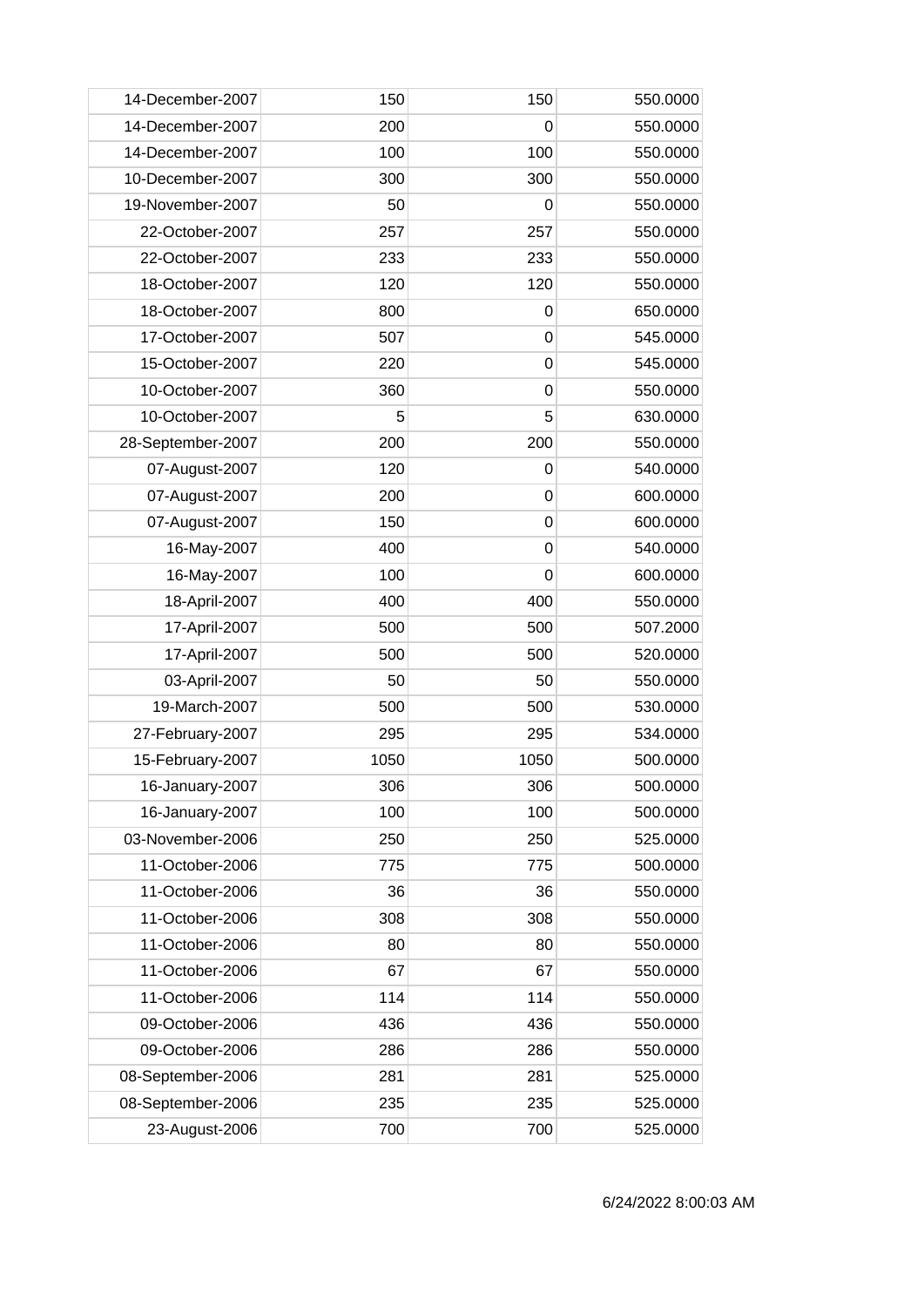| 22-August-2006    | 140 | 140 | 585.0000 |
|-------------------|-----|-----|----------|
| 22-August-2006    | 50  | 50  | 550.0000 |
| 20-July-2006      | 100 | 100 | 550.0000 |
| 05-July-2006      | 60  | 60  | 550.0000 |
| 20-June-2006      | 285 | 285 | 570.0000 |
| 15-May-2006       | 5   | 5   | 650.0000 |
| 03-May-2006       | 100 | 0   | 800.0000 |
| 27-April-2006     | 300 | 300 | 550.0000 |
| 27-April-2006     | 24  | 24  | 550.0000 |
| 27-April-2006     | 324 | 324 | 550.0000 |
| 20-April-2006     | 177 | 177 | 575.0000 |
| 20-April-2006     | 200 | 200 | 570.0000 |
| 20-April-2006     | 293 | 293 | 550.0000 |
| 13-April-2006     | 196 | 196 | 550.0000 |
| 11-April-2006     | 155 | 155 | 575.0000 |
| 11-April-2006     | 10  | 10  | 550.0000 |
| 31-March-2006     | 136 | 136 | 550.0000 |
| 23-January-2006   | 196 | 196 | 565.0000 |
| 18-January-2006   | 180 | 180 | 550.0000 |
| 02-December-2005  | 100 | 100 | 575.0000 |
| 22-November-2005  | 796 | 796 | 600.0000 |
| 28-September-2005 | 580 | 580 | 580.0000 |
| 22-September-2005 | 25  | 25  | 545.0000 |
| 15-August-2005    | 120 | 120 | 560.0000 |
| 24-June-2005      | 70  | 70  | 550.0000 |
| 24-June-2005      | 235 | 235 | 540.0000 |
| 23-May-2005       | 5   | 5   | 600.0000 |
| 17-May-2005       | 200 | 200 | 575.0000 |
| 20-April-2005     | 65  | 65  | 575.0000 |
| 07-April-2005     | 18  | 18  | 550.0000 |
| 07-April-2005     | 15  | 15  | 550.0000 |
| 07-April-2005     | 17  | 17  | 550.0000 |
| 02-February-2005  | 70  | 70  | 575.0000 |
| 02-February-2005  | 50  | 50  | 575.0000 |
| 19-January-2005   | 69  | 69  | 550.0000 |
| 19-January-2005   | 56  | 56  | 550.0000 |
| 01-December-2004  | 294 | 294 | 535.0000 |
| 23-November-2004  | 200 | 200 | 550.0000 |
| 22-October-2004   | 294 | 294 | 550.0000 |
| 22-October-2004   | 194 | 194 | 550.0000 |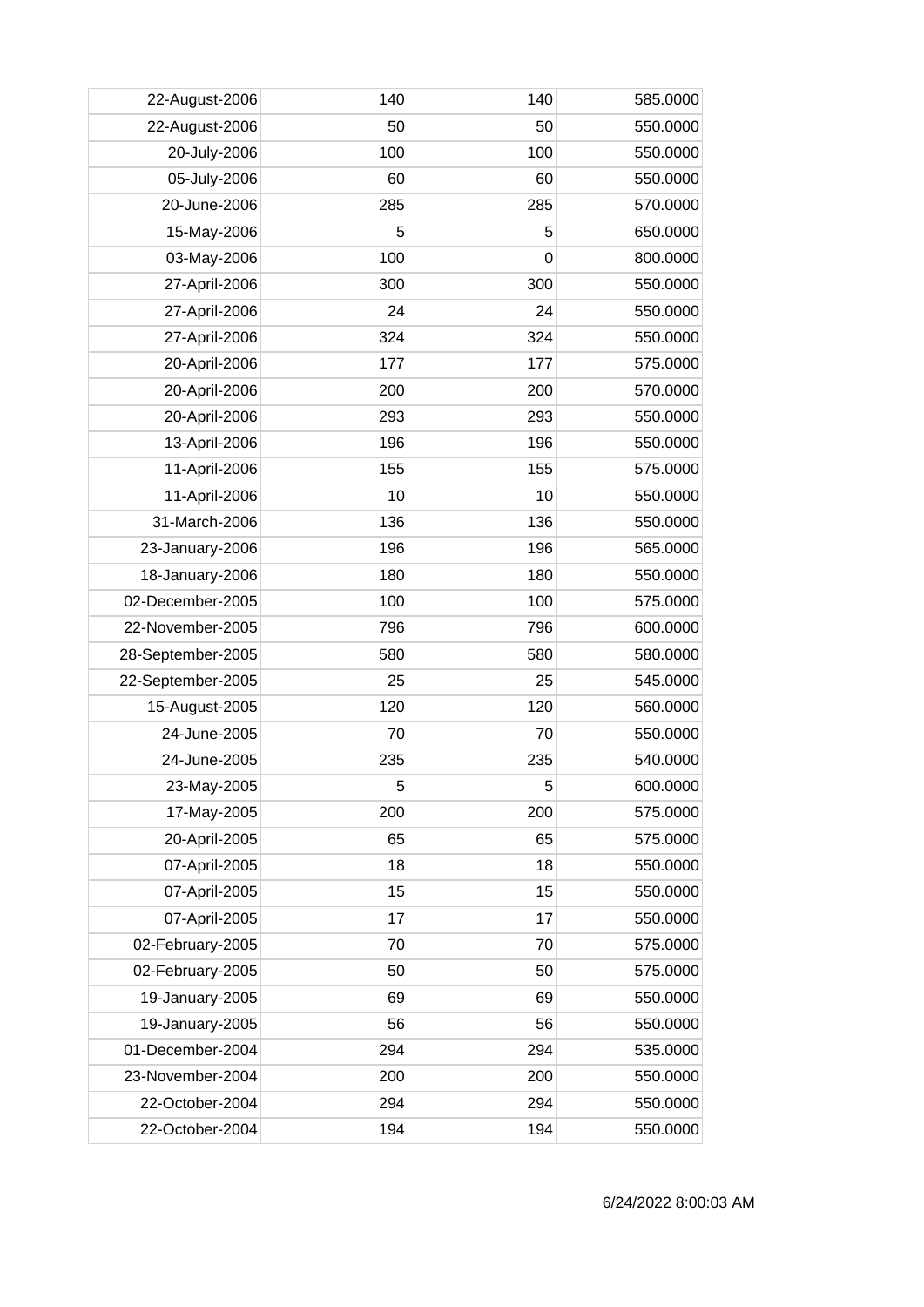| 30-September-2004 | 300 | 300 | 550.0000 |
|-------------------|-----|-----|----------|
| 02-September-2004 | 100 | 100 | 480.0000 |
| 13-May-2004       | 5   | 5   | 407.0000 |
| 19-March-2004     | 110 | 110 | 450.0000 |
| 30-January-2004   | 5   | 5   | 475.0000 |
| 05-January-2004   | 115 | 115 | 450.0000 |
| 17-December-2003  | 26  | 26  | 475.0000 |
| 27-November-2003  | 150 | 150 | 500.0000 |
| 20-November-2003  | 75  | 75  | 480.0000 |
| 21-October-2003   | 75  | 75  | 480.0000 |
| 14-October-2003   | 200 | 200 | 455.0000 |
| 05-September-2003 | 364 | 364 | 400.0000 |
| 05-September-2003 | 218 | 218 | 420.0000 |
| 05-September-2003 | 218 | 218 | 420.0000 |
| 04-September-2003 | 245 | 245 | 400.0000 |
| 29-August-2003    | 15  | 15  | 420.0000 |
| 28-August-2003    | 164 | 164 | 400.0000 |
| 28-August-2003    | 3   | 3   | 415.0000 |
| 04-August-2003    | 33  | 33  | 435.0000 |
| 04-August-2003    | 5   | 5   | 420.0000 |
| 24-July-2003      | 124 | 124 | 430.0000 |
| 11-July-2003      | 50  | 50  | 430.0000 |
| 18-June-2003      | 294 | 294 | 300.0000 |
| 17-April-2003     | 5   | 5   | 300.0000 |
| 12-February-2003  | 137 | 137 | 415.0000 |
| 06-January-2003   | 324 | 324 | 450.0000 |
| 11-December-2002  | 414 | 414 | 390.0000 |
| 21-November-2002  | 200 | 200 | 400.0000 |
| 20-November-2002  | 400 | 400 | 400.0000 |
| 19-November-2002  | 300 | 300 | 400.0000 |
| 04-November-2002  | 110 | 110 | 420.0000 |
| 04-October-2002   | 50  | 50  | 390.0000 |
| 02-September-2002 | 100 | 100 | 415.0000 |
| 02-September-2002 | 123 | 123 | 375.0000 |
| 29-August-2002    | 52  | 52  | 190.0000 |
| 29-August-2002    | 104 | 104 | 190.0000 |
| 14-August-2002    | 177 | 177 | 380.0000 |
| 14-August-2002    | 154 | 154 | 380.0000 |
| 14-August-2002    | 179 | 179 | 380.0000 |
| 28-June-2002      | 300 | 300 | 370.8300 |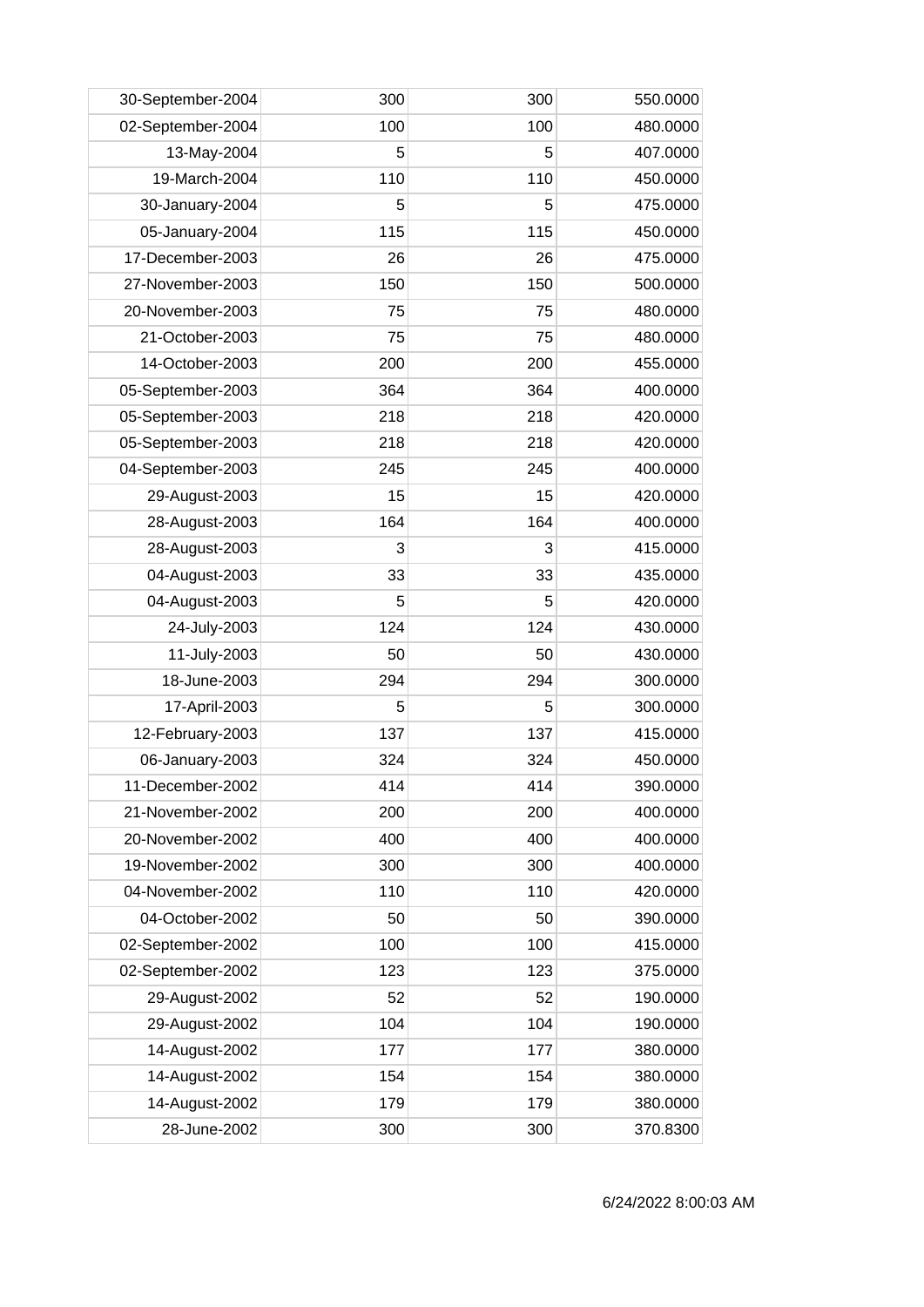| 22-January-2002   | 60  | 60          | 375.0000  |
|-------------------|-----|-------------|-----------|
| 22-January-2002   | 60  | 60          | 375.0000  |
| 22-January-2002   | 60  | 60          | 375.0000  |
| 14-January-2002   | 71  | 71          | 450.0000  |
| 28-November-2001  | 200 | 200         | 375.0000  |
| 29-August-2001    | 100 | 100         | 360.0000  |
| 16-August-2001    | 10  | 10          | 375.0000  |
| 30-September-2000 | 664 | 0           | 1325.0000 |
| 30-September-2000 | 498 | $\mathbf 0$ | 1337.0000 |
| 28-September-2000 | 43  | 43          | 365.0000  |
| 22-September-2000 | 207 | 207         | 380.0000  |
| 30-May-2000       | 600 | 600         | 350.0000  |
| 30-May-2000       | 218 | 218         | 280.0000  |
| 03-May-2000       | 200 | 200         | 380.0000  |
| 22-March-2000     | 5   | 5           | 400.0000  |
| 24-February-2000  | 100 | 100         | 415.0000  |
| 23-February-2000  | 100 | 100         | 415.0000  |
| 22-February-2000  | 5   | 5           | 420.0000  |
| 02-February-2000  | 1   | 1           | 400.0000  |
| 02-February-2000  | 100 | 100         | 415.0000  |
| 29-November-1999  | 25  | 25          | 415.0000  |
| 14-October-1999   | 300 | 300         | 415.0000  |
| 23-September-1999 | 252 | 252         | 400.0000  |
| 23-September-1999 | 388 | 388         | 400.0000  |
| 23-June-1999      | 5   | 5           | 400.0000  |
| 16-April-1999     | 85  | 85          | 415.0000  |
| 02-March-1999     | 100 | 100         | 412.0000  |
| 21-December-1998  | 100 | 100         | 430.0000  |
| 21-December-1998  | 300 | 300         | 415.0000  |
| 27-November-1998  | 300 | 300         | 415.0000  |
| 25-November-1998  | 5   | 5           | 450.0000  |
| 23-November-1998  | 46  | 46          | 420.0000  |
| 20-October-1998   | 200 | 200         | 415.0000  |
| 14-October-1998   | 83  | 83          | 430.0000  |
| 14-October-1998   | 84  | 84          | 430.0000  |
| 14-October-1998   | 83  | 83          | 430.0000  |
| 04-September-1998 | 47  | 47          | 400.0000  |
| 28-August-1998    | 120 | 120         | 400.0000  |
| 26-August-1998    | 250 | 250         | 340.0000  |
| 03-August-1998    | 75  | 75          | 425.0000  |